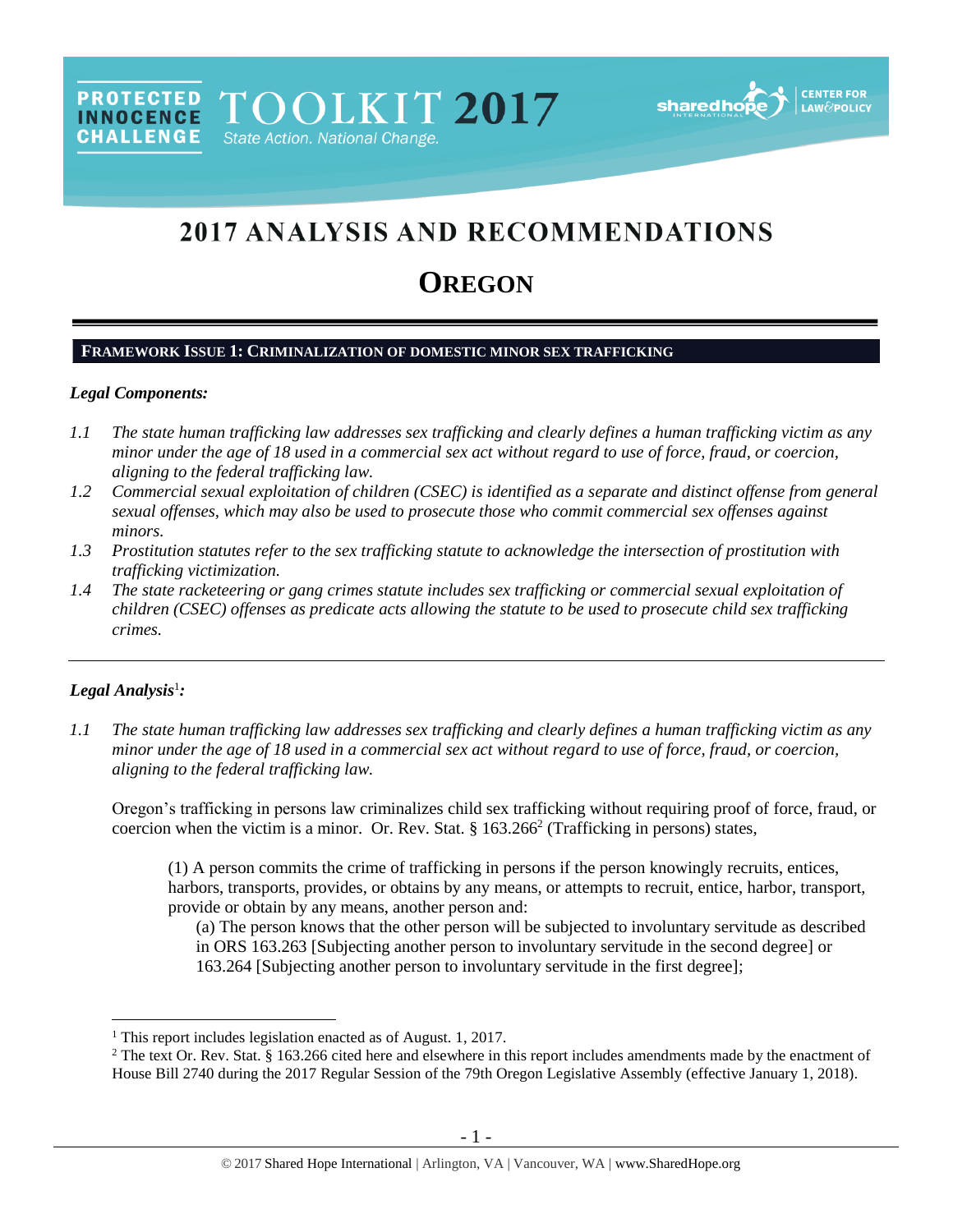(b) The person knows or recklessly disregards the fact that force, fraud or coercion will be used to cause the other person to engage in a commercial sex act; or

(c) The person knows or recklessly disregards the fact that the other person is under 18 years of age and will be used in a commercial sex act.

(2) A person commits the crime of trafficking in persons if the person knowingly benefits financially or receives something of value from participation in a venture that involves an act prohibited by subsection (1) of this section or ORS 163.263 or 163.264.

Or. Rev. Stat. § 163.263 (Subjecting another person to involuntary servitude in the second degree) states,

(1) A person commits the crime of subjecting another person to involuntary servitude in the second degree if the person knowingly and without lawful authority forces or attempts to force the other person to engage in services by:

(a) Abusing or threatening to abuse the law or legal process;

(b) Destroying, concealing, removing, confiscating or possessing an actual or purported passport or immigration document or another actual or purported government identification document of a person;

(c) Threatening to report a person to a government agency for the purpose of arrest or deportation; (d) Threatening to collect an unlawful debt; or

(e) Instilling in the other person a fear that the actor will withhold from the other person the necessities of life, including but not limited to lodging, food and clothing.

(2) Subjecting another person to involuntary servitude in the second degree is a Class C felony.

Or. Rev. Stat. § 163.264 (Subjecting another person to involuntary servitude in the first degree) states,

(1) A person commits the crime of subjecting another person to involuntary servitude in the first degree if the person knowingly and without lawful authority forces or attempts to force the other person to engage in services by:

- (a) Causing or threatening to cause the death of or serious physical injury to a person; or
- (b) Physically restraining or threatening to physically restrain a person.
- (2) Subjecting another person to involuntary servitude in the first degree is a Class B felony.

Or. Rev. Stat. § 163.261 (Definitions) provides the definition of "services" for § 163.263 (Subjecting another person to involuntary servitude in the second degree) and § 163.264 (Subjecting another person to involuntary servitude in the first degree) by stating, "As used in ORS § 163.263 and § 163.264, 'services' means activities performed by one person under the supervision or for the benefit of another person." This definition limits application of Or. Rev. Stat. § 163.266(1)(a) to traffickers and facilitators.

A conviction under Or. Rev. Stat. §§ 163.266(1)(b) or (c) is punishable as a Class A felony by imprisonment up to 20 years and a possible fine not to exceed \$375,000. Or. Rev. Stat. §§ 163.266(5), 161.605(1), 161.625(1)(b). A conviction under (1)(a) or (2) of this section is a Class B felony punishable by a maximum imprisonment of 10 years and a possible fine not to exceed \$250,000. Or. Rev. Stat. §§ 163.266(4), 161.605(2), 161.625(1)(c). However, under Or. Rev. Stat. § 161.625(3)(a), "If a person has gained money or property through the commission of a felony, then upon conviction thereof the court, in lieu of imposing the fine authorized . . . may sentence the defendant to pay an amount, fixed by the court, not exceeding double the amount of the defendant's gain from the commission of the crime."

*1.2 Commercial sexual exploitation of children (CSEC) is identified as a separate and distinct offense from general sexual offenses, which may also be used to prosecute those who commit commercial sex offenses against minors.*

Three laws treat CSEC as distinct crimes in Oregon: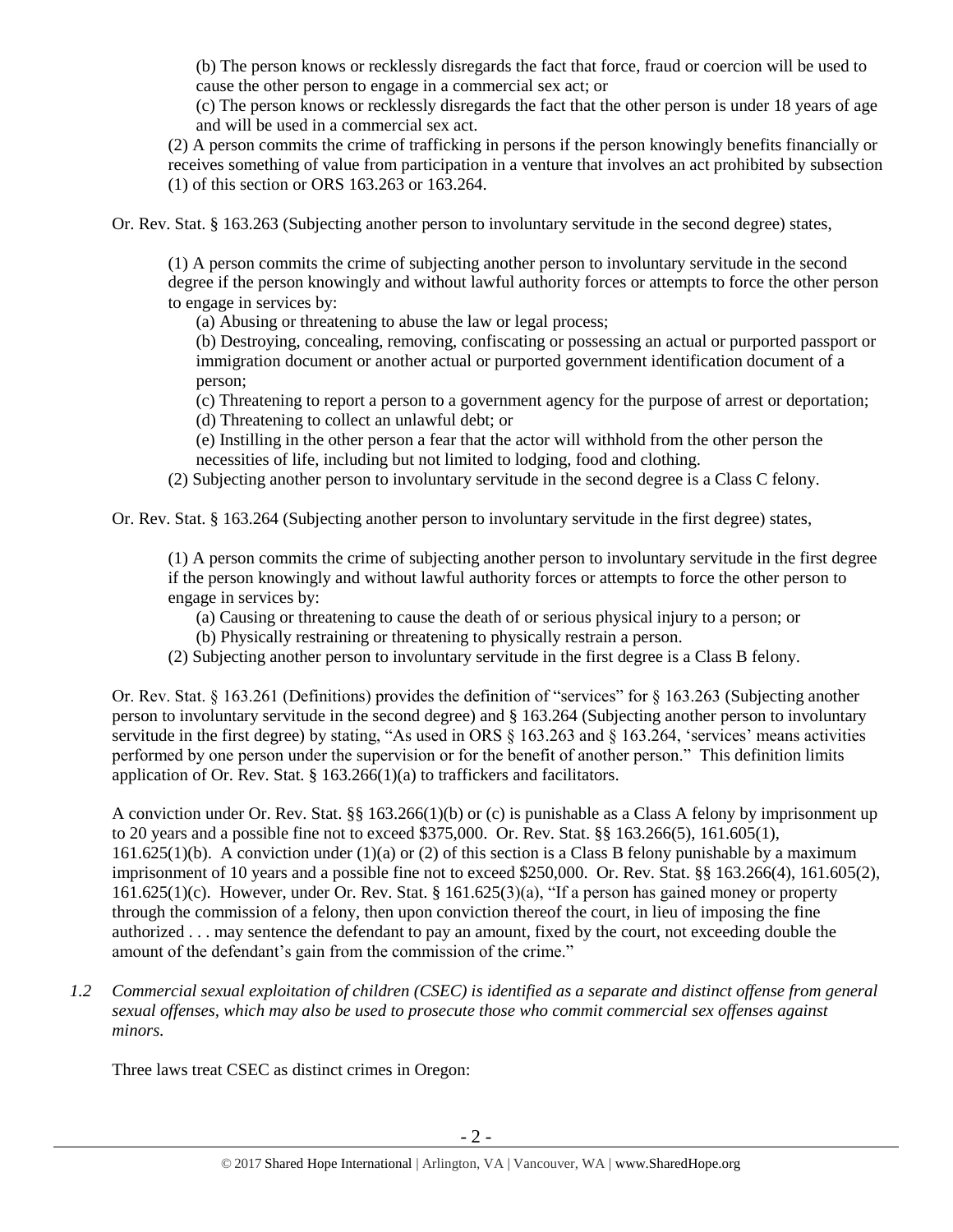1. Or. Rev. Stat. § 167.017(1) (Compelling prostitution) makes it illegal if a person knowingly:

(a) Uses force or intimidation to compel another to engage in prostitution or attempted prostitution;

(b) Induces or causes a person under 18 years of age to engage in prostitution;

(c) Aids or facilitates the commission of prostitution or attempted prostitution by a person under 18 years of age; or

<span id="page-2-3"></span><span id="page-2-1"></span>(d) Induces or causes the spouse, child or stepchild of the person to engage in prostitution.

A conviction under Or. Rev. Stat. § 167.017(1) is punishable as a Class B felony by imprisonment up to 10 years and a possible fine not exceeding \$250,000. Or. Rev. Stat. §§ 167.017(2), 161.605(2), 161.625(1)(c).

- 2. Or. Rev. Stat. § 163.670(1) (Using child in display of sexually explicit conduct) states in part, "A person commits the crime of using a child<sup>3</sup> in a display of sexually explicit conduct<sup>4</sup> if the person employs, authorizes, permits, compels or induces a child to participate or engage in sexually explicit conduct for any person to observe or to record in a visual recording."<sup>5</sup> A conviction under Or. Rev. Stat. § 163.670 is punishable as a class A felony by imprisonment up to 20 years and a possible fine not to exceed \$375,000. Or. Rev. Stat. §§ 163.670(2), 161.605(1), 161.625(1)(b).
- 3. Or. Rev. Stat. § 163.413 (Purchasing sex with a minor) states,

<span id="page-2-2"></span> $(1)$  A person commits the crime of purchasing sex with a minor<sup>6</sup> if the person pays, or offers or agrees to pay, a fee to engage in sexual intercourse or sexual contact with a minor, a police officer posing as a minor or an agent of a police officer posing as a minor.

<span id="page-2-0"></span>(2) (a) If the person does not have a prior conviction under this section at the time of the offense, purchasing sex with a minor is a Class C felony and the person may use a defense described in ORS  $163.325^7$  only if the minor or, in the case of a police officer or agent of a police

"Sexually explicit conduct" means actual or simulated:

- (a) Sexual intercourse or deviant sexual intercourse;
- (b) Genital-genital, oral-genital, anal-genital or oral-anal contact, whether between persons of the same or opposite sex or between humans and animals;
- (c) Penetration of the vagina or rectum by any object other than as part of a medical diagnosis or

treatment or as part of a personal hygiene practice;

(d) Masturbation;

 $\overline{a}$ 

- (e) Sadistic or masochistic abuse; or
- (f) Lewd exhibition of sexual or other intimate parts.

<sup>7</sup> Or. Rev. Stat. § 163.325 states, in relevant part,

(1) In any prosecution under [ORS 163.355](https://a.next.westlaw.com/Link/Document/FullText?findType=L&pubNum=1000534&cite=ORSTS163.355&originatingDoc=NDBCF4B80B52311DB8E46AD894CF6FAAB&refType=LQ&originationContext=document&transitionType=DocumentItem&contextData=(sc.DocLink)) to [163.445](https://a.next.westlaw.com/Link/Document/FullText?findType=L&pubNum=1000534&cite=ORSTS163.445&originatingDoc=NDBCF4B80B52311DB8E46AD894CF6FAAB&refType=LQ&originationContext=document&transitionType=DocumentItem&contextData=(sc.DocLink)) [Sexual offenses chapter] in which the criminality of conduct depends on a child's being under the age of 16, it is no defense that the defendant did not know the child's age or that the defendant reasonably believed the child to be older than the age of 16.

 $3$  Or. Rev. Stat. § 163.665(1) (Definitions) defines "child" as "a person who is less than 18 years of age, and any reference to a child in relation to a visual recording of the child is a reference to a person who was less than 18 years of age at the time the original image in the visual recording was created and not the age of the person at the time of an alleged offense relating to the subsequent reproduction, use or possession of the visual recording."  $4$  Or. Rev. Stat. § 163.665(3) (Definitions) states,

 $5$  Or. Rev. Stat. § 163.665(5) (Definitions) states, "Visual recording' includes, but is not limited to, photographs, films, videotapes and computer and other digital pictures, regardless of the manner in which the recording is stored." <sup>6</sup> "Minor" is defined as "a person under 18 years of age" under Or. Rev. Stat. § 163.413(4)(b).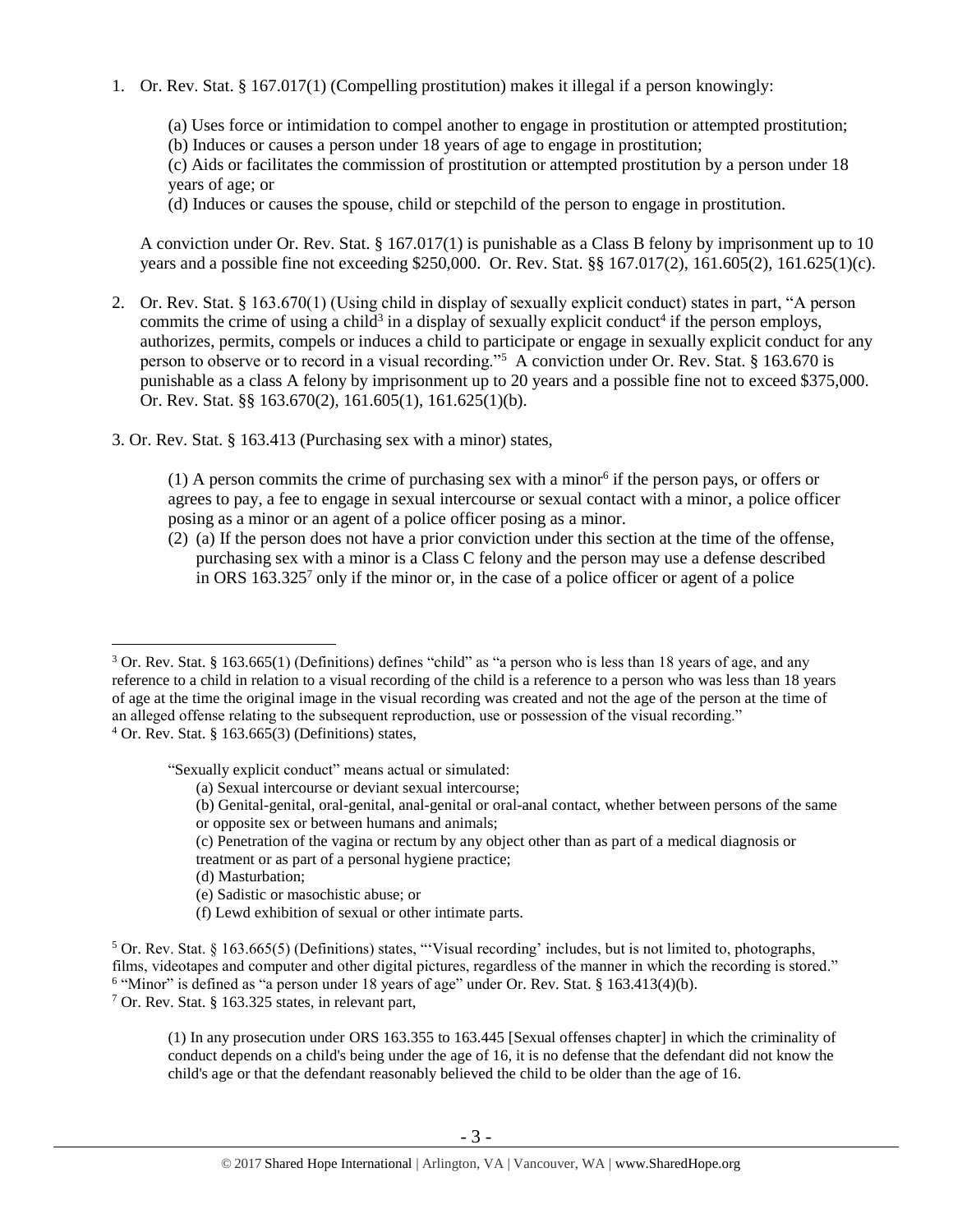officer posing as a minor, the age of the purported minor as reported to the defendant, was at least 16 years of age.

<span id="page-3-0"></span>(b) If the person has one or more prior convictions under this section at the time of the offense, purchasing sex with a minor is a Class B felony, the state need not prove that the person knew the minor or, in the case of a police officer or agent of a police officer posing as a minor, the purported minor was under 18 years of age and the person may not use a defense described in ORS 163.325.

A mandatory minimum sentence for a first conviction is "a fine in the amount of \$10,000, a term of incarceration of at least 30 days and completion of a john school program," and the second or subsequent conviction is "a fine in the amount of \$20,000 and the court shall designate the offense as a sex crime under ORS 181.805 [Renumbered as ORS 163A.005 (Definitions for 163A.005 to 163A.235)]." Or. Rev. Stat. § 163.413(3). Otherwise, a Class C felony is punishable by imprisonment up to 5 years and a possible fine not to exceed \$125,000, and a Class B felony is punishable by imprisonment up to 10 years and a possible fine not exceeding \$250,000. Or. Rev. Stat. § 163.413(2)(a), (b), 161.605(2), (3), 161.625(1)(c), (d).<sup>8</sup>

Several other laws, although not expressly commercial in nature, also may be applicable in cases involving the commercial sexual exploitation of a child:

- 1. Or. Rev. Stat. § 163.355(1) (Rape in the third degree) states, "A person commits the crime of rape in the third degree if the person has sexual intercourse with another person under 16 years of age." A conviction under Or. Rev. Stat. § 163.355(1) is punishable as a Class C felony by imprisonment up to 5 years and a possible fine not to exceed \$125,000. Or. Rev. Stat. §§ 163.355(2), 161.605(3), 161.625(1)(d).
- 2. Or. Rev. Stat. § 163.365(1) (Rape in the second degree) states, "A person who has sexual intercourse with another person commits the crime of rape in the second degree if the other person is under 14 years of age." A conviction under Or. Rev. Stat. § 163.365(1) is punishable as a Class B felony by imprisonment up to 10 years and a possible fine not to exceed \$250,000." Or. Rev. Stat. §§ 163.365(2), 161.605(2), 161.625(1)(c).
- 3. Or. Rev. Stat. § 163.375(1) (Rape in the first degree) states,

(1) A person who has sexual intercourse with another person commits the crime of rape in the first degree if:

- (a) The victim is subjected to forcible compulsion by the person;
- (b) The victim is under 12 years of age;
- . . . .

 $\overline{a}$ 

A conviction under Or. Rev. Stat. § 163.375(1) is punishable as a Class A felony by imprisonment up to 20 years and a possible fine not to exceed \$375,000. Or. Rev. Stat. §§ 163.375(2), 161.605(1), 161.625(1)(b).

4. Or. Rev. Stat. § 163.408(1) (Unlawful sexual penetration in the second degree) states that "a person commits the crime of unlawful sexual penetration in the second degree if the person penetrates the vagina,

(2) When criminality depends on the child's being under a specified age other than 16, it is an affirmative defense for the defendant to prove that the defendant reasonably believed the child to be above the specified age at the time of the alleged offense.

<sup>8</sup> A buyer is subject to mandatory minimum fines and penalties under Or. Rev. Stat. § 163.413(3) and a first conviction results in a fine no less than \$10,000, imprisonment for at least 30 days, and completion of a john school program. A second or subsequent conviction shall result in a fine no less than \$20,000 and the court's designation of the offense as a sex crime pursuant to Or. Rev. Stat. § 181.805 (Renumbered as ORS 163A.005 (Definitions for 163A.005 to 163A.235)). Or. Rev. Stat. § 163.413(3)(b)(A), (B).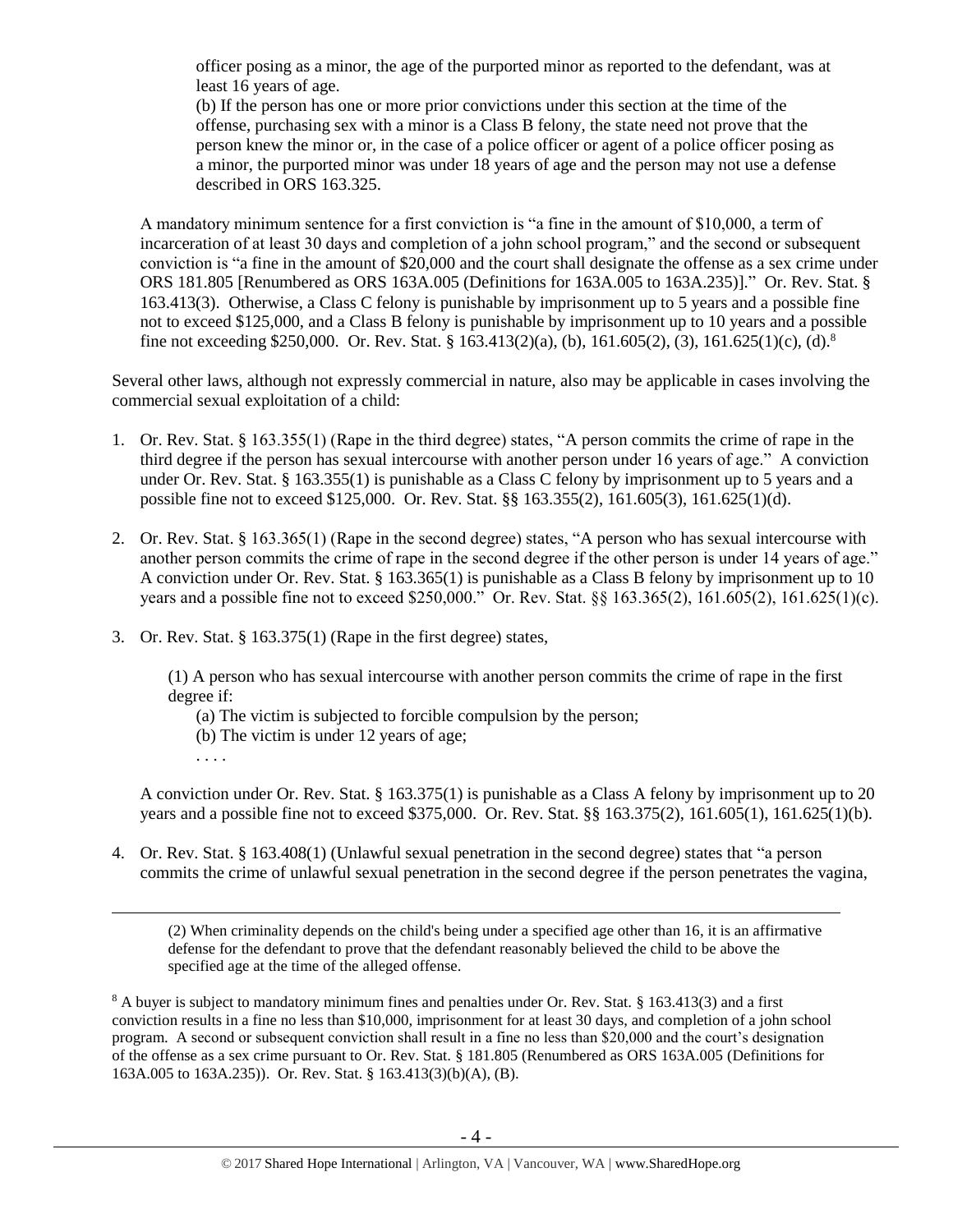anus or penis of another with any object other than the penis or mouth of the actor and the victim is under 14 years of age." A conviction under Or. Rev. Stat. § 163.408(1) is punishable as a Class B felony by imprisonment up to 10 years and a possible fine not to exceed \$250,000." Or. Rev. Stat. §§ 163.408(2), 161.605(2), 161.625(1)(c).

5. Or. Rev. Stat. § 163.411(1) (Unlawful sexual penetration in the first degree) states,

(1) Except as permitted under ORS 163.412 [Exceptions to unlawful sexual penetration prohibition], a person commits the crime of unlawful sexual penetration in the first degree if the person penetrates the vagina, anus or penis of another with any object other than the penis or mouth of the actor and:

- (a) The victim is subjected to forcible compulsion;
- (b) The victim is under 12 years of age; or

(c) The victim is incapable of consent by reason of mental defect, mental incapacitation or physical helplessness.

A conviction under Or. Rev. Stat. § 163.411(1) is punishable as a Class A felony by imprisonment up to 20 years and a possible fine not to exceed \$375,000. Or. Rev. Stat. §§ 163.411(2), 161.605(1), 161.625(1)(b).

- 6. Or. Rev. Stat. §163.415(1)(a)(B) (Sexual abuse in the third degree) makes it illegal if any person "subjects another person to sexual contact and . . . (B) The victim is incapable of consent by reason of being under 18 years of age." A conviction under Or. Rev. Stat. § 163.415(1) is punishable as a Class A misdemeanor by imprisonment up to 1 year and a possible fine not to exceed \$6,250. Or. Rev. Stat. §§ 163.415(2), 161.615(1), 161.635(a).
- 7. Or. Rev. Stat. § 163.427(1)(a)(A) (Sexual abuse in the first degree) makes it illegal if any person "[s]ubjects another person to sexual contact and: (A) The victim is less than 14 years of age." A conviction under Or. Rev. Stat. §  $163.427(1)(a)(A)$  is punishable as a Class B felony by imprisonment up to 10 years and a possible fine not to exceed \$250,000. Or. Rev. Stat. §§ 163.427(2), 161.605(2),  $161.625(1)(c)$ .
- 8. Or. Rev. Stat. § 163.435(1) (Contributing to the sexual delinquency of a minor) states,

A person 18 years of age or older commits the crime of contributing to the sexual delinquency of a minor if:

(a) Being a male, he engages in sexual intercourse with a female under 18 years of age; or

(b) Being a female, she engages in sexual intercourse with a male under 18 years of age; or (c) The person engages in deviate sexual intercourse with another person under 18 years of age or

causes that person to engage in deviate sexual intercourse.

A conviction under Or. Rev. Stat. § 163.435(1) is punishable as a Class A misdemeanor by imprisonment up to 1 year and a possible fine not to exceed \$6,250. Or. Rev. Stat. §§ 163.435(2), 161.615(1), 161.635(a).

- 9. Or. Rev. Stat. § 163.445(1) (Sexual misconduct) states, "A person commits the crime of sexual misconduct if the person engages in sexual intercourse or deviate sexual intercourse with an unmarried person under 18 years of age. A conviction under Or. Rev. Stat. 163.445(1) is punishable as a Class C misdemeanor by imprisonment up to 30 days and a possible fine not to exceed \$1,250. Or. Rev. Stat. §§ 163.445(2), 161.615(3), 161.635(c).
- 10. Or. Rev. Stat. § 167.057 (Luring a minor) states in part that

(1) A person commits the crime of luring a minor if the person furnishes to, or uses with, a minor, a police officer posing as a minor or an agent of a police officer posing as a minor, a visual representation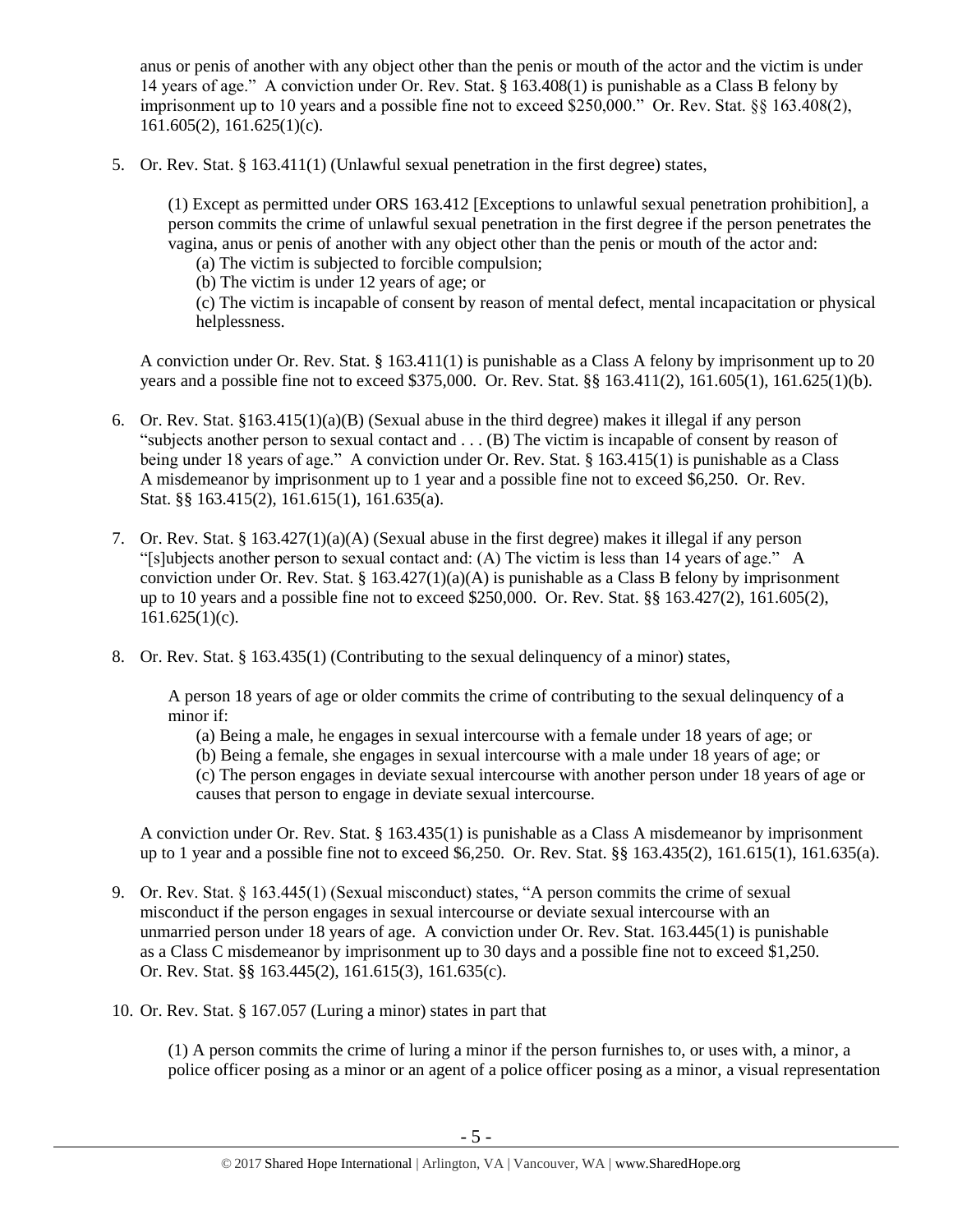or explicit verbal description or narrative account of sexual conduct for the purpose of inducing the minor or purported minor to engage in sexual conduct.

. . . .

(4) Luring a minor is a Class C felony.

A Class C felony is punishable by imprisonment for up to 5 years. Or. Rev. Stat. § 161.605(3).

*1.3 Prostitution statutes refer to the sex trafficking statute to acknowledge the intersection of prostitution with trafficking victimization.* 

Or. Rev. Stat. §  $167.007^9$  (Prostitution) acknowledges the intersection of prostitution with trafficking victimization by providing trafficking victims with an affirmative defense to charges under this section. Or. Rev. Stat. § 167.007(3) states,

<span id="page-5-0"></span>It is an affirmative defense to prosecution under this section that the defendant, at the time of the alleged offense, was a victim of the crime of trafficking in persons as de- scribed in ORS 163.266 (1)(b) or (c) [Trafficking in persons].

Further, an affirmative defense provision in the trafficking chapter provides trafficking victims with an affirmative defense to prostitution charges, but force or threat of force must have been used to cause the prostitution. Pursuant to Or. Rev. Stat. § 163.269 (Victim assertion of defense of duress),

A person who is the victim of a crime described in ORS 163.263 [Subjecting another person to involuntary servitude in the second degree], 163.264 [Subjecting another person to involuntary servitude in the first degree], or 163.266 [Trafficking in persons] may assert the defense of duress, as described in ORS 161.270 [Duress],<sup>10</sup> if the person is prosecuted for conduct that constitutes services under ORS  $163.261$ ,<sup>11</sup> that the person was caused to provide.

*1.4 The state racketeering or gang crimes statute includes sex trafficking or commercial sexual exploitation of children (CSEC) offenses as predicate acts allowing the statute to be used to prosecute child sex trafficking crimes.* 

Oregon's racketeering provision, Or. Rev. Stat. § 166.720 (Racketeering activity unlawful; penalties) states,

(1) It is unlawful for any person who has knowingly received any proceeds derived, directly or indirectly, from a pattern of racketeering activity<sup>12</sup> or through the collection of an unlawful debt to use

(2) Duress is not a defense for one who intentionally or recklessly places oneself in a situation in which it is probable that one will be subjected to duress.

<sup>&</sup>lt;sup>9</sup> The text Or. Rev. Stat. § 167.007 cited here and elsewhere in this report includes amendments made by the enactment of Senate Bill 250 during the 2017 Regular Session of the 79th Oregon Legislative Assembly (effective January 1, 2018). <sup>10</sup> Pursuant to Or. Rev. Stat.  $§$  161.270 (Duress),

<sup>(1)</sup> The commission of acts which would otherwise constitute an offense, other than murder, is not criminal if the actor engaged in the proscribed conduct because the actor was coerced to do so by the use or threatened use of unlawful physical force upon the actor or a third person, which force or threatened force was of such nature or degree to overcome earnest resistance.

<sup>. . . .</sup>

<sup>&</sup>lt;sup>11</sup> Pursuant to Or. Rev. Stat. § 163.261 (Definitions for ORS 163.263 and 163.264), "'services' means activities performed by one person under the supervision or for the benefit of another person."

<sup>&</sup>lt;sup>12</sup> Or. Rev. Stat. § 166.715(4) (Definitions) defines "pattern of racketeering activity" as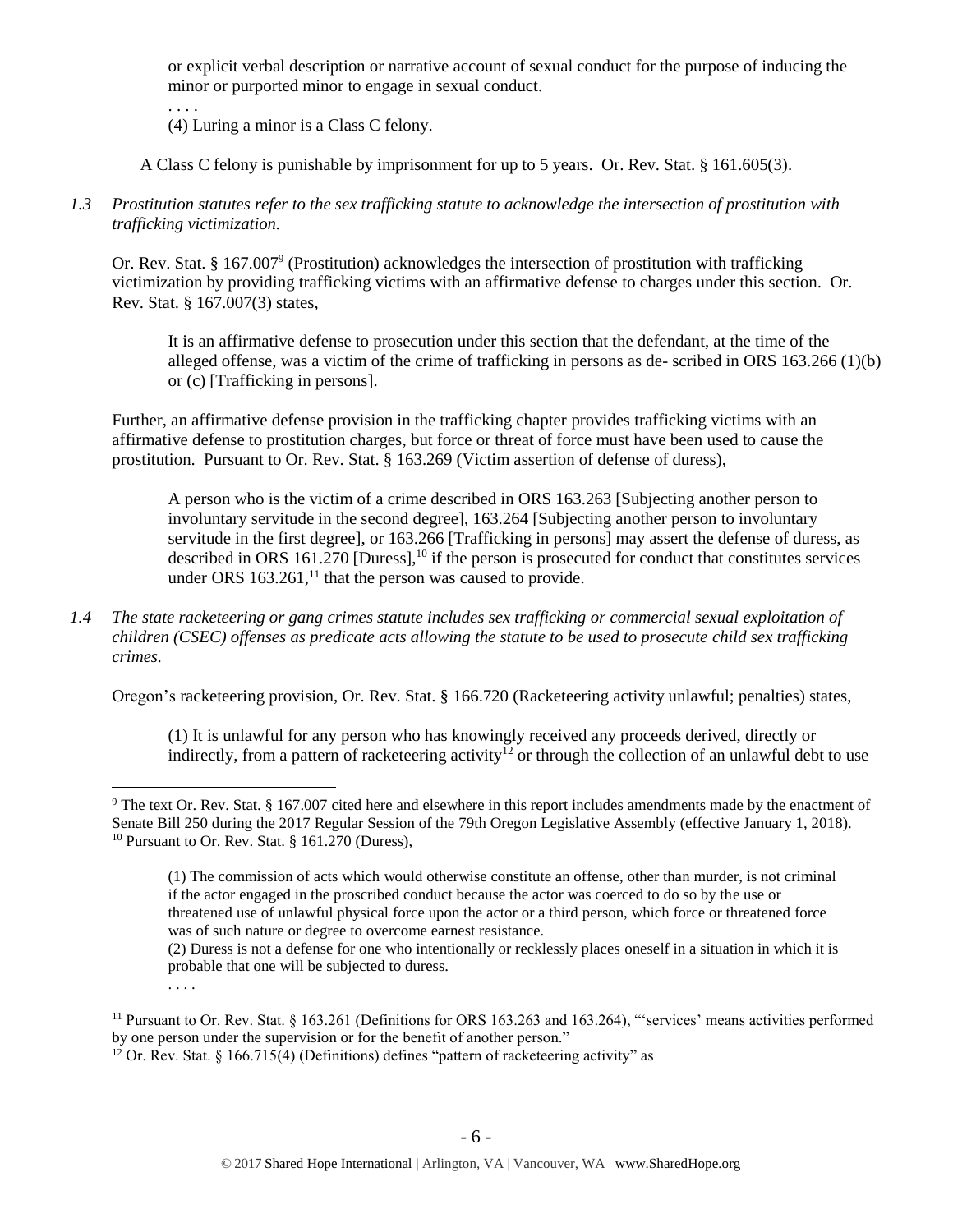or invest, whether directly or indirectly, any part of such proceeds, or the proceeds derived from the investment or use thereof, in the acquisition of any title to, or any right, interest or equity in, real property or in the establishment or operation of any enterprise.

(2) It is unlawful for any person, through a pattern of racketeering activity or through the collection of an unlawful debt, to acquire or maintain, directly or indirectly, any interest in or control of any real property or enterprise.

(3) It is unlawful for any person employed by, or associated with, any enterprise to conduct or participate, directly or indirectly, in such enterprise through a pattern of racketeering activity or the collection of an unlawful debt.

(4) It is unlawful for any person to conspire or endeavor to violate any of the provisions of subsections (1), (2) or (3) of this section.

(5)(a) Any person convicted of engaging in activity in violation of the provisions of subsections (1) to (4) of this section is guilty of a Class A felony.

. . . .

Or. Rev. Stat. § 166.715(6)(a)<sup>13</sup> (Definitions for ORS 166.715 to 166.735) defines "racketeering activity" to include:

## . . . .

(J) ORS 163.665 to 163.693, relating to sexual conduct of children [including, ORS 163.670 (Using child in display of sexually explicit conduct); ORS 163.684 – 163.687 (Encouraging child sexual abuse in the first, second or third degree); ORS 163.688 – 163.689 (Possession of materials depicting sexually explicit conduct of a child in the first or second degree)];

(T) ORS . . . 167.007 [Prostitution] to 167.017 [Compelling prostitution], 167.057 [Luring a minor], 167.062 [Sadomasochistic abuse or sexual conduct in live show] to 167.080 [Displaying obscene materials to minors] . . . ;

(QQ) ORS 163.355 to 163.427, relating to sexual offenses;

. . . .

 $\overline{a}$ 

. . . .

(DDD) ORS 163.263 [Subjecting another person to involuntary servitude in the second degree], 163.264 [Subjecting another person to involuntary servitude in the first degree] or 163.266 [Trafficking in persons].

A conviction under the racketeering provisions is punishable by imprisonment up to 20 years and a possible fine not to exceed \$375,000. Or. Rev. Stat. §§ 166.720(4), 161.605(1), 161.625(1)(b).

In addition, an offender convicted under the racketeering statute is subject to civil asset forfeiture.<sup>14</sup> Or. Rev. Stat. §§ 166.720(4), 161.605(1), 161.625(1)(b). Or. Rev. Stat.§ 166.725(2) (Remedies for violation of ORS 166.720; time limitation) states in part,

All property, real or personal, including money, used in the course of, derived from or realized through conduct in violation of a provision of ORS 166.715 to 166.735 is subject to civil forfeiture to the state.

engaging in at least two incidents of racketeering activity that have the same or similar intents, results, accomplices, victims or methods of commission or otherwise are interrelated by distinguishing characteristics, including a nexus to the same enterprise, and are not isolated incidents, provided at least one of such incidents occurred after November 1, 1981, and that the last of such incidents occurred within five years after a prior incident of racketeering activity.

 $13$  The text Or. Rev. Stat. § 166.715 cited here and elsewhere in this report includes amendments made by the enactment of Senate Bill 302 during the 2017 Regular Session of the 79th Oregon Legislative Assembly (effective April 21, 2017). <sup>14</sup> Or. Rev. Stat. §§ 166.715–.735.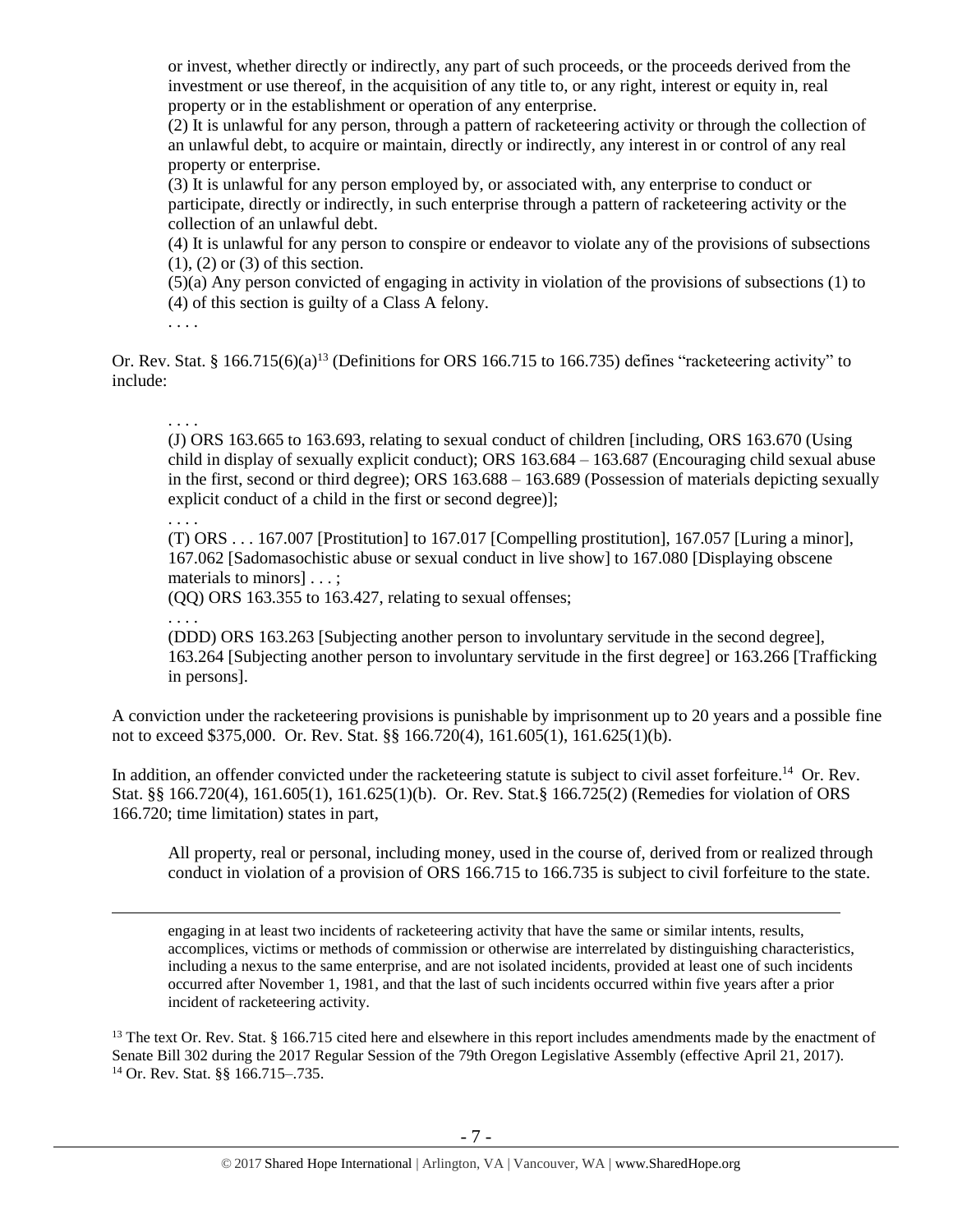The state shall dispose of all forfeited property as soon as commercially feasible. If property is not exercisable or transferable for value by the state, it shall expire. All forfeitures or dispositions under this section shall be made with due provision for the rights of innocent persons  $\dots$ 

- 8 -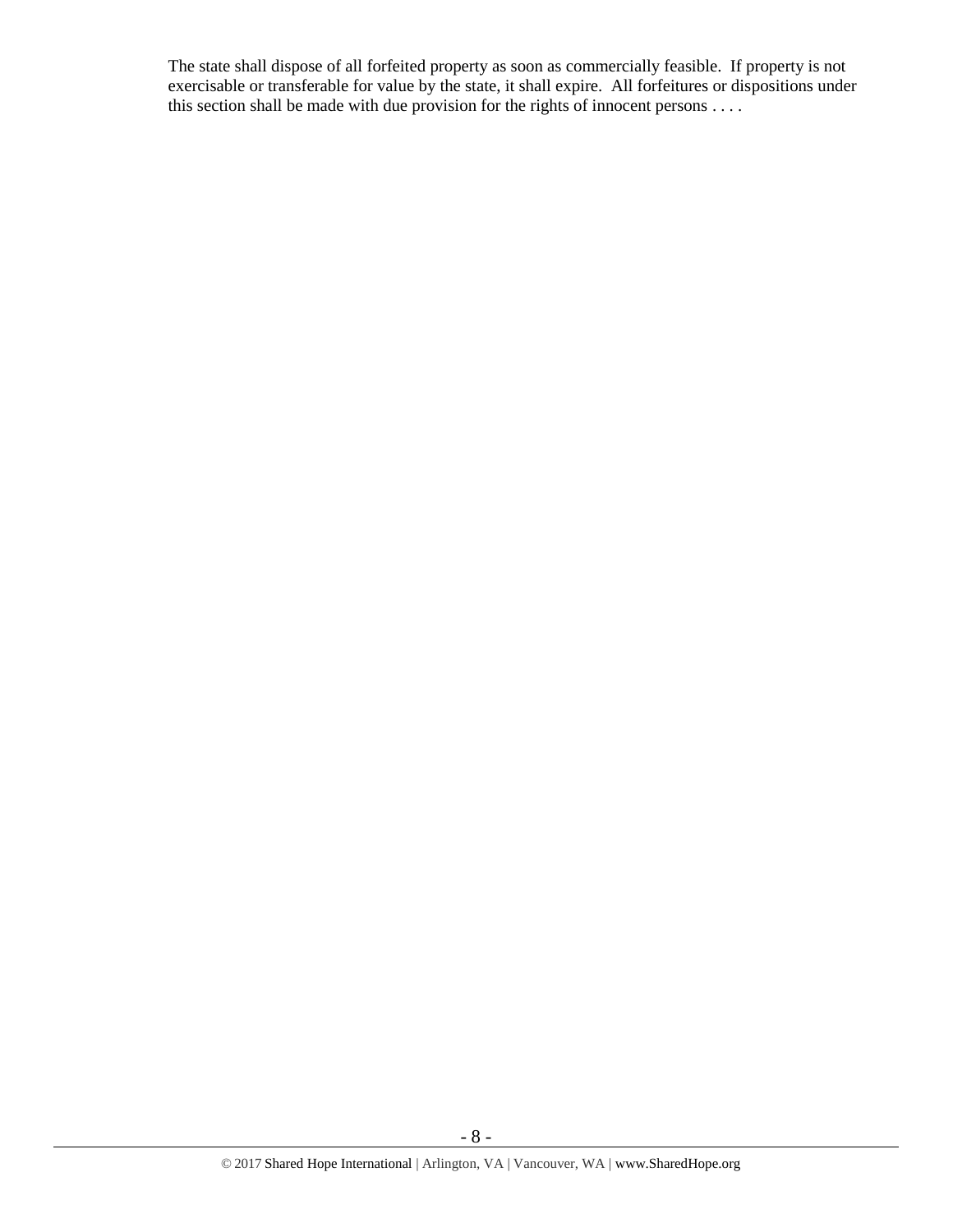#### **FRAMEWORK ISSUE 2: CRIMINAL PROVISIONS FOR DEMAND**

#### *Legal Components:*

- *2.1 The state sex trafficking law can be applied to buyers of commercial sex acts with a minor.*
- *2.2 Buyers of commercial sex acts with a minor can be prosecuted under commercial sexual exploitation of children (CSEC) laws.*
- *2.3 Solicitation laws differentiate buying sex acts with an adult and buying sex acts with a minor under 18.*
- *2.4 Penalties for buyers of commercial sex acts with minors are as high as federal penalties.*
- *2.5 Using the Internet or electronic communications to lure, entice, or purchase, or attempt to lure, entice, or purchase commercial sex acts with a minor is a separate crime or results in an enhanced penalty for buyers.*
- *2.6 No age mistake defense is permitted for a buyer of commercial sex acts with any minor under 18.*
- *2.7 Base penalties for buying sex acts with a minor under 18 are sufficiently high and not reduced for older minors.*
- *2.8 Financial penalties for buyers of commercial sex acts with minors are sufficiently high to make it difficult for buyers to hide the crime.*
- *2.9 Buying and possessing images of child sexual exploitation carries penalties as high as similar federal offenses.*

\_\_\_\_\_\_\_\_\_\_\_\_\_\_\_\_\_\_\_\_\_\_\_\_\_\_\_\_\_\_\_\_\_\_\_\_\_\_\_\_\_\_\_\_\_\_\_\_\_\_\_\_\_\_\_\_\_\_\_\_\_\_\_\_\_\_\_\_\_\_\_\_\_\_\_\_\_\_\_\_\_\_\_\_\_\_\_\_\_\_\_\_\_\_

*2.10 Convicted buyers of commercial sex acts with minors are required to register as sex offenders.* 

## *Legal Analysis:*

*2.1 The state sex trafficking law can be applied to buyers of commercial sex acts with a minor.*

Or. Rev. Stat. § 163.266(1)(c) (Trafficking in persons) applies to buyers of sex with minors following federal precedent through the term "obtains."<sup>15</sup> However, the buyer must "know[] or recklessly disregard[] the fact that the other person is under 18 years of age and will be used in a commercial sex act." Or. Rev. Stat. §  $163.266(1)(c).$ <sup>16</sup>

2.1.1 Recommendation: Amend Or. Rev. Stat. § 163.266(1)(c) (Trafficking in persons) to clarify that buyer conduct is included as a violation of Or. Rev. Stat.  $\S 163.266(1)(c)$  (Trafficking in persons).

 $\overline{a}$ <sup>15</sup> *See* United States v. Jungers, 702 F.3d 1066 (8th Cir. 2013). In this case, the Eighth Circuit held that the federal sex trafficking law, 18 U.S.C. § 1591 (Sex trafficking of children or by force, fraud, or coercion) applies to buyers of sex with minors. Reversing a District of South Dakota ruling that Congress did not intend the string of verbs constituting criminal conduct under 18 U.S.C. § 1591(a)(1) ("recruits, entices, harbors, transports, provides, obtains, or maintains") to reach the conduct of buyers (United States v. Jungers, 834 F. Supp. 2d 930, 931 (D.S.D. 2011)), the Eighth Circuit concluded that 18 U.S.C. § 1591 does not contain "a latent exemption for purchasers" because buyers can "engage in at least some of the prohibited conduct." Jungers, 702 F.3d 1066, 1072. Congress codified Jungers clarifying that the federal sex trafficking law is intended to apply to buyers in the Justice for Victims of Trafficking Act (JVTA) of 2015 Pub. L. No. 114-22, 129 Stat 227), enacted on May 29, 2015. The JVTA adds the terms "patronize" and "solicit" to the list of prohibited conduct and expressly states, "section 108 of this title amends section 1591 of title 18, United States Code, to add the words 'solicits or patronizes' to the sex trafficking statute making absolutely clear for judges, juries, prosecutors, and law enforcement officials that criminals who purchase sexual acts from human trafficking victims may be arrested, prosecuted, and convicted as sex trafficking offenders when this is merited by the facts of a particular case." Id. at Sec. 109. The Eighth Circuit decision in *United States v. Jungers* and the federal sex trafficking law as amended by the Justice for Victims of Trafficking Act establish persuasive authority when state courts interpret the string of verbs constituting prohibited conduct in state sex trafficking laws (in particular the term "obtains") to the extent such interpretation does not conflict with state case law.

<sup>16</sup> *See supra* note [2.](#page-0-0)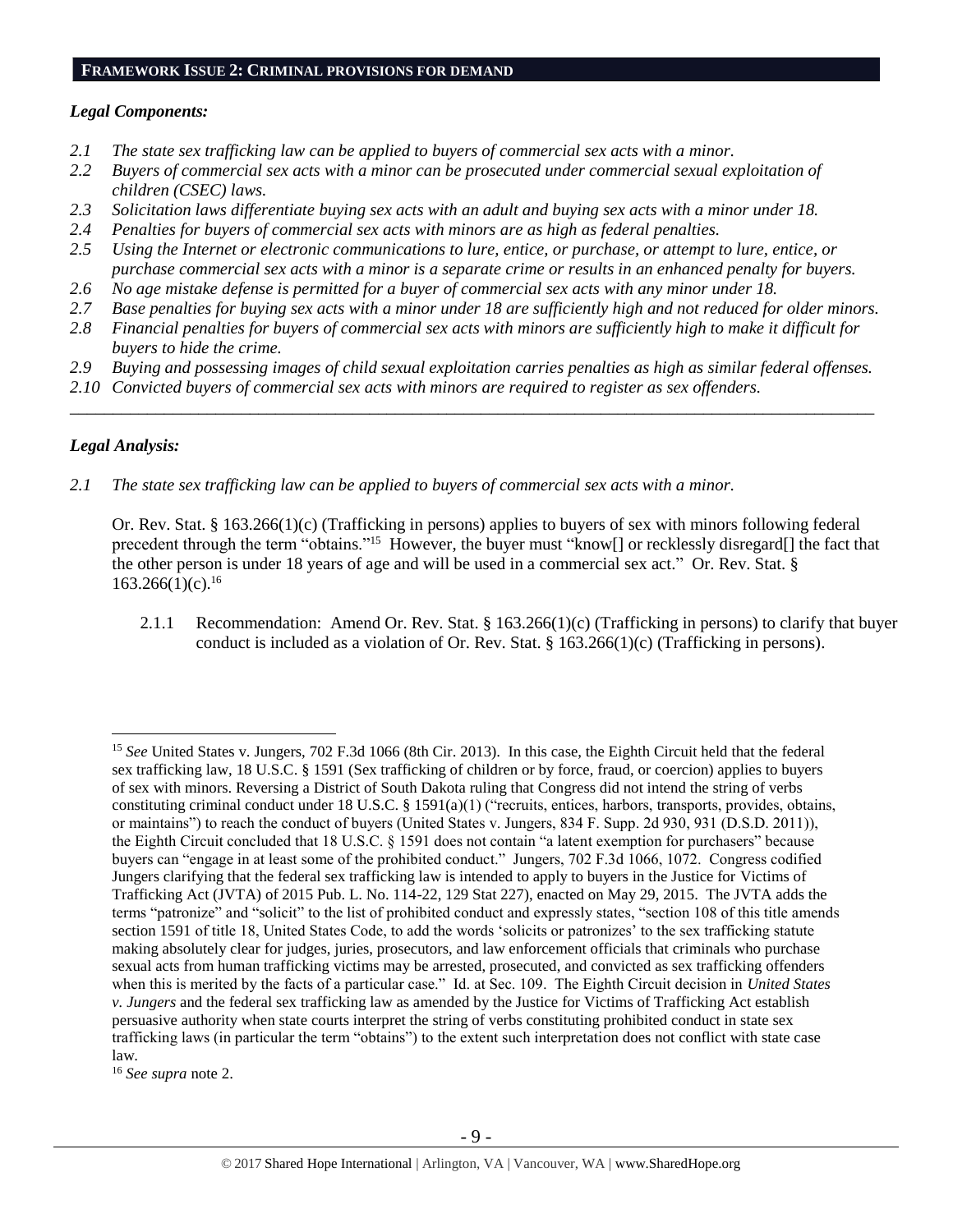*2.2 Buyers of commercial sex acts with a minor can be prosecuted under commercial sexual exploitation of children (CSEC) laws.*

Or. Rev. Stat. § 163.413 (Purchasing sex with a minor) specifically criminalizes purchasing sex with a minor and states,

(1) A person commits the crime of purchasing sex with a minor if the person pays, or offers or agrees to pay, a fee to engage in sexual intercourse or sexual contact with a minor, a police officer posing as a minor or an agent of a police officer posing as a minor.

(2) (a) If the person does not have a prior conviction under this section at the time of the offense, purchasing sex with a minor is a Class C felony and the person may use a defense described in ORS  $163.325^{17}$  only if the minor or, in the case of a police officer or agent of a police officer posing as a minor, the age of the purported minor as reported to the defendant, was at least 16 years of age.

(b) If the person has one or more prior convictions under this section at the time of the offense, purchasing sex with a minor is a Class B felony, the state need not prove that the person knew the minor or, in the case of a police officer or agent of a police officer posing as a minor, the purported minor was under 18 years of age and the person may not use a defense described in ORS 163.325.

A mandatory minimum sentence for a first conviction is "a fine in the amount of \$10,000, a term of incarceration of at least 30 days and completion of a john school program," and the second or subsequent conviction is "a fine in the amount of \$20,000 and the court shall designate the offense as a sex crime under ORS 181.805 [Renumbered as ORS 163A.005 (Definitions for 163A.005 to 163A.235)]." Or. Rev. Stat. § 163.413(3)(a). Otherwise, a Class C felony is punishable by imprisonment up to 5 years and a possible fine not to exceed \$125,000, and a Class B felony is punishable by imprisonment up to 10 years and a possible fine not exceeding \$250,000. Or. Rev. Stat. § 163.413(2)(a), (b), 161.605(2), (3), 161.625(1)(c), (d).<sup>18</sup>

Several sexual offenses might apply to certain buyers of sex acts with a minor.<sup>19</sup>

*2.3 Solicitation laws differentiate buying sex acts with an adult and buying sex acts with a minor under 18.*

Pursuant to Or. Rev. Stat. § 163.413 (Purchasing sex with a minor), if a "person pays, or offers or agrees to pay, a fee to engage in sexual intercourse or sexual contact with a minor, a police officer posing as a minor or an agent of a police officer posing as a minor," they commit a Class C felony, enhanced to a Class B felony if the offender has one or more prior convictions at the time of the offense. A mandatory minimum sentence for a first conviction is "a fine in the amount of \$10,000, a term of incarceration of at least 30 days and completion of a john school program," and the second or subsequent conviction is "a fine in the amount of \$20,000 and the court shall designate the offense as a sex crime under ORS 181.805 [Renumbered as ORS 163A.005 (Definitions for 163A.005 to 163A.235)]." Or. Rev. Stat. § 163.413(3)(a). Otherwise, a Class C felony is punishable by imprisonment up to 5 years and a possible fine not to exceed \$125,000, and a Class B felony is punishable by imprisonment up to 10 years and a possible fine not exceeding \$250,000. Or. Rev. Stat. §  $163.413(2)(a)$ , (b),  $161.605(2)$ , (3),  $161.625(1)(c)$ , (d).<sup>20</sup>

 $\overline{a}$ 

<sup>20</sup> *See supra* note [8.](#page-3-0)

<sup>17</sup> *See supra* note [7.](#page-2-0)

<sup>18</sup> *See supra* note [8.](#page-3-0)

<sup>19</sup> *See supra* Component 1.2 for discussion of the sexual offenses that may apply to some buyers.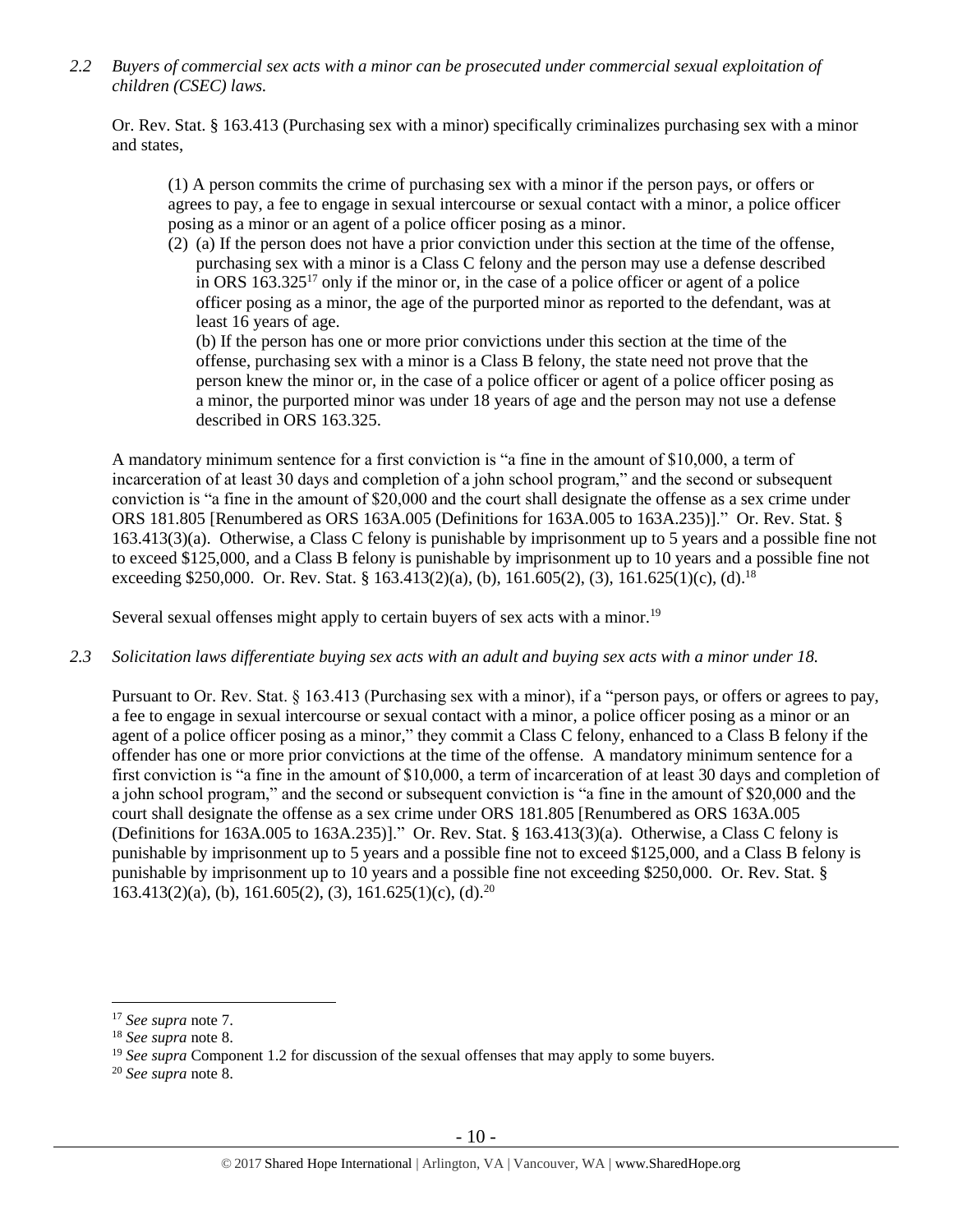In contrast, a conviction under Or. Rev. Stat. § 167.007(1)(b) (Prostitution), which criminalizes any person who "pays or offers or agrees to pay a fee to engage in sexual conduct<sup>21</sup> or sexual contact,"<sup>22</sup> is punishable as a Class A misdemeanor by up to 1 year imprisonment and a possible fine not to exceed \$ 6,250. Or. Rev. Stat. §§ 167.007(2), 161.615(1), 161.635(a).

## *2.4 Penalties for buyers of commercial sex acts with minors are as high as federal penalties.*

A conviction under Or. Rev. Stat. § 163.266(1)(c) (Trafficking in persons) is a Class A felony with a maximum imprisonment of 20 years and a possible fine not to exceed \$375,000. Or. Rev. Stat. §§ 163.266(5), 161.605(1),  $161.625(1)(b)$ .

Pursuant to Or. Rev. Stat. § 163.413 (Purchasing sex with a minor), the crime of purchasing sex with a minor is considered a Class C felony if a "person pays, or offers or agrees to pay, a fee to engage in sexual intercourse or sexual contact with a minor, a police officer posing as a minor or an agent of a police officer posing as a minor." A mandatory minimum sentence for a first conviction is "a fine in the amount of \$10,000, a term of incarceration of at least 30 days and completion of a john school program," and the second or subsequent conviction is "a fine in the amount of \$20,000 and the court shall designate the offense as a sex crime under ORS 181.805 [Renumbered as ORS 163A.005 (Definitions for 163A.005 to 163A.235)]." Or. Rev. Stat. § 163.413(3)(a). Otherwise, a Class C felony is punishable by imprisonment up to 5 years and a possible fine not to exceed \$125,000, and a Class B felony is punishable by imprisonment up to 10 years and a possible fine not exceeding \$250,000. Or. Rev. Stat. § 163.413(2)(a), (b), 161.605(2), (3), 161.625(1)(c), (d).

<span id="page-10-1"></span><span id="page-10-0"></span>In comparison, if the victim is under the age of 14, a conviction under the Trafficking Victims Protection Act  $(TVPA)<sup>23</sup>$  for child sex trafficking is punishable by 15 years to life imprisonment and a fine not to exceed \$250,000. 18 U.S.C. §§ 1591(b)(1), 3559(a)(1), 3571(b)(3). If the victim is between the ages of 14–17, a conviction is punishable by 10 years to life imprisonment and a fine not to exceed \$250,000. 18 U.S.C. §§ 1591(b)(2), 3559(a)(1), 3571(b)(3). A conviction is punishable by mandatory life imprisonment, however, if the buyer has a prior conviction for a federal sex offense<sup>24</sup> against a minor. 18 U.S.C. § 3559(e)(1). To the

<sup>&</sup>lt;sup>21</sup> Or. Rev. Stat. § 167.002(4) (Definitions) defines "sexual conduct" as "sexual intercourse or oral or anal sexual intercourse . . . ."

The text Or. Rev. Stat. § 167.002 cited here and elsewhere in this report includes amendments made by the enactment of Senate Bill 247 during the 2017 Regular Session of the 79th Oregon Legislative Assembly (effective January 1, 2018). <sup>22</sup> Or. Rev. Stat. § 167.002(5) (Definitions) defines "sexual contact" as "any touching of the sexual organs or other intimate parts of a person not married to the actor for the purpose of arousing or gratifying the sexual desire of either party."

 $^{23}$  Trafficking Victims Protection Act (TVPA) of 2000, Pub. L. No. 106-386, 114 Stat. 1464, 1466 (codified in scattered sections of 18 and 22 U.S.C.).

<sup>&</sup>lt;sup>24</sup> Pursuant to 18 U.S.C. § 3559(e)(2), "federal sex offense" is defined as

an offense under section 1591 [18 USCS § 1591] (relating to sex trafficking of children), 2241 [18 USCS § 2241] (relating to aggravated sexual abuse), 2242 [18 USCS § 2242] (relating to sexual abuse),  $2244(a)(1)$  [18 USCS § 2244(a)(1)] (relating to abusive sexual contact), 2245 [18 USCS § 2245] (relating to sexual abuse resulting in death), 2251 [18 USCS § 2251] (relating to sexual exploitation of children), 2251A [18 USCS § 2251A] (relating to selling or buying of children), 2422(b) [18 USCS § 2422(b)] (relating to coercion and enticement of a minor into prostitution), or 2423(a) [18 USCS § 2423(a)] (relating to transportation of minors).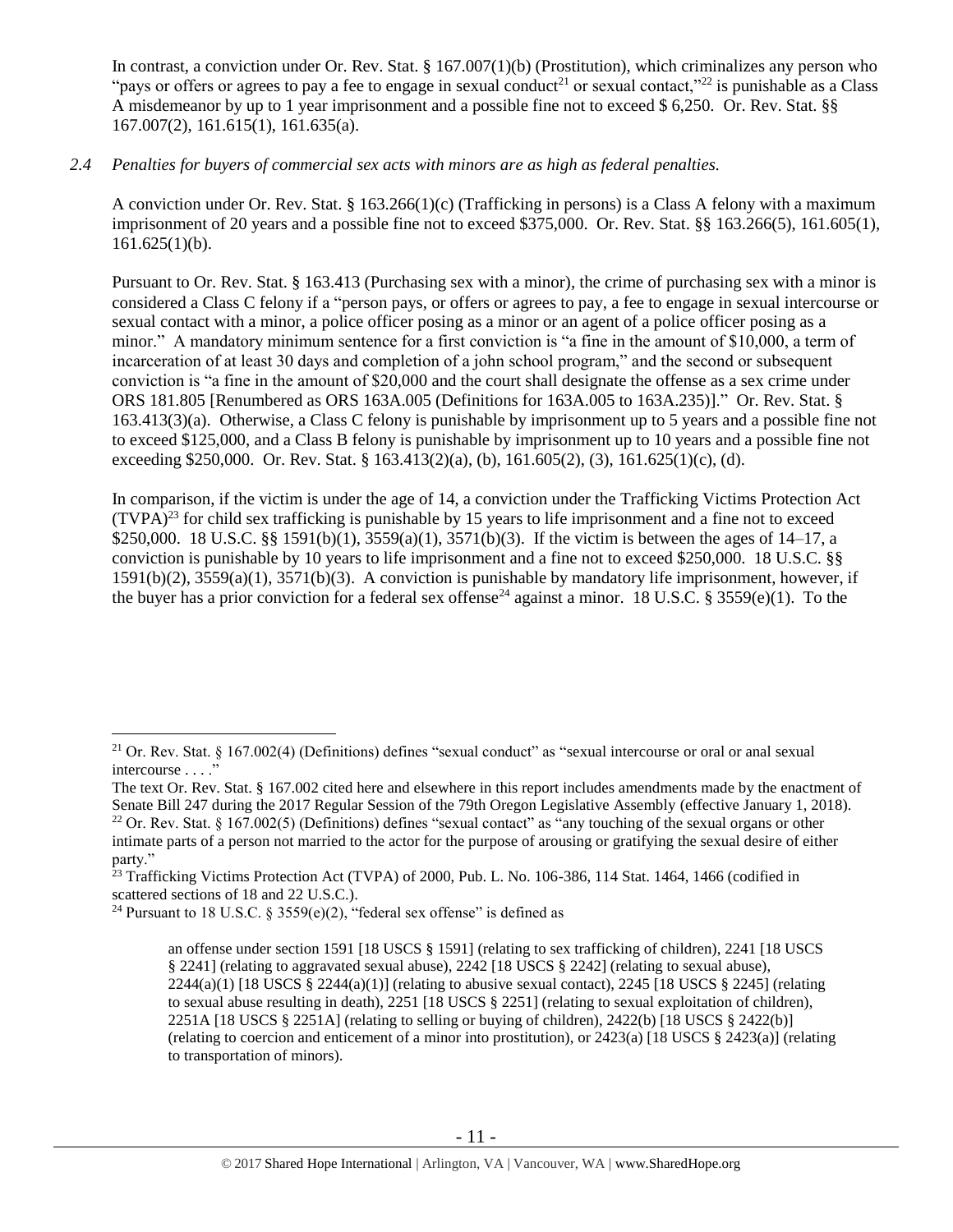extent buyers can be prosecuted under other federal CSEC laws,<sup>25</sup> a conviction is punishable by penalties ranging from a fine not to exceed \$250,000 to life imprisonment and a fine not to exceed \$250,000.<sup>26</sup>

*2.5 Using the Internet or electronic communications to lure, entice, or purchase, or attempt to lure, entice, or purchase commercial sex acts with a minor is a separate crime or results in an enhanced penalty for buyers.*

Using the Internet or electronic communications to engage in a sex act with a child under 16 years of age and offering or agreeing to meet the child is prohibited in two statutes although neither specifically refers to a commercial sexual arrangement. Pursuant to Or. Rev. Stat. § 163.432(1) (Online sexual corruption of a child in the second degree),

A person commits the crime of online sexual corruption of a child<sup>27</sup> in the second degree if the person is 18 years of age or older and:

<span id="page-11-0"></span>(a) For the purpose of arousing or gratifying the sexual desire of the person or another person, knowingly uses an online communication<sup>28</sup> to solicit<sup>29</sup> a child to engage in sexual contact<sup>30</sup> or sexually explicit conduct; $31$  and

<span id="page-11-4"></span><span id="page-11-3"></span><span id="page-11-2"></span><span id="page-11-1"></span>(b) Offers or agrees to physically meet with the child.

 $\overline{a}$ 

A conviction under Or. Rev. Stat. § 163.432(1) is punishable as a Class C felony punishable by imprisonment up to 5 years and a possible fine not to exceed \$125,000. Or. Rev. Stat. §§ 163.432(2), 161.605(3),  $161.625(1)(d)$ .

Pursuant to Or. Rev. Stat. § 163.433(1) (Online sexual corruption of a child in the first degree), "A person commits the crime of online sexual corruption of a child in the first degree if the person violates ORS 163.432 and intentionally takes a substantial step toward physically meeting with or encountering the child." A conviction under Or. Rev. Stat. § 163.433 is punishable as a Class B felony by imprisonment up to 10 years and a possible fine not to exceed \$250,000. Or. Rev. Stat. §§ 163.433(2), 161.605(2), 161.625(1)(c).

<sup>25</sup> 18 U.S.C. §§ 2251A(b) (Selling or buying of children), 2251(a) (Sexual exploitation of children), 2423(a) (Transportation of a minor with intent for minor to engage in criminal sexual activity), 2422(a) (Coercion and enticement), 2252(a)(2), (a)(4) (Certain activities relating to material involving the sexual exploitation of minors). <sup>26</sup> 18 U.S.C. §§ 2251A(b) (conviction punishable by imprisonment for 30 years to life and a fine), 2251(e)

<sup>(</sup>conviction punishable by imprisonment for 15–30 years and a fine), 2423(a) (conviction punishable by imprisonment for 10 years to life and a fine), 2422(a) (conviction punishable by a fine, imprisonment up to 20 years, or both),  $2252(b)(1)$ , (2) (stating that a conviction under subsection (a)(2) is punishable by imprisonment for  $5-20$ years and a fine, while a conviction under subsection (a)(4) is punishable by imprisonment up to 10 years, a fine, or both); s*ee also* 18 U.S.C. §§ 3559(a)(1) (classifying all of the above listed offenses as felonies), 3571(b)(3) (providing a fine up to \$250,000 for any felony conviction).

 $^{27}$  Pursuant to Or. Rev. Stat. § 163.431(1) (Definitions for ORS 16.431 to 163.434), "child" means "a person who the defendant reasonably believes to be under 16 years of age."

<sup>28</sup> Pursuant to Or. Rev. Stat. § 163.431(2), "online communication" means "communication that occurs via telephone text messaging, electronic mail, personal or instant messaging, chat rooms, bulletin boards or any other transmission of information by wire, radio, optical cable, cellular system, electromagnetic system or other similar means."

 $29$  Pursuant to Or. Rev. Stat. § 163.431(5), "solicit" means "to invite, request, seduce, lure, entice, persuade, prevail upon, coax, coerce or attempt to do so."

 $30$  Or. Rev. Stat. § 163.305(6) (Definitions) defines, for purposes of Or. Rev. Stat. § 163.431(3), "sexual contact" as "any touching of the sexual or other intimate parts of a person or causing such person to touch the sexual or other intimate parts of the actor for the purpose of arousing or gratifying the sexual desire of either party."

<sup>31</sup> Pursuant to Or. Rev. Stat. § 163.431(4) "sexually explicit conduct" has the meaning given that term in ORS 163.665; s*ee supra* note [4.](#page-2-1)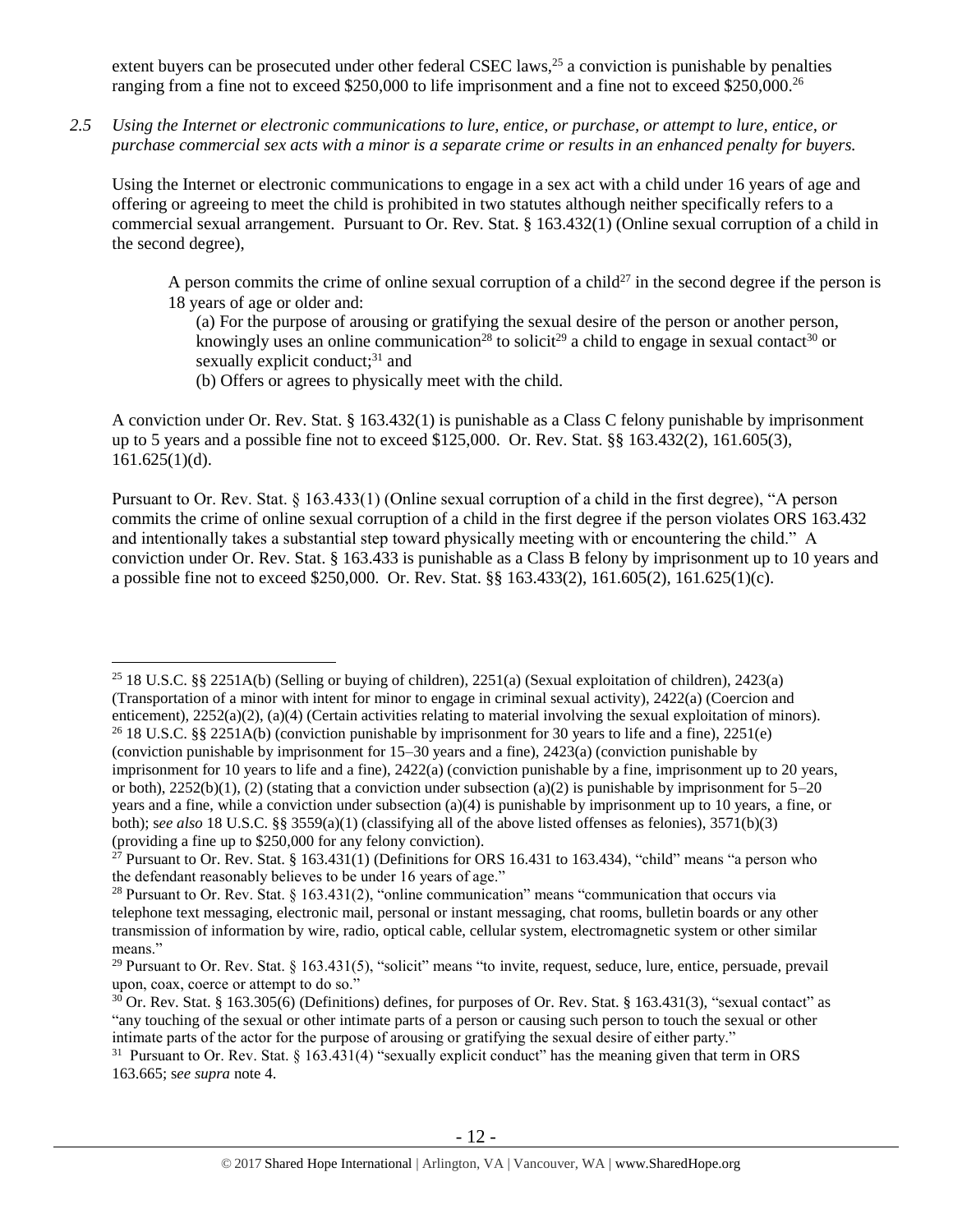# *2.6 No age mistake defense is permitted for a buyer of commercial sex acts with any minor under 18.*

Mistake of age may not be a defense for purchasing sex with a minor depending on whether the buyer has a prior conviction. Under Or. Rev. Stat. § 163.413 (2) (Purchasing sex with a minor), "[i]f the person does not have a prior conviction under this section at the time of the offense, ... the person may use a defense described in ORS 163.325 [Knowledge of victim's age] only if the minor or, in case of a police officer or agent of a police officer posing as a minor, the age of the purported minor as reported to the defendant, was at least 16 years of age." However, "[i]f the person has one or more prior convictions under this section at the time of the offense, . . . the state need not prove that the person knew the minor or, in the case of a police officer or agent of a police officer posing as a minor, the purported minor was under 18 years of age and the person may not use a defense described in ORS 163.325 [Knowledge of victim's age]."

Or. Rev. Stat. § 163.325(1) (Ignorance or mistake as a defense) states, "(1) In any prosecution under ORS § 163.355 to 163.445 [Sexual offenses] in which the criminality of conduct depends on a child's being under the age of 16, it is no defense that the defendant did not know the child's age or that the defendant reasonably believed the child to be older than the age of 16." However, subsection (2) states, "(2) When criminality depends on the child's being under a specified age other than 16, it is an affirmative defense for the defendant to prove that the defendant reasonably believed the child to be above the specified age at the time of the alleged offense."

In fact, several offenses, including Or. Rev. Stat. § 163.266(1)(b)<sup>32</sup> (Trafficking in person), expressly require the offender to know or recklessly disregard the fact that the victim is a minor, thereby allowing for a mistake of age defense. Further, Or. Rev. Stat. § 163.690 (Lack of knowledge of age of child as affirmative defense) provides "an affirmative defense to any prosecution under ORS 163.684 [Encouraging child sexual abuse in the first degree], 163.686 [Encouraging child sexual abuse in the second degree], 163.687 [Encouraging child sexual abuse in the third degree] or 163.693 [Failure to report child pornography] [if] the defendant, at the time of engaging in the conduct prohibited therein, did not know and did not have reason to know that the relevant sexually explicit conduct involved a child."

- 2.6.1 Recommendation: Amend Or. Rev. Stat. § 163.413 (Purchasing sex with a minor) and Or. Rev. Stat. § 163.690 (Lack of knowledge of age of child as affirmative defense) to prohibit a mistake of age defense for buyers of sex with all minors, not just those under 16.
- *2.7 Base penalties for buying sex acts with a minor under 18 are sufficiently high and not reduced for older minors.*

Oregon's trafficking law, Or. Rev. Stat. § 163.266 (Trafficking in persons), does not stagger penalties based on a minor's age, and penalties are sufficiently high. A conviction under Or. Rev. Stat. § 163.266(1)(c) is a Class A felony with a maximum imprisonment term of 20 years. Or. Rev. Stat. §§ 163.266(5), 161.605(1).

Similarly, Oregon's buyer-applicable CSEC offense, Or. Rev. Stat. § 163.413 (Purchasing sex with a minor), does not stagger penalties based on a minor's age; however, penalties under this offense are not sufficiently high. A first conviction under Or. Rev. Stat. § 163.413 is a Class C felony, but the offense allows for a mandatory minimum sentence for a first conviction that includes "a term of incarceration of at least 30 days and completion of a john school program." Or. Rev. Stat. § 163.413(2)(a), (3). Otherwise, a Class C felony is punishable by imprisonment for up to 5 years. Or. Rev. Stat. §  $163.413(2)(a)$ , (b),  $161.605(2)$ , (3).

<sup>32</sup> *See supra* note [2.](#page-0-0)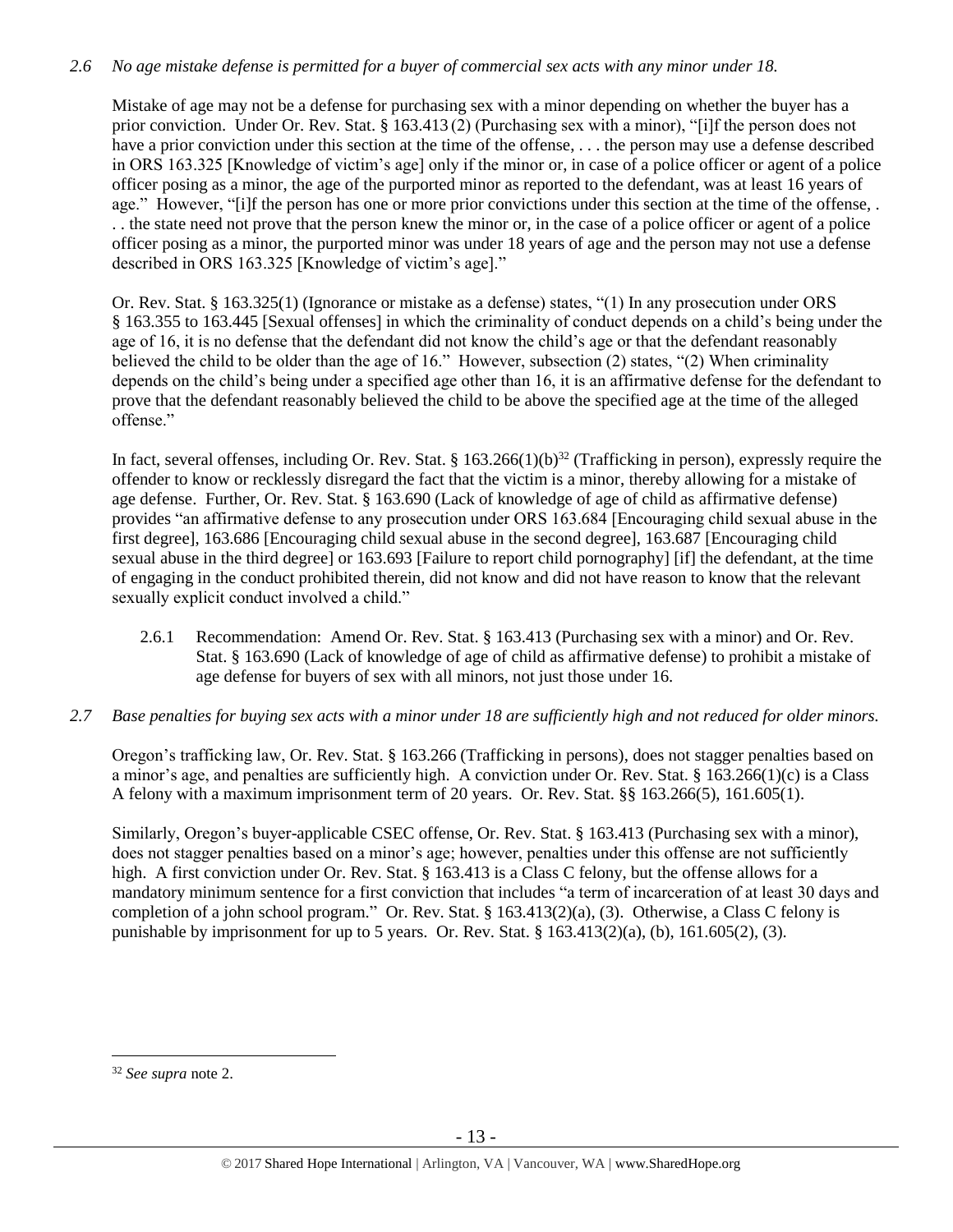*2.8 Financial penalties for buyers of commercial sex acts with minors are sufficiently high to make it difficult for buyers to hide the crime.* 

A conviction under Or. Rev. Stat. § 163.266(1)(c) (Trafficking in persons) is punishable as Class A felony and includes a possible fine not to exceed \$375,000. Or. Rev. Stat. §§ 163.266(5), 161.625(1)(b). A conviction under Or. Rev. Stat. § 163.433(1) (Online sexual corruption of a child in the first degree) is punishable as a Class B felony punishable by a possible fine not exceeding \$250,000. Or. Rev. Stat. § 161.625(1)(c). A conviction under Or. Rev. Stat. § 163.432 (Online sexual corruption of a child in the second degree) is punishable as a Class C felony punishable by a possible fine not to exceed \$125,000. Or. Rev. Stat. § 161.625(1)(d).

A buyer convicted under Or. Rev. Stat. § 163.413 (Purchasing sex with a minor), is subject to a Class C or B felony which carry a possible fine not to exceed \$125,000 or \$200,000, respectively. Or. Rev. Stat. §§  $161.605(2)$ , (3),  $161.625(1)(c)$ , (d). However, a mandatory minimum sentence for a first conviction is a fine in the amount of \$10,000, and the second or subsequent conviction is a fine in the amount of \$20,000. Or. Rev. Stat. § 163.413 (3)(a). Otherwise, a Class C felony is punishable by imprisonment up to 5 years and a possible fine not to exceed \$125,000, and a Class B felony is punishable by imprisonment up to 10 years and a possible fine not exceeding \$250,000. Or. Rev. Stat. § 163.413(2)(a), (b), 161.605(2), (3), 161.625(1)(c), (d).

Buyers may also be subject to discretionary, criminal asset forfeiture. Or. Rev. Stat. § 131.553(1)(e) (Legislative findings; effect on local laws; remedy not exclusive) calls "for the forfeiture of certain property subject to criminal forfeiture under ORS 131.550 to 131.600, to provide for the protection of the rights and interests of affected persons . . . that pertain to the criminal forfeiture of real and personal property based upon prohibited conduct."

Or. Rev. Stat. § 131.558 (Property subject to forfeiture) includes the following in the list of property that is subject to criminal forfeiture:

. . . .

(4) . . . all conveyances, including aircrafts, vehicles and vessels, that are used or intended for use in prohibited conduct or to facilitate prohibited conduct . . . .

(5) All books, records, computers and research, including formulae, microfilm, tapes and data that are used or intended for use to facilitate prohibited conduct;

(6) All moneys, negotiable instruments, balances in deposit or other accounts, securities or other things of value furnished or intended to be furnished by any person in the course of prohibited conduct, all proceeds of or from prohibited conduct, and all moneys, negotiable instruments, balances in deposit and other accounts and securities used or intended to be used to facilitate any prohibited conduct; (7) All real property, including any right, title and interest in the whole of any lot or tract of land and any appurtenances or improvements, that is used or intended to be used to commit or facilitate the commission of prohibited conduct;

. . . .

<span id="page-13-0"></span>. . . .

(10) All personal property that is used or intended to be used to commit or facilitate prohibited conduct.

"Prohibited conduct" is defined in Or. Rev. Stat. § 131.550(12) (Definitions) as the following: "(a) For purposes of proceeds, a felony or a Class A misdemeanor. (b) For purposes of instrumentalities, any crime listed in ORS 131.602." Or. Rev. Stat. § 131.602<sup>33</sup> (Prohibited conduct for purposes of instrumentalities of crime) includes the following crimes:

 $\overline{a}$ <sup>33</sup> The text Or. Rev. Stat. § 131.602 cited here and elsewhere in this report includes amendments made by the enactment of Senate Bill 302 during the 2017 Regular Session of the 79th Oregon Legislative Assembly (effective April 21, 2017).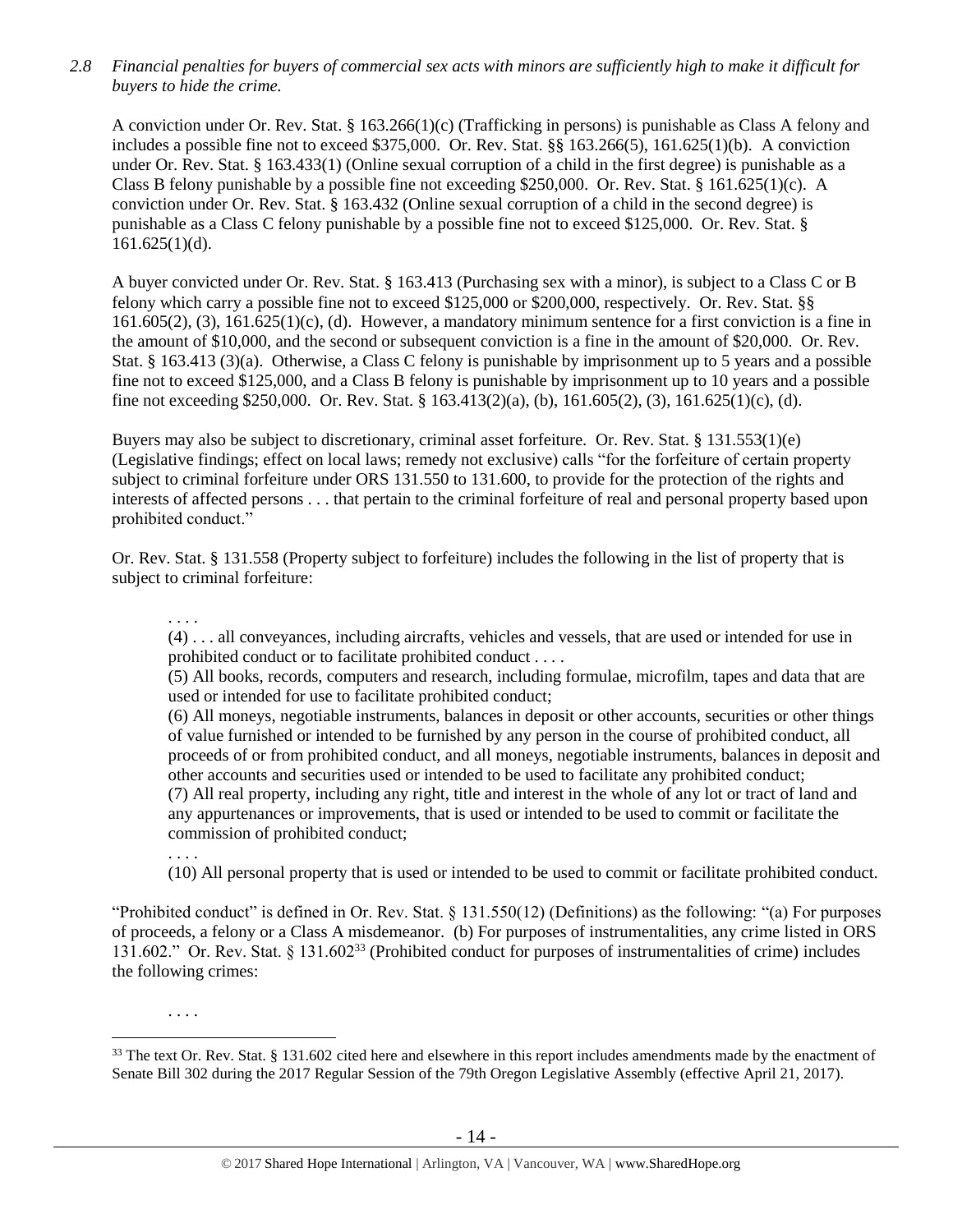(11) Buying or selling a person under 18 years of age, as defined in ORS 163.537.

(12) Using a child in a display of sexually explicit conduct, as defined in ORS 163.670.

(13) Encouraging child sexual abuse in the first degree, as defined in ORS 163.684.

(14) Encouraging child sexual abuse in the second degree, as defined in ORS 163.686.

(15) Encouraging child sexual abuse in the third degree, as defined in ORS 163.687.

(16) Possession of materials depicting sexually explicit conduct of a child in the first degree, as defined in ORS 163.688.

(17) Possession of materials depicting sexually explicit conduct of a child in the second degree, as defined in ORS 163.689.

. . . .

. . . .

(90) Prostitution, as defined in ORS 167.007.

(91) Commercial sexual solicitation, as defined in ORS 167.008.

(93) Compelling prostitution, as defined in ORS 167.017.

(94) Exhibiting an obscene performance to a minor, as defined in ORS 167.075.

. . . .

(144) Subjecting another person to involuntary servitude in the first degree, as defined in ORS 163.264. (145) Subjecting another person to involuntary servitude in the second degree, as defined in ORS 163.263.

(146) Trafficking in persons, as defined in ORS 163.266.

(147) Luring a minor, as defined in ORS 167.057.

(148) Online sexual corruption of a child in the second degree, as defined in ORS 163.432.

(149) Online sexual corruption of a child in the first degree, as defined in ORS 163.433.

<span id="page-14-0"></span>(150) An attempt, conspiracy or solicitation to commit a crime in subsections (1) to (149) of this section if the attempt, conspiracy or solicitation is a felony or a Class A misdemeanor.

Where the seizing agency is the state, the forfeited property shall be distributed pursuant to Or. Rev. Stat. § 131.597 which provides that the property shall be distributed as follows: to pay costs and to the victim, any amount ordered . . . . . Or. Rev. Stat. § 131.597.

A buyer may also be subject to restitution pursuant to Or. Rev. Stat. § 137.106 (Restitution to victims), which requires the district attorney to investigate and present to the court evidence of economic damages suffered as a result of human trafficking or CSEC offenses. The court is authorized to order restitution<sup>34</sup> as part of a criminal case when the victim "suffered economic damages."<sup>35</sup> Or. Rev. Stat. § 137.106(1).

<sup>35</sup> Or. Rev. Stat. § 137.103(2) states,

 $\overline{a}$ 

"Economic damages":

<sup>34</sup> "Restitution" is defined in Or. Rev. Stat. § 137.103(3) (Definitions for ORS 137.101 to 137.109) as "full, partial or nominal payment of economic damages to a victim. Restitution is independent of and may be awarded in addition to a compensatory fine awarded under ORS § 137.101."

<span id="page-14-1"></span><sup>(</sup>a) Has the meaning given that term in ORS 31.710, except that "economic damages" does not include future impairment of earning capacity; and

<sup>(</sup>b) In cases involving criminal activities described in ORS 163.263, 163.264 or 163.266, includes the greater of:

<sup>(</sup>A) The value to the defendant of the victim's services as defined in ORS 163.261; or

<sup>(</sup>B) The value of the victim's services, as defined in ORS 163.261, computed using the minimum wage established under ORS 653.025 and the overtime provisions of the federal Fair Labor Standards Act of 1938 (29 U.S.C. 201 et seq.).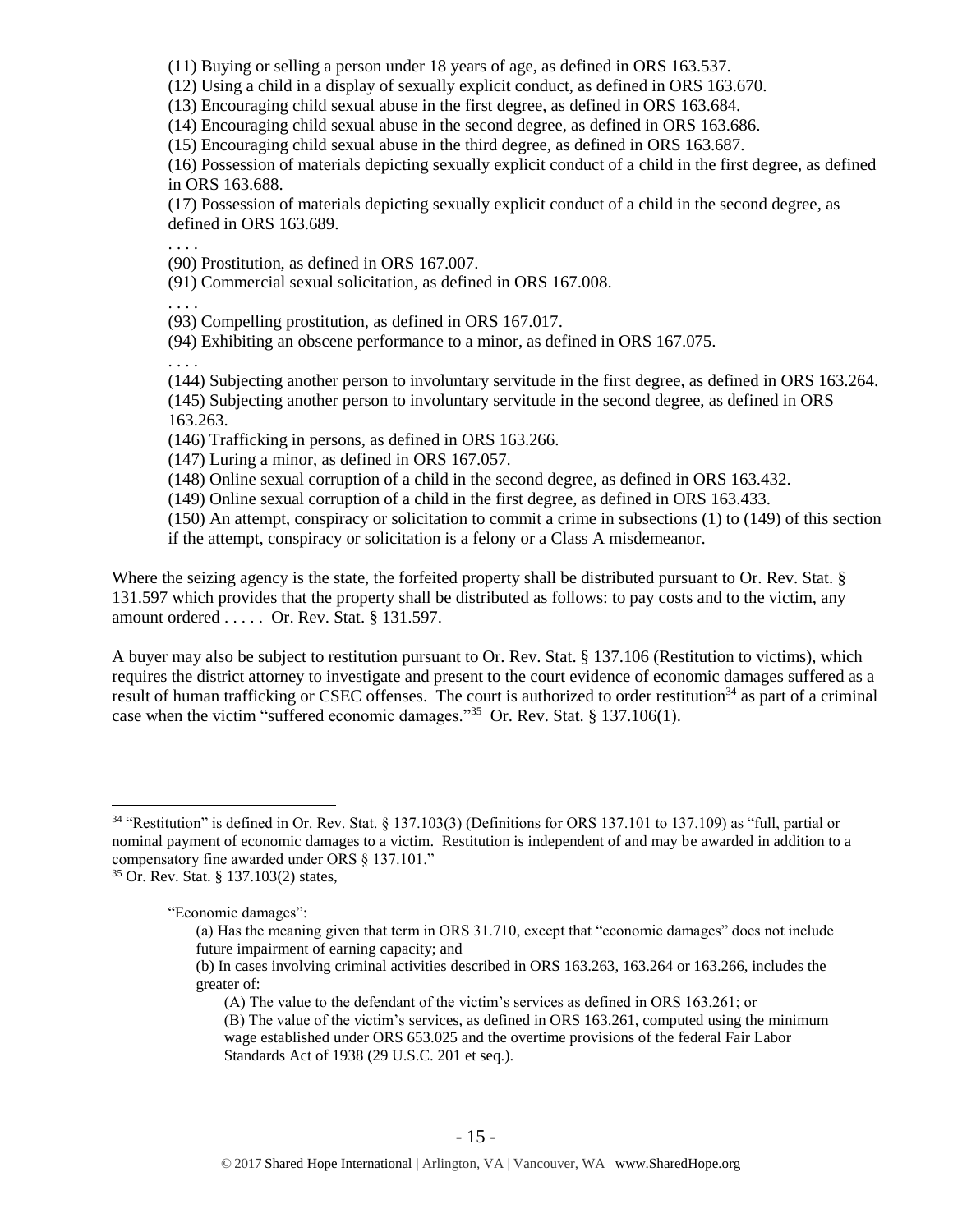## *2.9 Buying and possessing images of child sexual exploitation carries penalties as high as similar federal offenses.*

Or. Rev. Stat. § 163.686(1) (Encouraging child sexual abuse in the second degree) states,

A person commits the crime of encouraging child sexual abuse<sup>36</sup> in the second degree if the person:

(a) (A) (i) Knowingly possesses or controls, or knowingly accesses with the intent to view, a visual recording<sup>37</sup> of sexually explicit conduct<sup>38</sup> involving a child<sup>39</sup> for the purpose of arousing or satisfying the sexual desires of the person or another person; or (ii) Knowingly pays, exchanges or gives anything of value to obtain or view a visual

recording of sexually explicit conduct involving a child for the purpose of arousing or satisfying the sexual desires of the person or another person; and

(B) Knows or is aware of and consciously disregards the fact that creation of the visual recording of sexually explicit conduct involved child abuse; or

(b) (A) Knowingly pays, exchanges or gives anything of value to observe sexually explicit conduct by a child or knowingly observes, for the purpose of arousing or gratifying the sexual desire of the person, sexually explicit conduct by a child; and (B) Knows or is aware of and consciously disregards the fact that the conduct constitutes child abuse.

A conviction under Or. Rev. Stat. § 163.686(1) is punishable as a Class C felony by imprisonment up to 5 years and a possible fine not to exceed \$125,000. Or. Rev. Stat. § 163.686(2), 161.605(3), 161.625(1)(d).

Or. Rev. Stat. § 163.687(1) (Encouraging child sexual abuse in the third degree) states,

A person commits the crime of encouraging child sexual abuse in the third degree if the person:

- (a) (A) (i) Knowingly possesses or controls, or knowingly accesses with the intent to view, a visual recording<sup>40</sup> of sexually explicit conduct<sup>41</sup> involving a child for the purpose of arousing or satisfying the sexual desires of the person or another person; or (ii) Knowingly pays, exchanges or gives anything of value to obtain or view a visual recording of sexually explicit conduct involving a child for the purpose of arousing or satisfying the sexual desires of the person or another person; and
	- (B) Knows or fails to be aware of a substantial and unjustifiable risk that the creation of the visual recording of sexually explicit conduct involved child abuse; or
- (b) (A) Knowingly pays, exchanges or gives anything of value to observe sexually explicit conduct by a child or knowingly observes, for the purpose of arousing or gratifying the sexual desire of the person, sexually explicit conduct by a child; and (B) Knows or fails to be aware of a substantial and unjustifiable risk that the conduct constitutes child abuse.

A conviction under Or. Rev. Stat. § 163.687(1) is punishable as a Class A misdemeanor by imprisonment up to 1 year and a possible fine not to exceed \$6,250. Or. Rev. Stat. §§ 163.687(2), 161.615(1), 161.635(a).

Or. Rev. Stat. § 163.688(1) (Possession of materials depicting sexually explicit conduct of a child in the first degree) states, "A person commits the crime of possession of materials depicting sexually explicit conduct of a

 $36$  Or. Rev. Stat. § 163.665(2) (Definitions) defines "child abuse" as "conduct that constitutes, or would constitute if committed in this state, a crime in which the victim is a child."

<sup>37</sup> *See supra* note [5.](#page-2-2)

<sup>38</sup> *See supra* note [4.](#page-2-1)

<sup>39</sup> *See supra* note [3.](#page-2-3)

<sup>40</sup> *See supra* note [5.](#page-2-2)

<sup>41</sup> *See supra* note [4.](#page-2-1)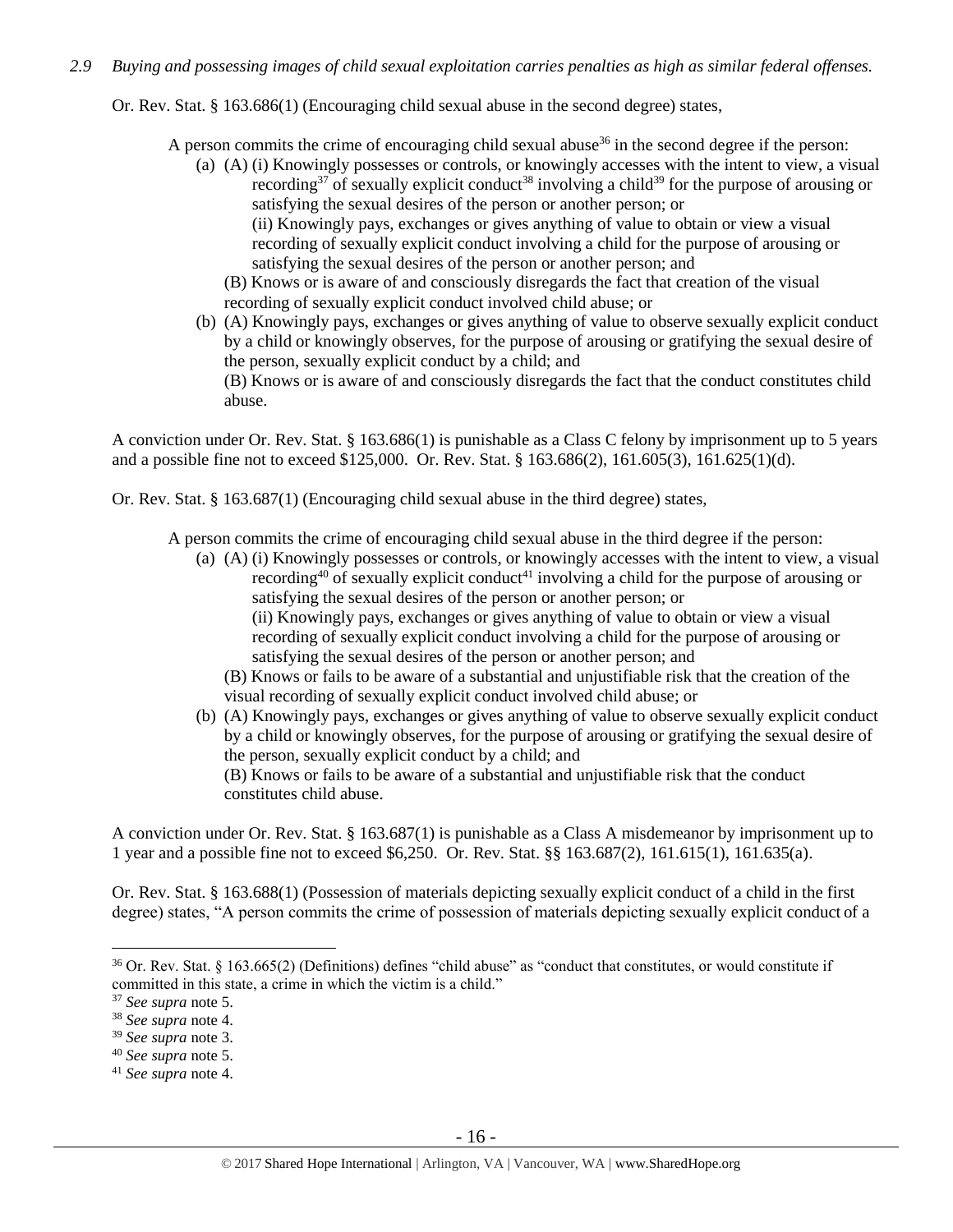child" if the person, "(a) Knowingly possesses, accesses or views a visual depiction of sexually explicit conduct involving a child or a visual depiction of sexually explicit conduct that appears to involve a child; and (b) Uses the visual depiction to induce a child to participate or engage in sexually explicit conduct." A conviction under Or. Rev. Stat. § 163.688 is punishable as a Class B felony punishable by imprisonment up to 10 years and a possible fine not to exceed \$250,000. Or. Rev. Stat. §§ 163.688(2), 161.605(2), 161.625(1)(c).

Or. Rev. Stat. § 163.689(1) (Possession of materials depicting sexually explicit conduct of a child in the second degree) states, "A person commits the crime of possession of materials depicting sexually explicit conduct" if the person, "(a) Knowingly possesses, accesses or views a visual depiction of sexually explicit conduct involving a child or a visual depiction of sexually explicit conduct that appears to involve a child; and (b) Intends to use the visual depiction to induce a child to participate or engage in sexually explicit conduct." A conviction under Or. Rev. Stat. § 163.689(1) is punishable as a Class C felony by imprisonment up to 5 years and possible fine not to exceed \$125,000. Or. Rev. Stat. §§ 163.689(2), 161.605(3), 161.625(1)(d).

In comparison, a federal conviction for possession of images of child sexual exploitation  $(ICSE)^{42}$  is generally punishable by imprisonment for 5–20 years and a fine not to exceed \$250,000.<sup>43</sup> Subsequent convictions, however, are punishable by imprisonment up to 40 years and a fine not to exceed \$250,000.<sup>44</sup>

2.9.1 Recommendation: Amend Or. Rev. Stat. § 163.687(1) (Encouraging child sexual abuse in the third degree) and Or. Rev. Stat. § 163.689(1) (Possession of materials depicting sexually explicit conduct of a child in the second degree) to reflect the seriousness of each offense.

## *2.10 Convicted buyers of commercial sex acts with minors are required to register as sex offenders.*

Pursuant to Or. Rev. Stat. §§ 163A.005–163A.235 (Sex offender reporting and classification), a sex offender, or a person who has been convicted of a sex crime, must register as a sex offender. The definition of "sex crime" under Or. Rev. Stat. § 163A.005(5) (Definitions for ORS 163A.005 to 163A.235) includes several provisions that could be applicable to certain buyers of commercial sex with a minor, including, but not limited to the following:

(a) Rape in any degree;

- (b) Sodomy in any degree;
- (c) Unlawful sexual penetration in any degree;
- (d) Sexual abuse in any degree;
- (e) Incest with a child victim;

<sup>&</sup>lt;sup>42</sup> 18 U.S.C. §§ 2252(a)(2), (a)(4) (Certain activities relating to material involving the sexual exploitation of minors),  $2252A(a)(2)$ –(3) (Certain activities relating to material constituting or containing child pornography), 1466A(a), (b) (Obscene visual representations of the sexual abuse of children).

<sup>&</sup>lt;sup>43</sup> 18 U.S.C. §§ 2252(b) (stating that a conviction under subsection (a)(2) is punishable by imprisonment for 5–20 years and a fine, while a conviction under subsection (a)(4) is punishable by imprisonment up to 10 years, a fine, or both),  $2252A(b)(1)$  (a conviction is punishable by imprisonment for 5–20 years and a fine),  $1466A(a)$ , (b) (stating that a conviction under subsection (a) is "subject to the penalties provided in section  $2252A(b)(1)$ ," imprisonment for 5–20 years and a fine, while a conviction under subsection (b) is "subject to the penalties provided in section 2252A(b)(2)," imprisonment up to 10 years, a fine, or both); *see also* 18 U.S.C. §§ 3559(a)(1) (classifying all of the above listed offenses as felonies), 3571(b)(3) (providing a fine up to \$250,000 for any felony conviction). <sup>44</sup> 18 U.S.C. §§ 2252(b) (stating if a person has a prior conviction under subsection (a)(2), or a list of other statutes, a conviction is punishable by a fine and imprisonment for 15–40 years, but if a person has a prior conviction under subsection (a)(4), or a list of other statutes, a conviction is punishable by a fine and imprisonment for  $10-20$  years),  $2252A(b)(1)$  (stating if a person has a prior conviction under subsection (a)(2), (a)(3), or a list of other statutes, a conviction is punishable by a fine and imprisonment for  $15-40$  years),  $1466A(a)$ , (b) (stating that the penalty scheme for section 2252A(b) applies); *see also* 18 U.S.C. §§ 3559(a)(1) (classifying all of the above listed offenses as felonies), 3571(b)(3) (providing a fine up to \$250,000 for any felony conviction).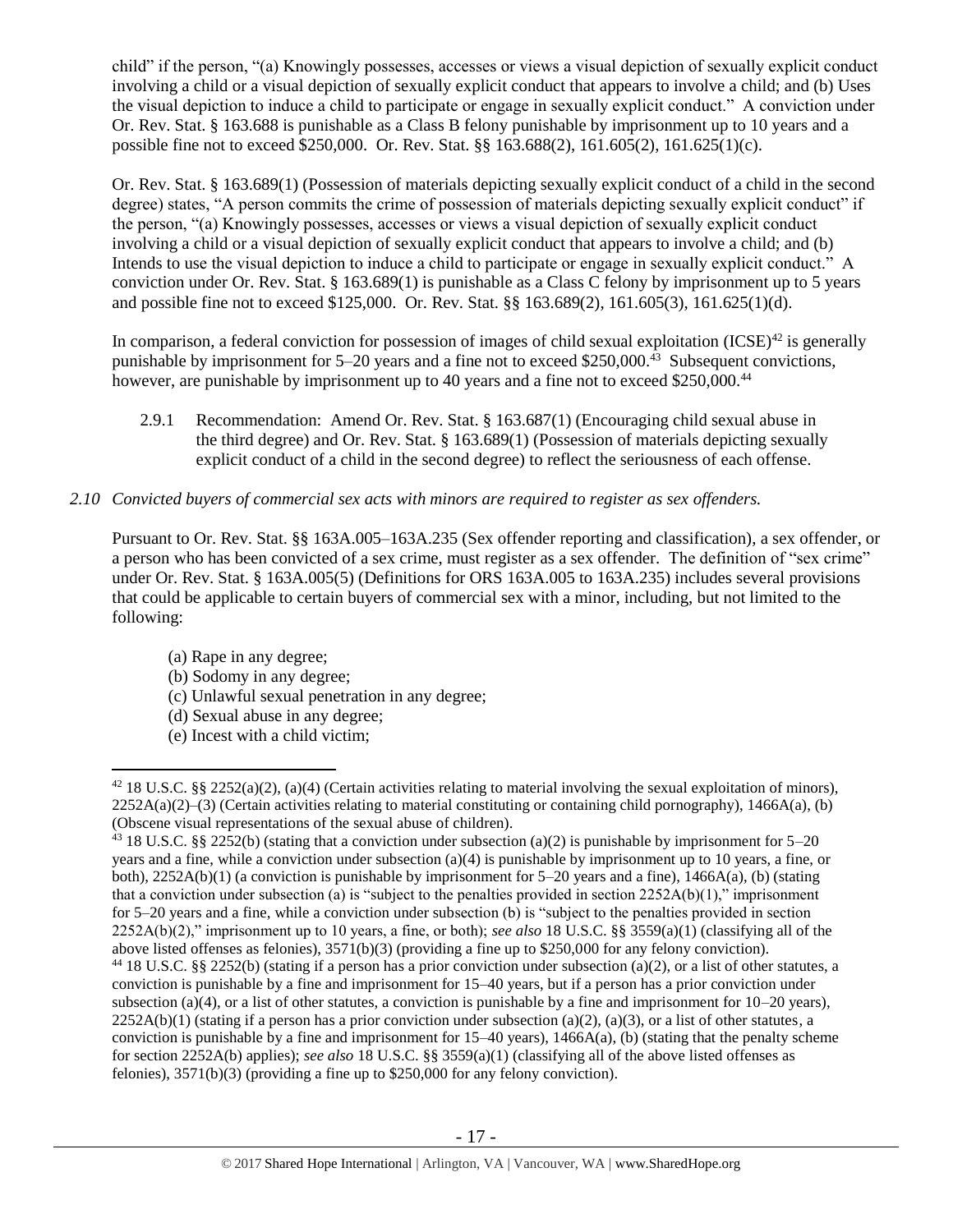(f) Using a child in a display of sexually explicit conduct;

(g) Encouraging child sexual abuse in any degree;

(h) Transporting child pornography into the state;

(i) Paying for viewing a child's sexually explicit conduct;

. . . .

(l) Kidnapping in the first degree if the victim was under 18 years of age;

(m) Contributing to the sexual delinquency of a minor;

(n) Sexual misconduct if the offender is at least 18 years of age;

(o) Possession of materials depicting sexually explicit conduct of a child in the first degree;

(p) Kidnapping in the second degree if the victim was under 18 years of age, except by a parent or by a person found to be within the jurisdiction of the juvenile court;

(q) Online sexual corruption of a child in any degree if the offender reasonably believed the child to be more than five years younger than the offender;

(r) Luring a minor if,

(A) The offender reasonably believed the minor or, in the case of a police officer or agent of a police officer posing as a minor, the purported minor to be more than five years younger than the offender or under 16 years of age; and

(B) The court designates in the judgment that the offense is a sex crime;

. . . .

 $\overline{a}$ 

(u) Trafficking in persons as described in ORS  $163.266(1)(b)$  or (c);

(v) Purchasing sex with a minor if the court designates the offense a sex crime pursuant to [section 4(3)(d) of Or. Rev. Stat. § 163.413], or the defendant's second or subsequent conviction under [section 4(3)(b)(B) of Or. Rev. Stat. § 163.413];

(w) Invasion of personal privacy in the first degree, if the court designates the offense as a sex crime pursuant to section 2 (3) of this 2015 Act [Enacted House Bill 2356];

(x) Any attempt to commit any of the crimes listed in paragraphs (a) to (w) of this subsection; . . . .

(z) Criminal conspiracy if the offender agrees with one or more persons to engage in or cause the performance of an offense listed in paragraphs (a) to (w) of this subsection.

Under Or. Rev. Stat. § 163A.010(2) (Reporting by sex offender discharged, paroled or released from correctional facility or another United States jurisdiction) sex offender registration also applies to a person who:

(a) Is discharged, paroled or released on any form of supervised or conditional release from a jail, prison or other correctional facility or detention facility in this state at which the person was confined as a result of:

(A) Conviction of a sex crime or a crime for which the person would have to register as a sex offender under federal law; or

(B) Having been found guilty except for insanity of a sex crime;

(b) Is paroled to this state under ORS 144.610 (Out-of-state supervision of parolees) after being convicted in another United States court of a crime:

(A) That would constitute a sex crime if committed in this state; or

<span id="page-17-0"></span>(B) For which the person would have to register as a sex offender in that court's jurisdiction, or as required under federal law<sup>45</sup>, regardless of whether the crime would constitute a sex crime in this state . . . .

<sup>&</sup>lt;sup>45</sup> Federal law requires sex offenders to register "and keep the registration current, in each jurisdiction where the offender resides, where the offender is an employee, and where the offender is a student." 42 U.S.C.A. § 16913 (Registry requirements for sex offenders). Pursuant to 42 U.S.C.A. § 16911(1) (Relevant definitions, including Amie Zyla expansion of sex offender definition and expanded inclusion of child predators), "The term "sex offender" means an individual who was convicted of a sex offense." Furthermore, 42 U.S.C.A. § 16911(5)(A) states that the term "sex offense" generally means: "(i) a criminal offense that has an element involving a sexual act or sexual contact with another; (ii) a criminal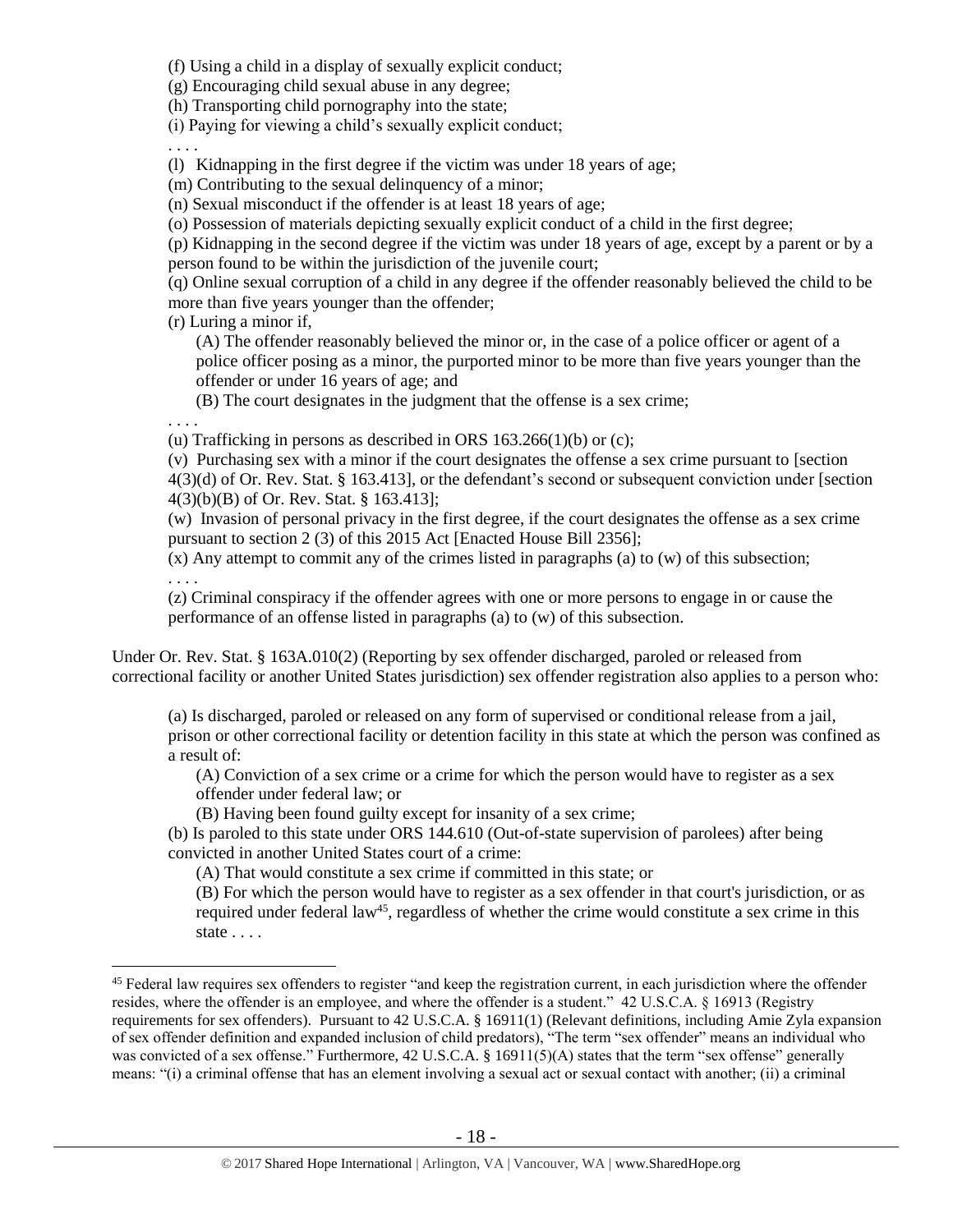#### **FRAMEWORK ISSUE 3: CRIMINAL PROVISIONS FOR TRAFFICKERS**

## *Legal Components:*

- *3.1 Penalties for trafficking a child for sexual exploitation are as high as federal penalties.*
- *3.2 Creating and distributing images of child sexual exploitation carries penalties as high as similar federal offenses.*
- *3.3 Using the Internet or electronic communications to lure, entice, recruit or sell commercial sex acts with a minor is a separate crime or results in an enhanced penalty for traffickers.*
- *3.4 Financial penalties for traffickers, including asset forfeiture, are sufficiently high.*
- *3.5 Convicted traffickers are required to register as sex offenders.*
- *3.6 Laws relating to termination of parental rights include sex trafficking or commercial sexual exploitation of children (CSEC) offenses as grounds for termination in order to prevent traffickers from exploiting their parental rights as a form of control.*

*\_\_\_\_\_\_\_\_\_\_\_\_\_\_\_\_\_\_\_\_\_\_\_\_\_\_\_\_\_\_\_\_\_\_\_\_\_\_\_\_\_\_\_\_\_\_\_\_\_\_\_\_\_\_\_\_\_\_\_\_\_\_\_\_\_\_\_\_\_\_\_\_\_\_\_\_\_\_\_\_\_\_\_\_\_\_\_\_\_\_\_\_\_\_*

## *Legal Analysis:*

*3.1 Penalties for trafficking a child for sexual exploitation are as high as federal penalties.* 

Traffickers of children for commercial sexual exploitation are subject to prosecution under several criminal statutes. A conviction under Or. Rev. Stat. § 163.266(1)(a), (2) (Trafficking in persons)<sup>46</sup> or § 167.017 (Compelling prostitution)<sup>47</sup> is punishable as a Class B felony by imprisonment up to 10 years and a possible fine not to exceed \$250,000. Or. Rev. Stat. §§ 163.266(4), 161.605(2), 161.625(1)(c).<sup>48</sup> A conviction under Or. Rev. Stat. § 163.266(1)(c) or § 163.670 (Using child in display of sexually explicit conduct)<sup>49</sup> is punishable as a Class A felony by imprisonment for up to 20 years and a possible fine not to exceed \$375,000. Or. Rev. Stat. §§ 163.266(5), 161.605(1), 161.625(1)(b).

Traffickers could also face penalties under the money laundering provisions. Or. Rev. Stat. § 164.172 (Engaging in a financial transaction in property derived from unlawful activity) states,

 $\overline{a}$ offense that is a specified offense against a minor . . . ." Under 42 U.S.C.A. § 16911(7), the definition of "specified offense of against a minor" is expanded "to include all offenses by child predators" and "an offense against a minor that involves any of the following:

- <span id="page-18-0"></span>. . . .
- (A) An offense (unless committed by a parent or guardian) involving kidnapping.
- (B) An offense (unless committed by a parent or guardian) involving false imprisonment.
- (C) Solicitation to engage in sexual conduct.
- (D) Use in a sexual performance.
- (E) Solicitation to practice prostitution.
- (F) Video voyeurism as described in [section 1801 of Title 18.](https://1.next.westlaw.com/Link/Document/FullText?findType=L&pubNum=1000546&cite=18USCAS1801&originatingDoc=N61E9B1E02C9B11DBB179FACF3E96AFAD&refType=LQ&originationContext=document&transitionType=DocumentItem&contextData=(sc.Search))
- (G) Possession, production, or distribution of child pornography.
- (H) Criminal sexual conduct involving a minor, or the use of the Internet to facilitate or attempt such conduct.
- (I) Any conduct that by its nature is a sex offense against a minor.

<sup>46</sup> *See supra* Component 1.1 for the substantive provisions of Or. Rev. Stat. § 163.266.

<sup>47</sup> *See supra* Component 1.2 for the substantive provisions of Or. Rev. Stat. § 167.017.

<sup>48</sup> Alternatively, under Or. Rev. Stat. § 161.625(3)(a), "If a person has gained money or property through the commission of a felony, then upon conviction thereof the court, in lieu of imposing the fine authorized for the crime under subsection (1) or (2) of this section, may sentence the defendant to pay an amount, fixed by the court, not exceeding double the amount of the defendant's gain from the commission of the crime."

<sup>49</sup> *See supra* Component 1.2 for the substantive provisions of Or. Rev. Stat. § 163.670.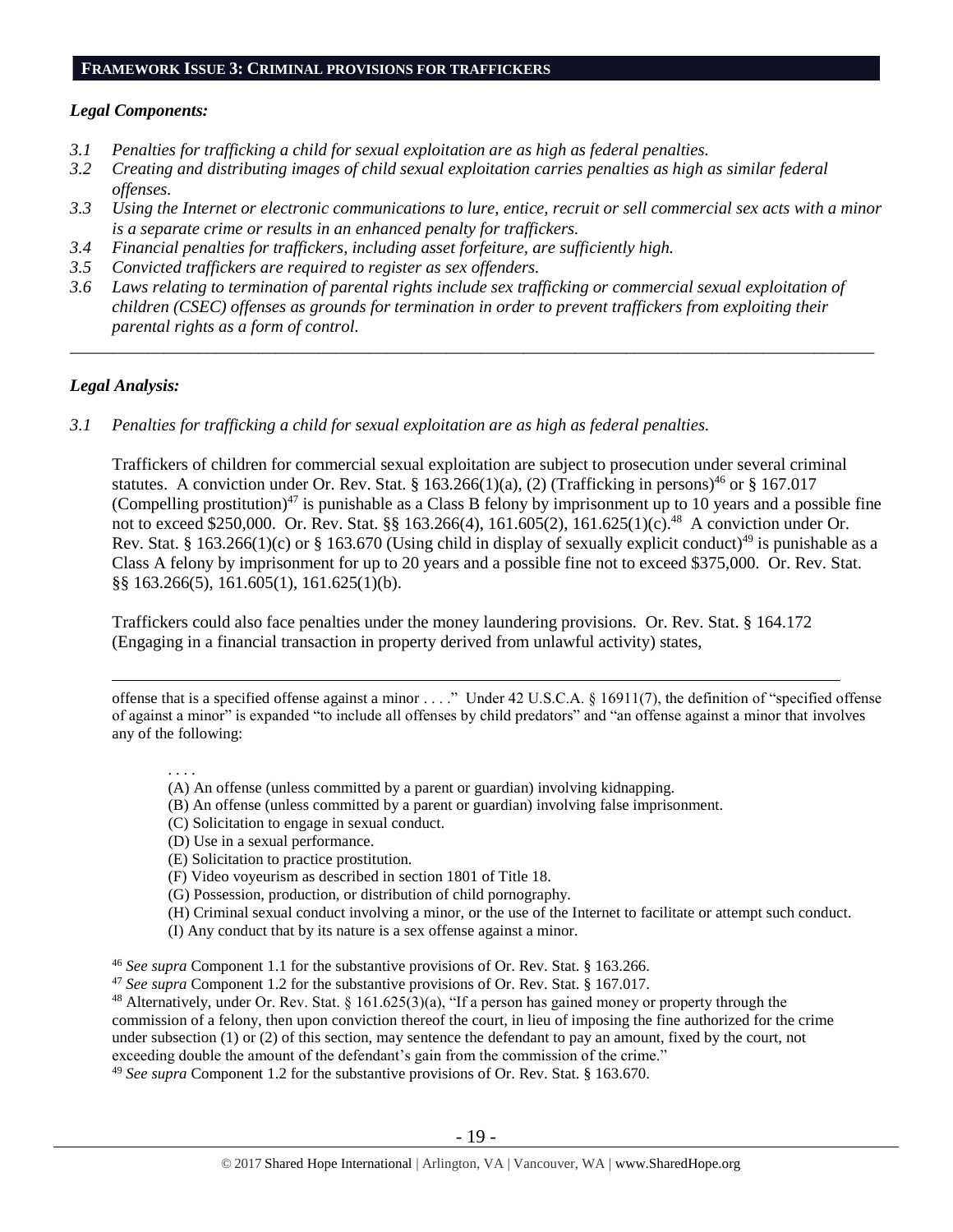<span id="page-19-1"></span><span id="page-19-0"></span>(1) A person commits the crime of engaging in a financial transaction<sup>50</sup> in property derived from unlawful activity<sup>51</sup> if the person knowingly engages in or attempts to engage in a financial transaction in property that:

(a) Constitutes, or is derived from, the proceeds of unlawful activity;

(b) Is of a value greater than \$ 10,000; and

(c) The person knows is derived from or represents the proceeds of some form, though not necessarily which form, of unlawful activity.

(2) (a) Engaging in a financial transaction in property derived from unlawful activity is a Class C felony.

(b) In addition to any other sentence of imprisonment or fine that a court may impose and notwithstanding ORS 161.625, a court may include in the sentence of a person convicted under this section a fine in an amount equal to the value of the property involved in the unlawful transaction.

A conviction under the money laundering provisions is punishable by imprisonment up to 5 years and a possible fine not to exceed \$125,000. Or. Rev. Stat. §§ 164.172(2)(a), 161.605(3), 161.625(1)(d).

In comparison, if the victim is under the age of 14, a conviction under the Trafficking Victims Protection Act  $(TVPA)^{52}$  for child sex trafficking is punishable by 15 years to life imprisonment and a fine not to exceed \$250,000. 18 U.S.C. §§ 1591(b)(1), 3559(a)(1), 3571(b)(3). If the victim is between the ages of 14–17, a conviction is punishable by 10 years to life imprisonment and a fine not to exceed \$250,000. 18 U.S.C. §§ 1591(b)(2), 3559(a)(1), 3571(b)(3). A conviction is punishable by mandatory life imprisonment, however, if the trafficker has a prior conviction for a federal sex offense<sup>53</sup> against a minor. 18 U.S.C. § 3559(e)(1).

*3.2 Creating and distributing images of child sexual exploitation carries penalties as high as similar federal offenses.*

Traffickers who permit a child to be used in images of child sexual exploitation (ICSE) may be prosecuted under Or. Rev. Stat. § 163.670(1) (Using child in display of sexually explicit conduct), which states, "A person commits the crime of using a child<sup>54</sup> in a display of sexually explicit conduct<sup>55</sup> if the person employs, authorizes, permits, compels or induces a child to participate or engage in sexually explicit conduct for any person to observe or to record in a visual recording."<sup>56</sup> Pursuant to Or. Rev. Stat. § 163.670(2) a conviction under Or. Rev. Stat. § 163.670(1) is punishable as a Class A felony by imprisonment up to 20 years and a possible fine not to exceed \$375,000. Or. Rev. Stat. §§ 161.605(1), 161.625(1)(b).<sup>57</sup>

Under Or. Rev. Stat. § 163.684(1) (Encouraging child sexual abuse in the first degree) states,

A person commits the crime of encouraging child sexual abuse in the first degree if the person:

 $50$  Or. Rev. Stat. § 164.172(3)(a) references 164.170 for the definition of "financial transaction." Or. Rev. Stat. § 164.170(5)(d) states, "(d) 'Financial transaction' means a transaction involving: (A) The movement of funds by wire or other means; (B) One or more monetary instruments; (C) The transfer of title to any real property, vehicle, vessel or aircraft; or (D) The use of a financial institution."

<sup>&</sup>lt;sup>51</sup> Pursuant to Or. Rev. Stat. § 164.172(3)(b), "unlawful activity" is defined by Or. Rev. Stat. § 164.170(5)(h), which states, "'Unlawful activity' means any act constituting a felony under state, federal or foreign law."

<sup>52</sup> *See supra* note [23.](#page-10-0)

<sup>53</sup> *See supra* note [24.](#page-10-1)

<sup>54</sup> *See supra* note [3.](#page-2-3)

<sup>55</sup> *See supra* note [4.](#page-2-1)

<sup>56</sup> *See supra* note [5.](#page-2-2)

<sup>57</sup> *See supra* note [48.](#page-18-0)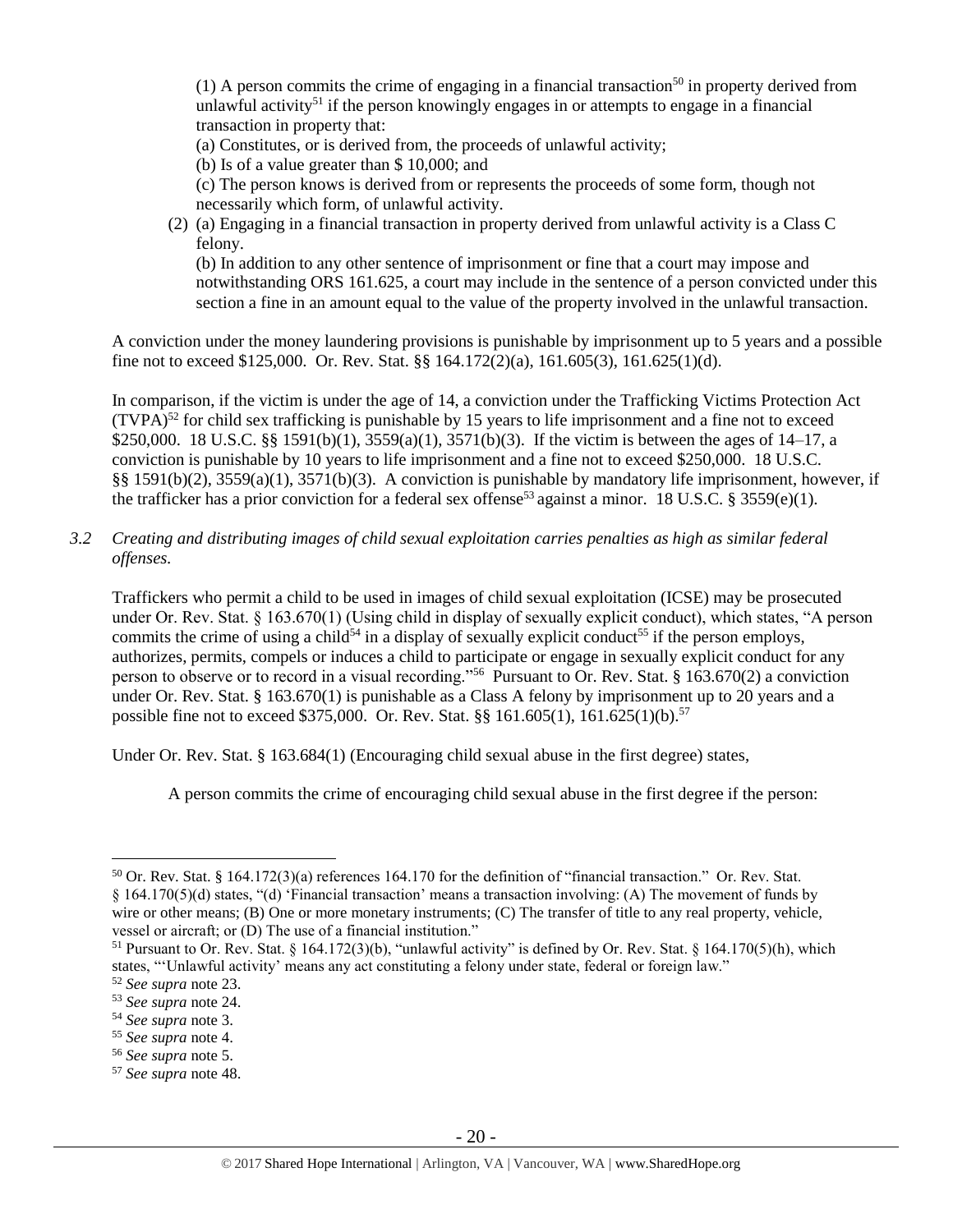- (a) (A) Knowingly develops, duplicates, publishes, prints, disseminates, exchanges, displays, finances, attempts to finance or sells a visual recording<sup>58</sup> of sexually explicit conduct<sup>59</sup> involving a child or knowingly possesses, accesses or views such a visual recording with the intent to develop, duplicate, publish, print, disseminate, exchange, display or sell it; or (B) Knowingly brings into this state, or causes to be brought or sent into this state, for sale or distribution, a visual recording of sexually explicit conduct involving a child; and
- (b) Knows or is aware of and consciously disregards the fact that creation of the visual recording of sexually explicit conduct involved child abuse.

Pursuant to Or. Rev. Stat. § 163.684(2), a conviction of Or. Rev. Stat. § 163.684 is punishable as a Class B felony by imprisonment up to 10 years and a possible fine not to exceed \$250,000. Or. Rev. Stat. §§  $161.605(2)$ ,  $161.625(1)(c)$ .

In comparison, if the victim is under the age of 14, a conviction under the  $TVPA^{60}$  for child sex trafficking is punishable by 15 years to life imprisonment and a fine not to exceed \$250,000. 18 U.S.C. §§ 1591(b)(1),  $3559(a)(1)$ ,  $3571(b)(3)$ . If the victim is between the ages of  $14-17$ , a conviction is punishable by 10 years to life imprisonment and a fine not to exceed \$250,000. 18 U.S.C. §§ 1591(b)(2), 3559(a)(1), 3571(b)(3). A conviction is punishable by mandatory life imprisonment, however, if the trafficker has a prior conviction for a federal sex offense<sup>61</sup> against a minor. 18 U.S.C. § 3559 $(e)(1)$ . Additionally, a federal conviction for distribution of ICSE<sup>62</sup> is generally punishable by imprisonment for  $5-20$  years and a fine not to exceed \$250,000.<sup>63</sup> Subsequent convictions, however, are punishable by imprisonment up to 40 years and a fine not to exceed \$250,000.<sup>64</sup>

*3.3 Using the Internet or electronic communications to lure, entice, recruit or sell commercial sex acts with a minor is a separate crime or results in an enhanced penalty for traffickers.*

Using the Internet or electronic communications to recruit a child under 16 years of age to engage in a sex act with another person while offering or agreeing to meet the child is prohibited in two statutes although neither specifically refers to a commercial sexual arrangement. Pursuant to Or. Rev. Stat. § 163.432(1) (Online sexual corruption of a child in the second degree),

<sup>58</sup> *See supra* note [5.](#page-2-2)

<sup>59</sup> *See supra* note [4.](#page-2-1)

<sup>60</sup> *See supra* note [23.](#page-10-0)

<sup>61</sup> *See supra* note [24.](#page-10-1)

 $62$  18 U.S.C. §§ 2252(a)(1), (a)(2), (a)(3) (Certain activities relating to material involving the sexual exploitation of minors),  $2252A(a)(2)$ ,  $(a)(3)$  (Certain activities relating to material constituting or containing child pornography), 1466A(a) (Obscene visual representations of the sexual abuse of children).

<sup>&</sup>lt;sup>63</sup> 18 U.S.C. §§ 2252(b) (stating that a conviction under subsection (a)(1), (a)(2), or (a)(3) is punishable by imprisonment for  $5-20$  years and a fine),  $2252A(b)(1)$  (a conviction is punishable by imprisonment for  $5-20$  years and a fine), 1466A(a), (b) (stating that a conviction under subsection (a) is "subject to the penalties provided in section 2252A(b)(1)," imprisonment for 5–20 years and a fine, while a conviction under subsection (b) is "subject to the penalties provided in section 2252A(b)(2)," imprisonment up to 10 years, a fine, or both); *see also* 18 U.S.C. §§ 3559(a)(1) (classifying all of the above listed offenses as felonies), 3571(b)(3) (providing a fine up to \$250,000 for any felony conviction).

<sup>&</sup>lt;sup>64</sup> 18 U.S.C. §§ 2252(b) (stating if a person has a prior conviction under subsection (a)(1), (a)(2), or (a)(3) or a list of other statutes, a conviction is punishable by a fine and imprisonment for 15–40 years), 2252A(b)(1) (stating if a person has a prior conviction under subsection (a)(2), (a)(3), or a list of other statutes, a conviction is punishable by a fine and imprisonment for  $15-40$  years),  $1466A(a)$ , (b) (stating that the penalty scheme for section  $2252A(b)$ applies); *see also* 18 U.S.C. §§ 3559(a)(1) (classifying all of the above listed offenses as felonies), 3571(b)(3) (providing a fine up to \$250,000 for any felony conviction).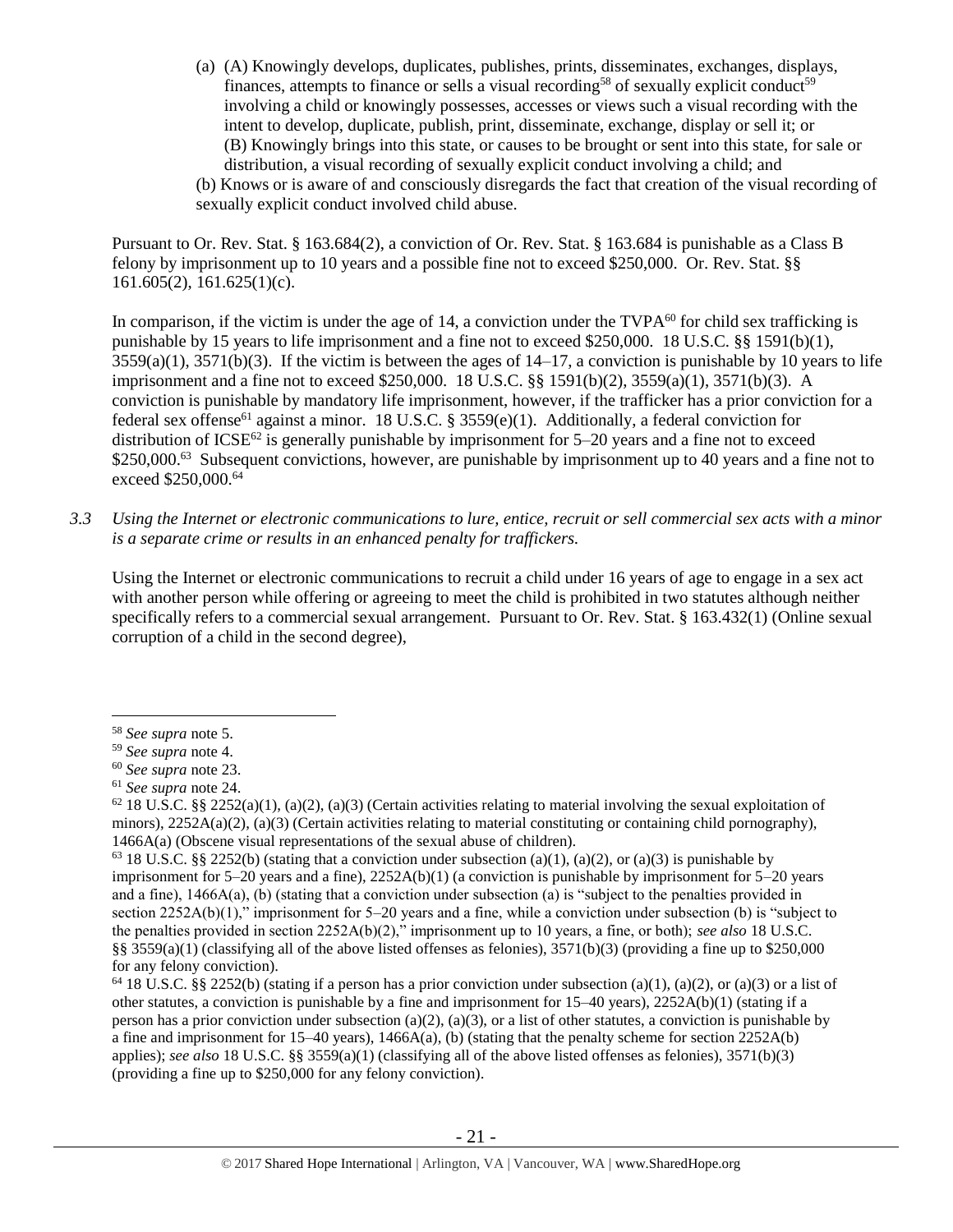A person commits the crime of online sexual corruption of a child<sup>65</sup> in the second degree if the person is 18 years of age or older and:

(a) For the purpose of arousing or gratifying the sexual desire of the person or another person, knowingly uses an online communication<sup>66</sup> to solicit<sup>67</sup> a child to engage in sexual contact<sup>68</sup> or sexually explicit conduct;<sup>69</sup> and

(b) Offers or agrees to physically meet with the child.

A conviction under Or. Rev. Stat. § 163.432(1) is punishable as a Class C felony by imprisonment up to 5 years and a possible fine not to exceed \$125,000. Or. Rev. Stat. §§ 163.432(2), 161.605(3), 161.625(1)(d).

Pursuant to Or. Rev. Stat. § 163.433(1) (Online sexual corruption of a child in the first degree), "A person commits the crime of online sexual corruption of a child in the first degree if the person violates ORS 163.432 [Online sexual corruption of a child in the second degree] and intentionally takes a substantial step toward physically meeting with or encountering the child." A conviction under Or. Rev. Stat. § 163.433(1) is punishable as a class B felony by imprisonment up to 10 years and a possible fine not to exceed \$250,000. Or. Rev. Stat. §§ 163.433(2), 161.605(2), 161.625(1)(c).

## *3.4 Financial penalties for traffickers, including asset forfeiture, are sufficiently high.*

A conviction under Or. Rev. Stat. § 163.266(1)(a), (2) (Trafficking in persons) or § 167.017 (Compelling prostitution) is punishable as a Class B felony by a possible fine not exceeding \$250,000. Or. Rev. Stat. § 163.266(4), 161.625(1)(c).<sup>70</sup> A conviction under Or. Rev. Stat. § 163.266(1)(c) or § 163.670 (Using child in display of sexually explicit conduct) is punishable as a Class A felony by a possible fine not to exceed \$375,000. Or. Rev. Stat. §§ 163.266(5), 161.625(1)(b). A conviction under Or. Rev. Stat. § 164.172 (Engaging in a financial transaction in property derived from unlawful activity) is punishable as a Class C felony by a possible fine not to exceed \$125,000. Or. Rev. Stat. § 161.625(1)(d).

Traffickers may also be subject to certain discretionary, criminal forfeiture provisions. Or. Rev. Stat. § 131.553(1)(e) (Legislative findings; effect on local laws; remedy not exclusive) calls "for the forfeiture of certain property subject to criminal forfeiture under ORS 131.550 to 131.600, to provide for the protection of the rights and interests of affected persons and to provide for uniformity throughout this state with respect to the laws of this state that pertain to the criminal forfeiture of real and personal property based upon prohibited conduct."

"Prohibited conduct" is defined in Or. Rev. Stat. § 131.550(12) (Definitions) as the following: "(a) For purposes of proceeds, a felony or a Class A misdemeanor. (b) For purposes of instrumentalities, any crime listed in ORS 131.602." Or. Rev. Stat. § 131.602<sup>71</sup> (Prohibited conduct for purposes of instrumentalities of crime) includes the following crimes:

(11) Buying or selling a person under 18 years of age, as defined in ORS 163.537.

- (12) Using a child in a display of sexually explicit conduct, as defined in ORS 163.670.
- (13) Encouraging child sexual abuse in the first degree, as defined in ORS 163.684.
- (14) Encouraging child sexual abuse in the second degree, as defined in ORS 163.686.

 $\overline{a}$ 

. . . .

- <sup>68</sup> *See supra* note [30.](#page-11-3)
- <sup>69</sup> *See supra* note [31.](#page-11-4)
- <sup>70</sup> *See supra* note [48.](#page-18-0)

<sup>65</sup> *See supra* note [27.](#page-11-0)

<sup>66</sup> *See supra* note [28.](#page-11-1)

<sup>67</sup> *See supra* note [29.](#page-11-2)

<sup>71</sup> *See supra* note [33.](#page-13-0)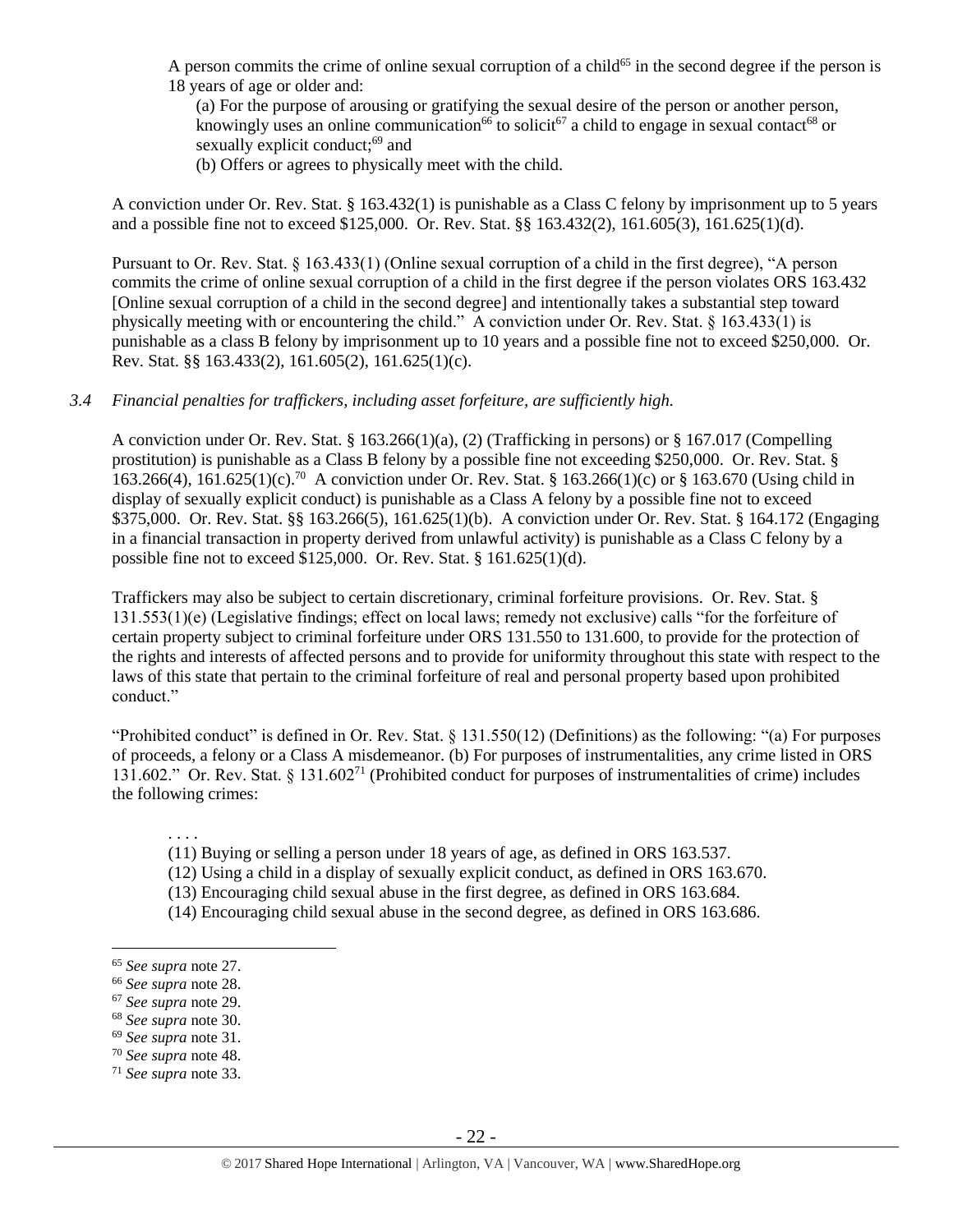(15) Encouraging child sexual abuse in the third degree, as defined in ORS 163.687.

(16) Possession of materials depicting sexually explicit conduct of a child in the first degree, as defined in ORS 163.688.

(17) Possession of materials depicting sexually explicit conduct of a child in the second degree, as defined in ORS 163.689.

. . . .

(90) Prostitution, as defined in ORS 167.007.

(91) Commercial sexual solicitation, as defined in ORS 167.008.

(92) Promoting prostitution, as defined in ORS 167.012.

(93) Compelling prostitution, as defined in ORS 167.017.

(94) Exhibiting an obscene performance to a minor, as defined in ORS 167.075.

. . . .

(144) Subjecting another person to involuntary servitude in the first degree, as defined in ORS 163.264. (145) Subjecting another person to involuntary servitude in the second degree, as defined in ORS 163.263.

(146) Trafficking in persons, as defined in ORS 163.266.

(147) Luring a minor, as defined in ORS 167.057.

(148) Online sexual corruption of a child in the second degree, as defined in ORS 163.432.

(149) Online sexual corruption of a child in the first degree, as defined in ORS 163.433.

(150) An attempt, conspiracy or solicitation to commit a crime in subsections (1) to (149) of this section if the attempt, conspiracy or solicitation is a felony or a Class A misdemeanor.

Or. Rev. Stat. § 131.558 (Property subject to forfeiture) includes the following in the list of property that is subject to criminal forfeiture:

. . . .

(2) All raw materials, products and equipment of any kind that are used, or intended for use, in providing, manufacturing, compounding, processing, delivering, importing or exporting any service or substance in the course of prohibited conduct;

(3) All property that is used, or intended for use, as a container for property described in subsection . . . (2) of this section;

. . . .

(4) All conveyances, including aircraft, vehicles and vessels, that are used, or are intended for use, to transport or facilitate the transportation, sale, receipt, possession or concealment of property described in subsection (1) or (2) of this section, and all conveyances, including aircraft, vehicles and vessels, that are used or intended for use in prohibited conduct or to facilitate prohibited conduct . . . .

(5) All books, records, computers and research, including formulae, microfilm, tapes and data that are used or intended for use to facilitate prohibited conduct;

(6) All moneys, negotiable instruments, balances in deposit or other accounts, securities or other things of value furnished or intended to be furnished by any person in the course of prohibited conduct, all proceeds of or from prohibited conduct, and all moneys, negotiable instruments, balances in deposit and other accounts and securities used or intended to be used to facilitate any prohibited conduct;

(7) All real property, including any right, title and interest in the whole of any lot or tract of land and any appurtenances or improvements, that is used or intended to be used to commit or facilitate the commission of prohibited conduct;

. . . .

(9) All property described in this section that is intended for use in committing or facilitating an attempt to commit a crime as described in ORS 161.405, a solicitation as described in ORS 161.435 or a conspiracy as described in ORS 161.450; and

(10) All personal property that is used or intended to be used to commit or facilitate prohibited conduct.

Seizure of forfeitable property is governed by Or. Rev. Stat. § 131.561(4), (5), which states in relevant part,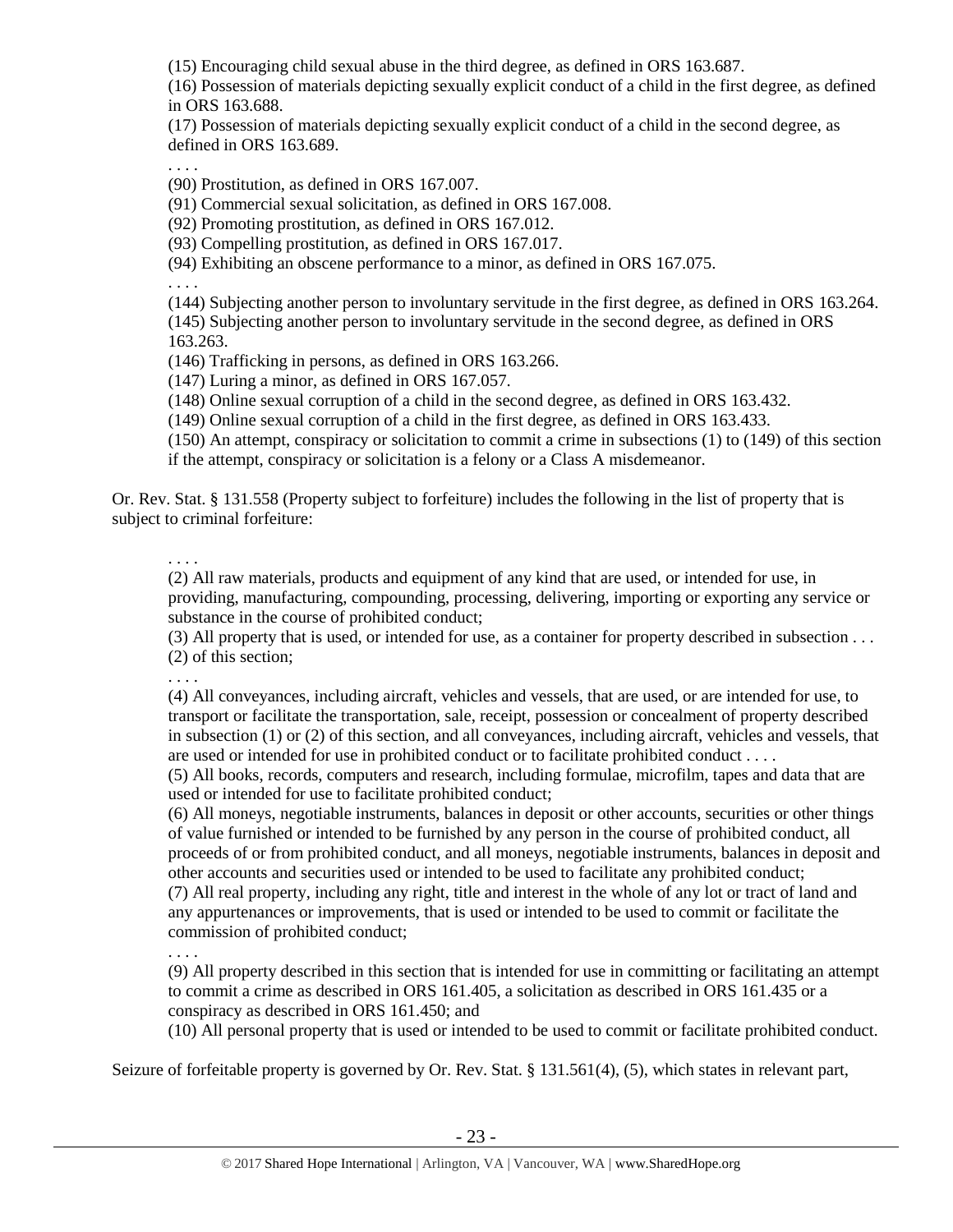(4) (a) A police officer may seize property pursuant to an order of the court. Forfeiture counsel or a seizing agency may apply for an ex parte order directing seizure of specified property.

(5) Property may be constructively seized by posting notice of seizure for criminal forfeiture on it or by filing notice of seizure for criminal forfeiture or notice of pending criminal forfeiture in the public records that impart constructive notice of matters relating to such property.

Where the seizing agency is the state, the forfeited property shall be distributed pursuant to Or. Rev. Stat. § 131.597, which provides that the property shall be distributed as follows: to pay costs and to the victim, any amount ordered. Or. Rev. Stat. § 131.597.

A trafficker may also be subject to restitution pursuant to Or. Rev. Stat. § 137.106 (Restitution to victims), which requires the district attorney to investigate and present to the court evidence of economic damages suffered as a result of human trafficking or CSEC offenses. The court is authorized to order restitution<sup>72</sup> as part of a criminal case when the victim "suffered economic damages."<sup>73</sup> Or. Rev. Stat. § 137.106(1).

## *3.5 Convicted traffickers are required to register as sex offenders.*

Pursuant to Or. Rev. Stat. §§ 163A.005–163A.235 (Sex offender reporting and classification), a sex offender, or a person who has been convicted of a sex crime, must register as a sex offender. The definition of "sex crime" under Or. Rev. Stat. § 163A.005(5) (Definitions for ORS 163A.005 to 163A.235) includes several provisions that could be applicable to certain traffickers, including, but not limited to the following:

(a) Rape in any degree;

. . . .

- (b) Sodomy in any degree;
- (c) Unlawful sexual penetration in any degree;
- (d) Sexual abuse in any degree;
- (e) Incest with a child victim;
- (f) Using a child in a display of sexually explicit conduct;
- (g) Encouraging child sexual abuse in any degree;
- (h) Transporting child pornography into the state;

. . . .

(j) Compelling prostitution;

(k) Promoting prostitution;

- (l) Kidnapping in the first degree if the victim was under 18 years of age;
- (m) Contributing to the sexual delinquency of a minor;

(n) Sexual misconduct if the offender is at least 18 years of age;

(o) Possession of materials depicting sexually explicit conduct of a child in the first degree;

(p) Kidnapping in the second degree if the victim was under 18 years of age, except by a parent or by a person found to be within the jurisdiction of the juvenile court;

(q) Online sexual corruption of a child in any degree if the offender reasonably believed the child to be more than five years younger than the offender; ...

(r) Luring a minor if,

(A) The offender reasonably believed the [*child*] minor or, in the case of a police officer or agent of a police officer posing as a minor, the purported minor to be more than five years younger than the offender or under 16 years of age; and

(B)The court designates in the judgment that the offense is a sex crime;

. . . .

 $\overline{a}$ <sup>72</sup> *See supra* note [34.](#page-14-0) 

<sup>73</sup> *See supra* note [35.](#page-14-1)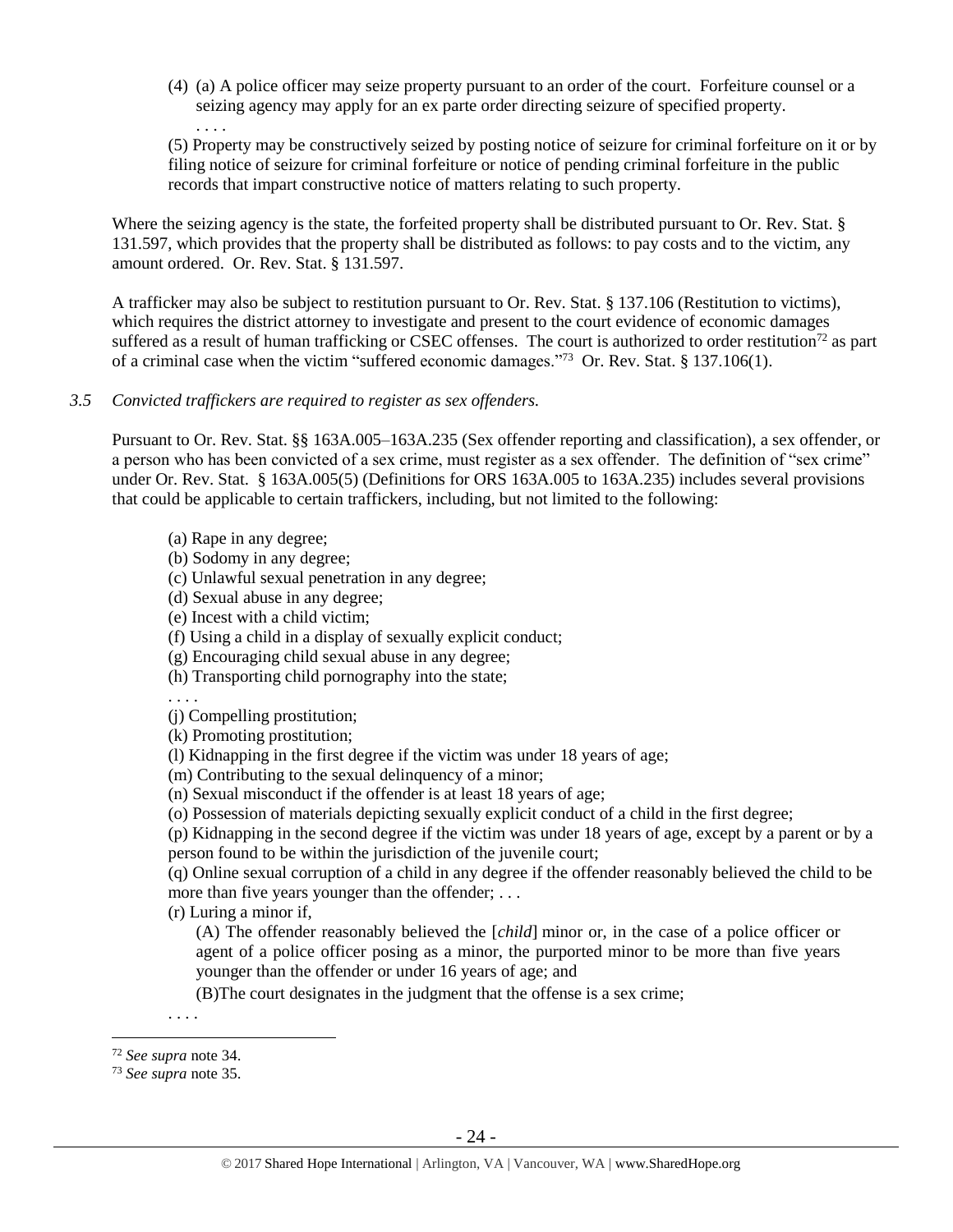(u) Trafficking in persons as described in ORS  $163.266(1)(b)$  or (c);

(v) Purchasing sex with a minor if the court designates the offense as a sex crime pursuant to section 4(3)(d) of this 2013 Act [Or. Rev. Stat. § 163.413], or the offense is the defendant's second or subsequent conviction under section 4(3)(b)(B) of this 2013 Act [Or. Rev. Stat. § 163.413]; (w) Invasion of personal privacy in the first degree, if the court designates the offense as a sex crime pursuant to section 2 (3) of this 2015 Act;

(x) Any attempt to commit any of the crimes listed in paragraphs (a) to (w) of this subsection;

(v) Burglary, when committed with intent to commit any of the offenses listed in paragraphs (a) to (t) or (w) of this subsection;

. . . .

Under Or. Rev. Stat. § 163A.010(2) (Reporting by sex offender discharged, paroled or released from correctional facility or another United States jurisdiction) sex offender registration also applies to a person who:

(a) Is discharged, paroled or released on any form of supervised or conditional release from a jail, prison or other correctional facility or detention facility in this state at which the person was confined as a result of:

(A) Conviction of a sex crime or a crime for which the person would have to register as a sex offender under federal law; or

(B) Having been found guilty except for insanity of a sex crime;

(b) Is paroled to this state under ORS 144.610 (Out-of-state supervision of parolees) after being convicted in another United States court of a crime:

(A) That would constitute a sex crime if committed in this state; or

(B) For which the person would have to register as a sex offender in that court's jurisdiction, or as required under federal law,<sup>74</sup> regardless of whether the crime would constitute a sex crime in this state . . . .

# *3.6 Laws relating to termination of parental rights include sex trafficking or commercial sexual exploitation of children (CSEC) offenses as grounds for termination in order to prevent traffickers from exploiting their parental rights as a form of control.*

Child sex trafficking and commercial sexual exploitation are grounds for terminating parental rights based on the definition of abuse.<sup>75</sup> Or. Rev. Stat. § 419B.502 (Termination upon finding of extreme conduct) states in part, "The rights of the parent or parents may be terminated as provided in ORS 419B.500 [Termination of parental rights generally] if the court finds that the parent or parents are unfit by reason of a single or recurrent incident of extreme conduct toward any child." The actions that the court is directed to consider in determining extreme conduct include, "[r]ape, sodomy or sex abuse of any child by the parent" and "[a]buse or neglect by the parent of any child resulting in death or serious physical injury." Or. Rev. Stat. § 419B.502(1), (3).

Or. Rev. Stat. § 419B.504 (Termination upon finding of unfitness) allows for termination of parental rights upon a finding that "the parent or parents are unfit by reason of conduct or condition seriously detrimental to the child or ward and integration of the child or ward into the home of the parent or parents is improbable within a reasonable time due to conduct or conditions not likely to change." "In determining such conduct and conditions" the court is directed to consider, among other things, "[c]onduct toward any child of an abusive, cruel or sexual nature" and "[c]riminal conduct that impairs the parent's ability to provide adequate care for the child or ward." Or. Rev. Stat. § 419B.504(2), (6).

<sup>74</sup> *See supra* note [45.](#page-17-0)

<sup>75</sup> *See infra* Component 5.5 for definition of "abuse."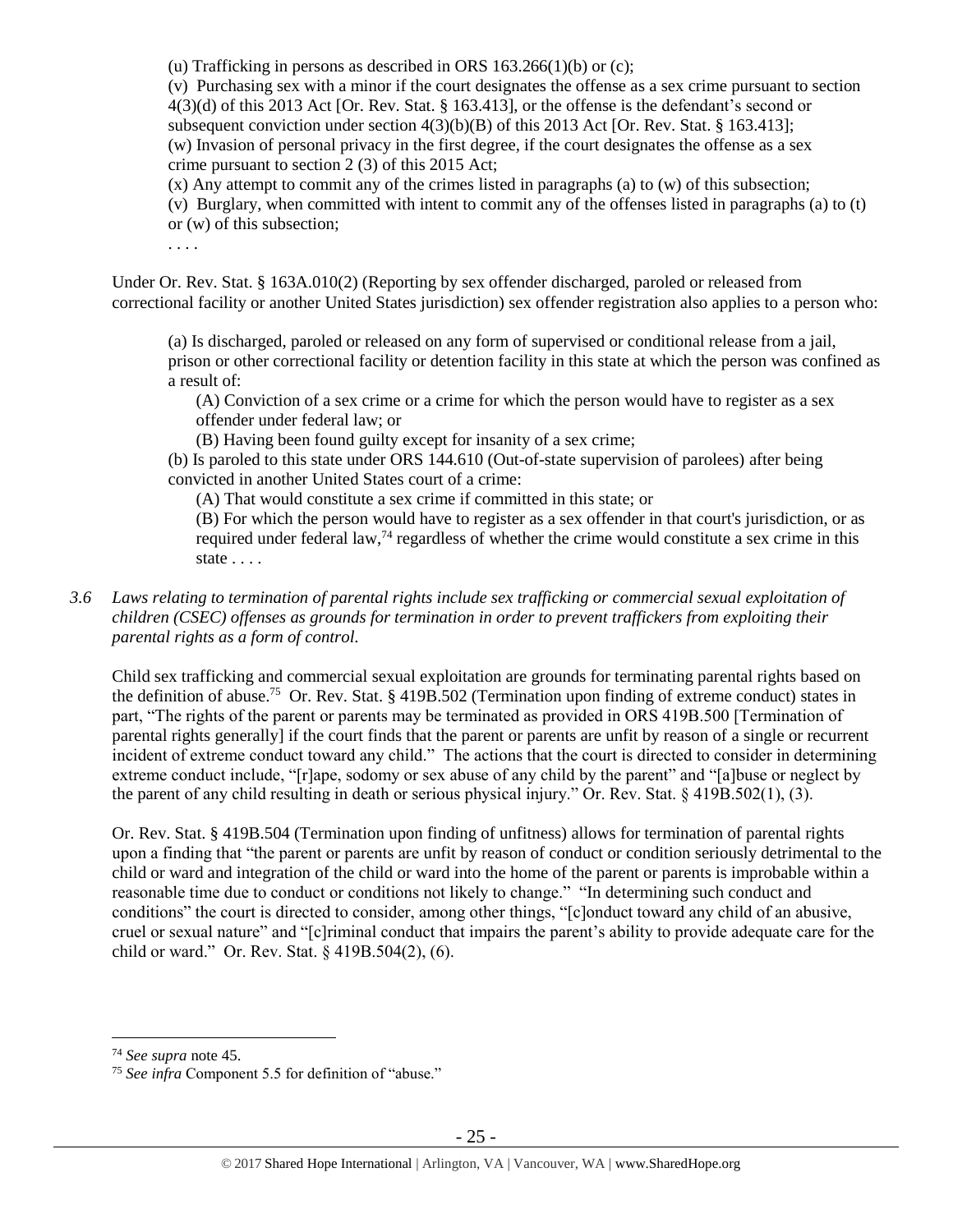#### **FRAMEWORK ISSUE 4: CRIMINAL PROVISIONS FOR FACILITATORS**

#### *Legal Components:*

- *4.1 The acts of assisting, enabling, or financially benefitting from child sex trafficking are included as criminal offenses in the state sex trafficking statute.*
- *4.2 Financial penalties, including asset forfeiture laws, are in place for those who benefit financially from or aid and assist in committing domestic minor sex trafficking.*
- *4.3 Promoting and selling child sex tourism is illegal.*
- *4.4 Promoting and selling images of child sexual exploitation carries penalties as high as similar federal offenses. \_\_\_\_\_\_\_\_\_\_\_\_\_\_\_\_\_\_\_\_\_\_\_\_\_\_\_\_\_\_\_\_\_\_\_\_\_\_\_\_\_\_\_\_\_\_\_\_\_\_\_\_\_\_\_\_\_\_\_\_\_\_\_\_\_\_\_\_\_\_\_\_\_\_\_\_\_\_\_\_\_\_\_\_\_\_\_\_\_\_\_\_\_\_*

## *Legal Analysis:*

*4.1 The acts of assisting, enabling, or financially benefitting from child sex trafficking are included as criminal offenses in the state sex trafficking statute.*

Or. Rev. Stat. § 163.266(2) states that "a person commits the crime of trafficking in persons if the person knowingly benefits financially or receives something of value from participation in a venture that involves an act prohibited by subsection (1) of this section or ORS 163.263<sup>76</sup> or 163.264."<sup>77</sup> If force or attempted force, fraud or coercion can be proven, facilitators may be in violation of Or. Rev. Stat § 163.263 (Subjecting another person to involuntary servitude in the second degree) or § 163.264 (Subjecting another person to involuntary servitude in the first degree), punishable as a Class C and a Class B felony respectively. Or. Rev. Stat §§ 163.263(2), 163.264(2). These offenses are underlying offenses for Or. Rev. Stat. § 163.266(1)(a) (Trafficking in persons), a Class B felony with a maximum imprisonment of 10 years and a possible fine not to exceed \$250,000. Or. Rev. Stat. §§ 163.266(4), 161.605(2), 161.625(1)(c). A violation of Or. Rev. Stat. § 163.266(2) is punishable as a Class B felony by imprisonment up to 10 years and a possible fine not to exceed \$250,000. Or. Rev. Stat. §§ 161.605(2), 161.625(1)(c).<sup>78</sup>

Or. Rev. Stat. § 167.017(1)(c) (Compelling prostitution) makes it a crime if any person "[a]ids or facilitates the commission of prostitution or attempted prostitution by a person under 18 years of age." A conviction under Or. Rev. Stat. § 167.017(1)(c) is punishable as a Class B felony by imprisonment up to ten years and a possible fine not to exceed \$250,000. Or. Rev. Stat. §§ 161.605(2), 161.625(1)(c). Or. Rev. Stat. § 163.670(1) (Using child in display of sexually explicit conduct) could be applied to facilitators by its statement, "A person commits the crime of using a child in a display of sexually explicit conduct if the person employs, authorizes, permits, compels or induces a child to participate or engage in sexually explicit conduct for any person to observe or to record in a visual recording." A conviction under Or. Rev. Stat. § 163.670 is punishable as a Class A felony by imprisonment up to 20 years and a possible fine not to exceed \$375,000. Or. Rev. Stat. §§ 161.605(1), 161.625(1)(b).<sup>79</sup>

Facilitators could also face penalties under the money laundering provisions. Or. Rev. Stat. § 164.172 (Engaging in a financial transaction in property derived from unlawful activity) states,

<sup>76</sup> *See supra* Component 1.1 for a full discussion of the provisions of Or. Rev. Stat. § 163.263 (Subjecting another person to involuntary servitude in the second degree).

<sup>77</sup> *See supra* Component 1.1 for a full discussion of the provisions of Or. Rev. Stat. § 163.264 (Subjecting another person to involuntary servitude in the first degree).

<sup>78</sup> *See supra* note [48.](#page-18-0)

<sup>79</sup> *See supra* note [48.](#page-18-0)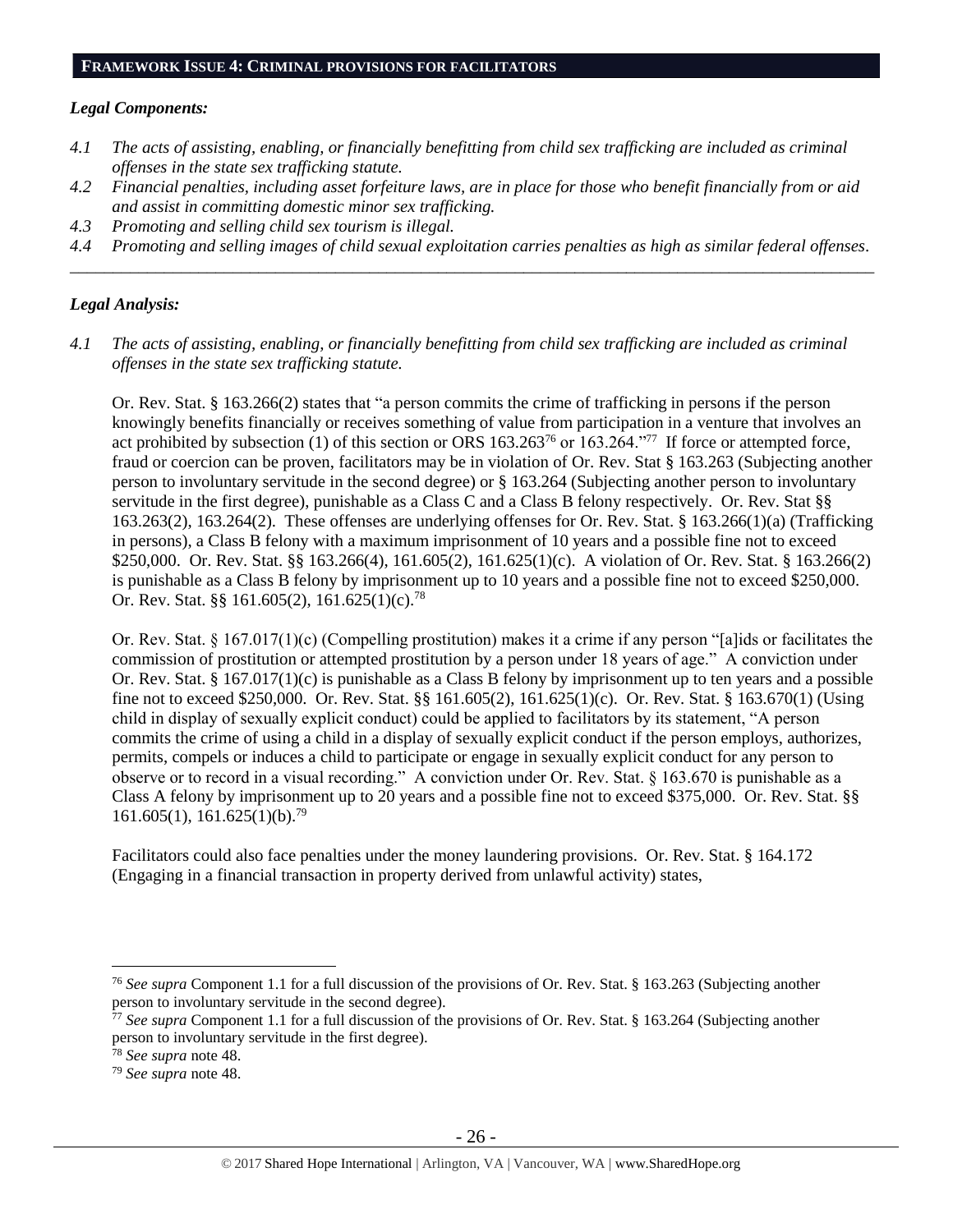(1) A person commits the crime of engaging in a financial transaction<sup>80</sup> in property derived from unlawful activity<sup>81</sup> if the person knowingly engages in or attempts to engage in a financial transaction in property that:

(a) Constitutes, or is derived from, the proceeds of unlawful activity;

(b) Is of a value greater than \$ 10,000; and

(c) The person knows is derived from or represents the proceeds of some form, though not necessarily which form, of unlawful activity.

(2) (a) Engaging in a financial transaction in property derived from unlawful activity is a Class C felony.

(b) In addition to any other sentence of imprisonment or fine that a court may impose and notwithstanding ORS 161.625, a court may include in the sentence of a person convicted under this section a fine in an amount equal to the value of the property involved in the unlawful transaction.

*4.2 Financial penalties, including asset forfeiture laws, are in place for those who benefit financially from or aid and assist in committing domestic minor sex trafficking.*

Facilitators convicted under Or. Rev. Stat. § 163.266(1)(a), (2) (Trafficking in persons) or § 167.017(1)(c) (Compelling prostitution) face Class B felonies punishable by a possible fine not to exceed \$250,000.<sup>82</sup> Or. Rev. Stat. §§ 163.266(4), 161.625(1)(c). A conviction under Or. Rev. Stat. § 163.670(1) (Using child in display of sexually explicit conduct) is punishable as a Class A felony by a possible fine not to exceed \$375,000. Or. Rev. Stat. §161.625(1)(b).

Under Oregon's discretionary, criminal forfeiture provisions, Or. Rev. Stat. § 131.553(1)(c), (e) (Legislative findings; effect on local laws; remedy not exclusive) finds that "[p]erpetrators of crimes should not be allowed to keep the proceeds and instrumentalities of their crimes" and that "[t]here is a need to provide for the forfeiture of certain property subject to criminal forfeiture under ORS 131.550 to 131.600, to provide for the protection of the rights and interests of affected persons and to provide for uniformity throughout this state with respect to the laws of this state that pertain to the criminal forfeiture of real and personal property based upon prohibited conduct."

Or. Rev. Stat. § 131.558 (Property subject to forfeiture) includes the following in the list of property that is subject to criminal forfeiture:

. . . .

. . . .

(4) All conveyances, including aircraft, vehicles and vessels, that are used, or are intended for use, to transport or facilitate the transportation, sale, receipt, possession or concealment of property described in subsection (1) or (2) of this section, and all conveyances, including aircraft, vehicles and vessels, that are used or intended for use in prohibited conduct or to facilitate prohibited conduct . . . ;

(5) All books, records, computers and research, including formulae, microfilm, tapes and data that are used or intended for use to facilitate prohibited conduct;

(6) All moneys, negotiable instruments, balances in deposit or other accounts, securities or other things of value furnished or intended to be furnished by any person in the course of prohibited conduct, all proceeds of or from prohibited conduct, and all moneys, negotiable instruments, balances in deposit and other accounts and securities used or intended to be used to facilitate any prohibited conduct; (7) All real property, including any right, title and interest in the whole of any lot or tract of land and any appurtenances or improvements, that is used or intended to be used to commit or facilitate the

<sup>80</sup> *See supra* note [50.](#page-19-0)

<sup>81</sup> *See supra* note [51.](#page-19-1)

<sup>82</sup> *See supra* note [48.](#page-18-0)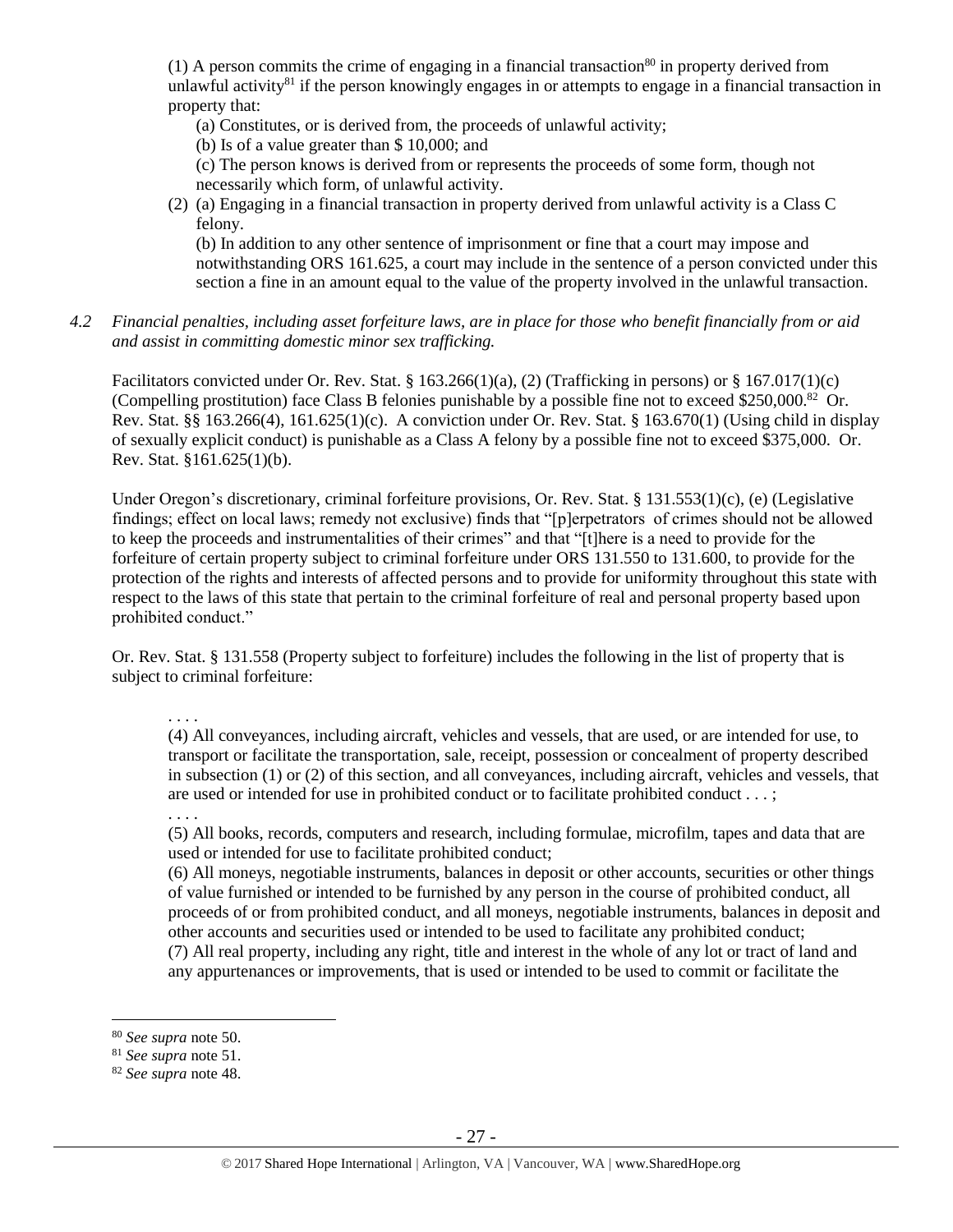commission of prohibited conduct;

. . . .

(10) All personal property that is used or intended to be used to commit or facilitate prohibited conduct.

"Prohibited conduct" is defined in Or. Rev. Stat. § 131.550(12) (Definitions) as the following: "(a) For purposes of proceeds, a felony or a Class A misdemeanor. (b) For purposes of instrumentalities, any crime listed in ORS 131.602." Or. Rev. Stat. § 131.602 (Prohibited conduct for purposes of instrumentalities of crime) includes trafficking in persons. Or. Rev. Stat. § 131.602(146).<sup>83</sup> Notably for those facilitators providing common carrier transportation, Or. Rev. Stat. § 131.558(4) (Property subject to forfeiture) exempts any common carrier conveyance from seizure, stating,

All conveyances, including aircraft, vehicles and vessels, that are used, or are intended for use, to transport or facilitate the transportation, sale, receipt, possession or concealment of property described in subsection (1) or (2) of this section, and all conveyances, including aircraft, vehicles and vessels, that are used or intended for use in prohibited conduct or to facilitate prohibited conduct . . . .

Seizure of forfeitable property is governed by Or. Rev. Stat. § 131.561, which states in relevant part,

(4) (a) A police officer may seize property pursuant to an order of the court. Forfeiture counsel or a seizing agency may apply for an ex parte order directing seizure of specified property. . . . .

(5) Property may be constructively seized by posting notice of seizure for criminal forfeiture on it or by filing notice of seizure for criminal forfeiture or notice of pending criminal forfeiture in the public records that impart constructive notice of matters relating to such property.

Where the seizing agency is the state, the forfeited property shall be distributed pursuant to Or. Rev. Stat. § 131.597, which provides that the property shall be distributed as follows: to pay costs and to the victim, any amount ordered. Of the remaining amount, 3% to the Asset Forfeiture Oversight Account, 7% to the Illegal Drug Cleanup Fund, 10% to the General Fund, 40% to the Dept. of State Police, 40% to the Drug Prevention and Education Fund. Where the seizing agency is not the state, the forfeited property shall be distributed pursuant to Or. Rev. Stat. § 131.594.

Facilitators may also be subject to restitution pursuant to Or. Rev. Stat. § 137.106 (Restitution to victims), which requires the district attorney to investigate and present to the court before sentencing evidence of economic damages suffered as a result of the crime. The court is authorized to order restitution<sup>84</sup> as part of a criminal case when the crime "has resulted in economic damages."<sup>85</sup> Or. Rev. Stat. § 137.106(1).

In addition to these provisions, Oregon's racketeering provisions provide for civil asset forfeiture.<sup>86</sup> Or. Rev. Stat. § 166.725(2) (Remedies for violation of ORS 166.720; time limitation) states in part,

All property, real or personal, including money, used in the course of, derived from or realized through conduct in violation of a provision of ORS 166.715 to 166.735 is subject to civil forfeiture to the state. The state shall dispose of all forfeited property as soon as commercially feasible. If property is not exercisable or transferable for value by the state, it shall expire. All forfeitures or dispositions under this section shall be made with due provision for the rights of innocent persons . . . .

<sup>83</sup> *See supra* note [33.](#page-13-0)

<sup>84</sup> *See supra* note [34.](#page-14-0) 

<sup>85</sup> *See supra* note [35.](#page-14-1)

<sup>86</sup> Or. Rev. Stat. §§ 166.715–166.735.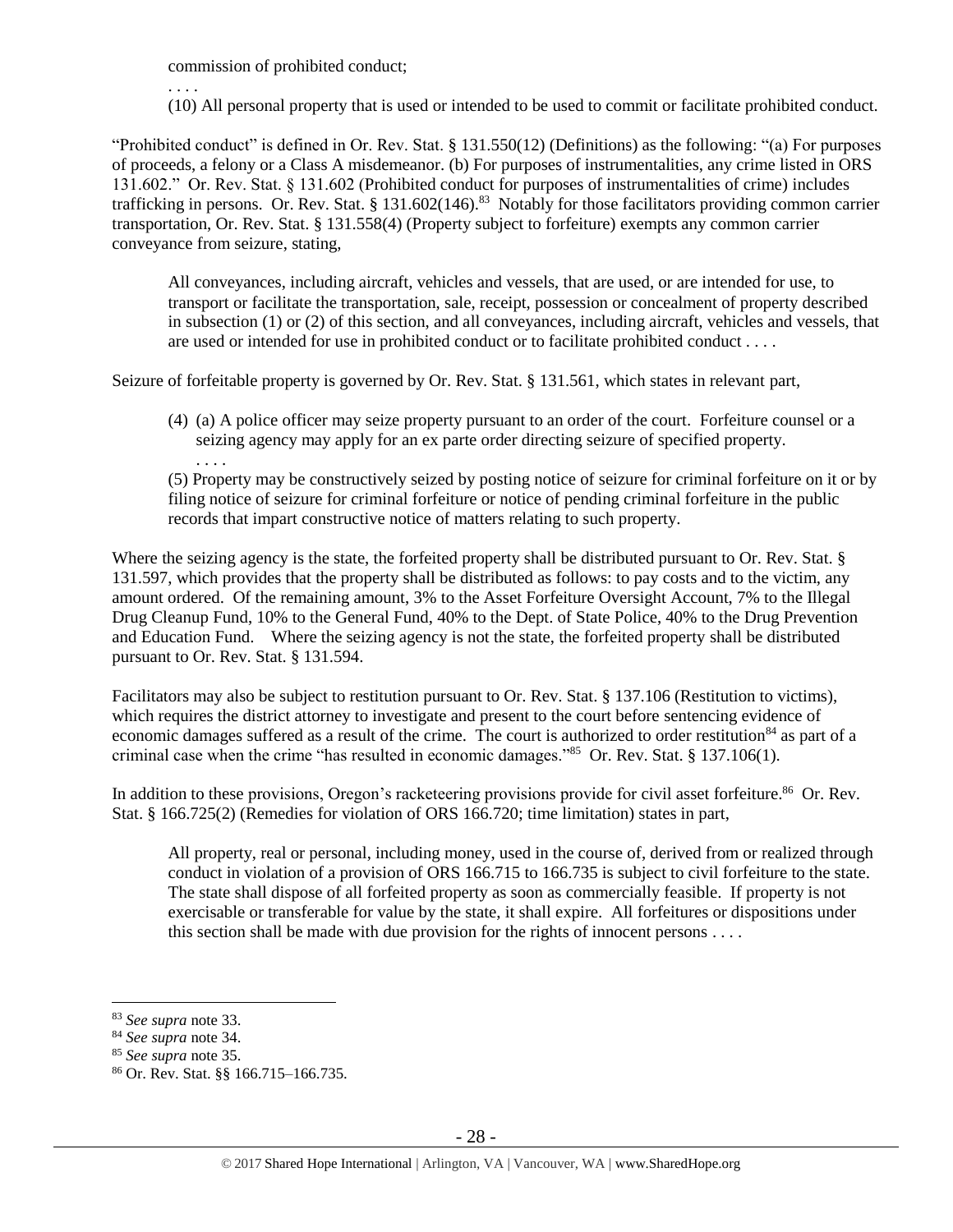## *4.3 Promoting and selling child sex tourism is illegal.*

There is no specific law prohibiting the promotion or sale of child sex tourism.

- 4.3.1 Recommendation: Enact a law prohibiting selling or offering to sell travel services that include or facilitate travel for the purpose of engaging in commercial sexual exploitation of a minor or prostitution of a minor, if occurring in Oregon.
- *4.4 Promoting and selling images of child sexual exploitation carries penalties as high as similar federal offenses.*

Under Or. Rev. Stat. § 163.684(1) (Encouraging child sexual abuse in the first degree),

- (a) A person commits the crime of encouraging child sexual abuse in the first degree if the person: (A) Knowingly develops, duplicates, publishes, prints, disseminates, exchanges, displays, finances, attempts to finance or sells a visual recording of sexually explicit conduct involving a child or knowingly possesses, accesses or views such a visual recording with the intent to develop, duplicate, publish, print, disseminate, exchange, display or sell it; or (B) Knowingly brings into this state, or causes to be brought or sent into this state, for sale or
	- distribution, a visual recording of sexually explicit conduct involving a child; and
- (b) Knows or is aware of and consciously disregards the fact that creation of the visual recording of sexually explicit conduct involved child abuse.

A conviction under Or. Rev. Stat. § 163.684 is punishable as a Class B felony punishable by imprisonment up to 10 years and a possible fine not to exceed \$250,000. Or. Rev. Stat. §§ 163.684(2), 161.605(2),  $161.625(1)(c)$ .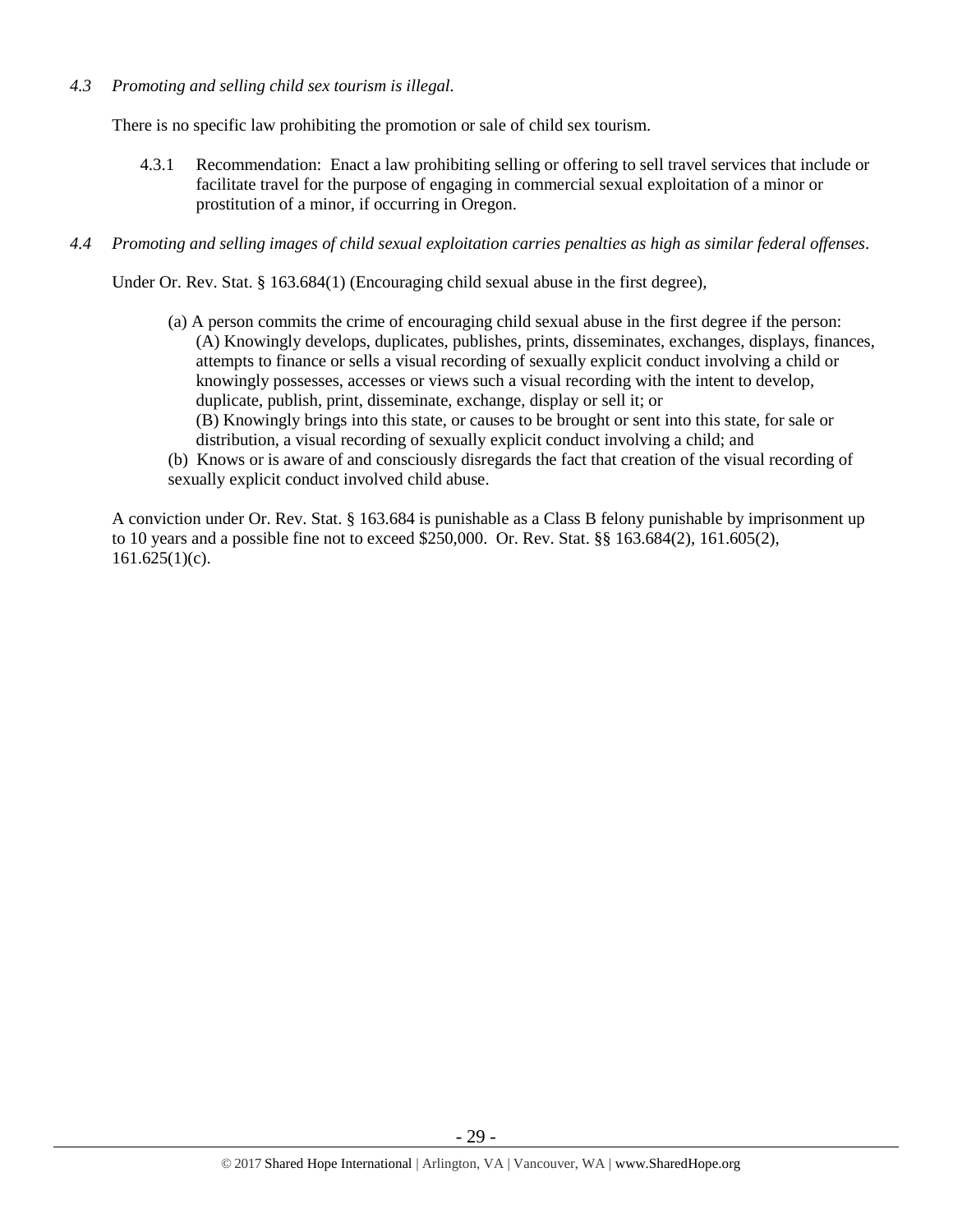#### **FRAMEWORK ISSUE 5: PROTECTIVE PROVISIONS FOR THE CHILD VICTIMS**

## *Legal Components:*

- *5.1 Victims under the core child sex trafficking offense include all commercially sexually exploited children.*
- *5.2 The state sex trafficking statute expressly prohibits a defendant from asserting a defense based on the willingness of a minor under 18 to engage in the commercial sex act.*
- *5.3 State law prohibits the criminalization of minors under 18 for prostitution offenses.*
- *5.4 State law provides a non-punitive avenue to specialized services through one or more points of entry.*
- *5.5 Child sex trafficking is identified as a type of abuse and neglect within child protection statutes.*
- *5.6 The definition of "caregiver" or another related term in the child welfare statutes is not a barrier to a sex trafficked child accessing the protection of child welfare.*
- *5.7 Crime victims' compensation is specifically available to a child victim of sex trafficking or commercial sexual exploitation of children (CSEC).*
- *5.8 Victim-friendly procedures and protections are provided in the trial process for minors under 18.*
- *5.9 Child sex trafficking victims may vacate delinquency adjudications and expunge related records for prostitution and other offenses arising from trafficking victimization, without a waiting period.*
- *5.10 Victim restitution and civil remedies for victims of domestic minor sex trafficking or commercial sexual exploitation of children (CSEC) are authorized by law.*
- *5.11 Statutes of limitations for civil and criminal actions for child sex trafficking or commercial sexual exploitation of children (CSEC) offenses are eliminated or lengthened to allow prosecutors and victims a realistic opportunity to pursue criminal action and legal remedies.*

*\_\_\_\_\_\_\_\_\_\_\_\_\_\_\_\_\_\_\_\_\_\_\_\_\_\_\_\_\_\_\_\_\_\_\_\_\_\_\_\_\_\_\_\_\_\_\_\_\_\_\_\_\_\_\_\_\_\_\_\_\_\_\_\_\_\_\_\_\_\_\_\_\_\_\_\_\_\_\_\_\_\_\_\_\_\_\_\_\_\_\_\_\_\_*

# *Legal Analysis:*

 $\overline{a}$ 

*5.1 Victims under the core child sex trafficking offense include all commercially sexually exploited children.<sup>87</sup>*

Oregon's trafficking in persons statute, Or. Rev. Stat. § 163.266 (Trafficking in Persons), includes all commercial sexual exploitation of minors. Under Or. Rev. Stat. § 163.266(1)(c),<sup>88</sup> means of force, fraud, or coercion are not required when the victim is a minor.<sup>89</sup> In addition, Oregon's trafficking offense provides criminal liability for buyers of sex with minors following federal precedent through the term "obtains"; however, the buyer must "know[] or recklessly disregard[] the fact that the other person is under 18 years of age and will be used in a commercial sex act." Or. Rev. Stat. § 163.266(1)(c).<sup>90</sup>

Finally, identifying a trafficker or controlling third party is not required to establish the crime of sex trafficking under Or. Rev. Stat. § 163.266(1)(c), the subsection that applies to buyers of sex with minors. Contrastingly, Or. Rev. Stat. § 163.266(1)(a) requires third party control, as it applies only to traffickers and facilitators because the perpetrator must know that the victim will be subjected to § 163.264 (Subjecting another person to involuntary servitude in the first degree) or § 163.263 (Subjecting another person to involuntary servitude in the second degree), which involve "services" "performed by one person under the supervision or for the benefit of another person." Or. Rev. Stat. §§ 163.261, 163.263, 163.264.<sup>91</sup>

<sup>87</sup> *See generally* SHARED HOPE INTERNATIONAL, "Eliminating the Third Party Control Barrier to Identifying Juvenile Sex Trafficking Victims," JuST Response Policy Paper (2015), [http://sharedhope.org/wp](http://sharedhope.org/wp-content/uploads/2015/08/Policy-Paper_Eliminating-Third-Party-Control_Final1.pdf)[content/uploads/2015/08/Policy-Paper\\_Eliminating-Third-Party-Control\\_Final1.pdf](http://sharedhope.org/wp-content/uploads/2015/08/Policy-Paper_Eliminating-Third-Party-Control_Final1.pdf) (discussing need to include all commercially sexually exploited children within sex trafficking definitions and corresponding need to include buyer conduct in core sex trafficking offenses regardless of whether victim is under control of a third party). <sup>88</sup> *See supra* note [2.](#page-0-0)

<sup>89</sup> *See supra* Component 1.1.

<sup>90</sup> *See supra* Component 2.1 for discussion of buyer applicability of the human trafficking offense.

<sup>91</sup> *See supra* Component 1.1.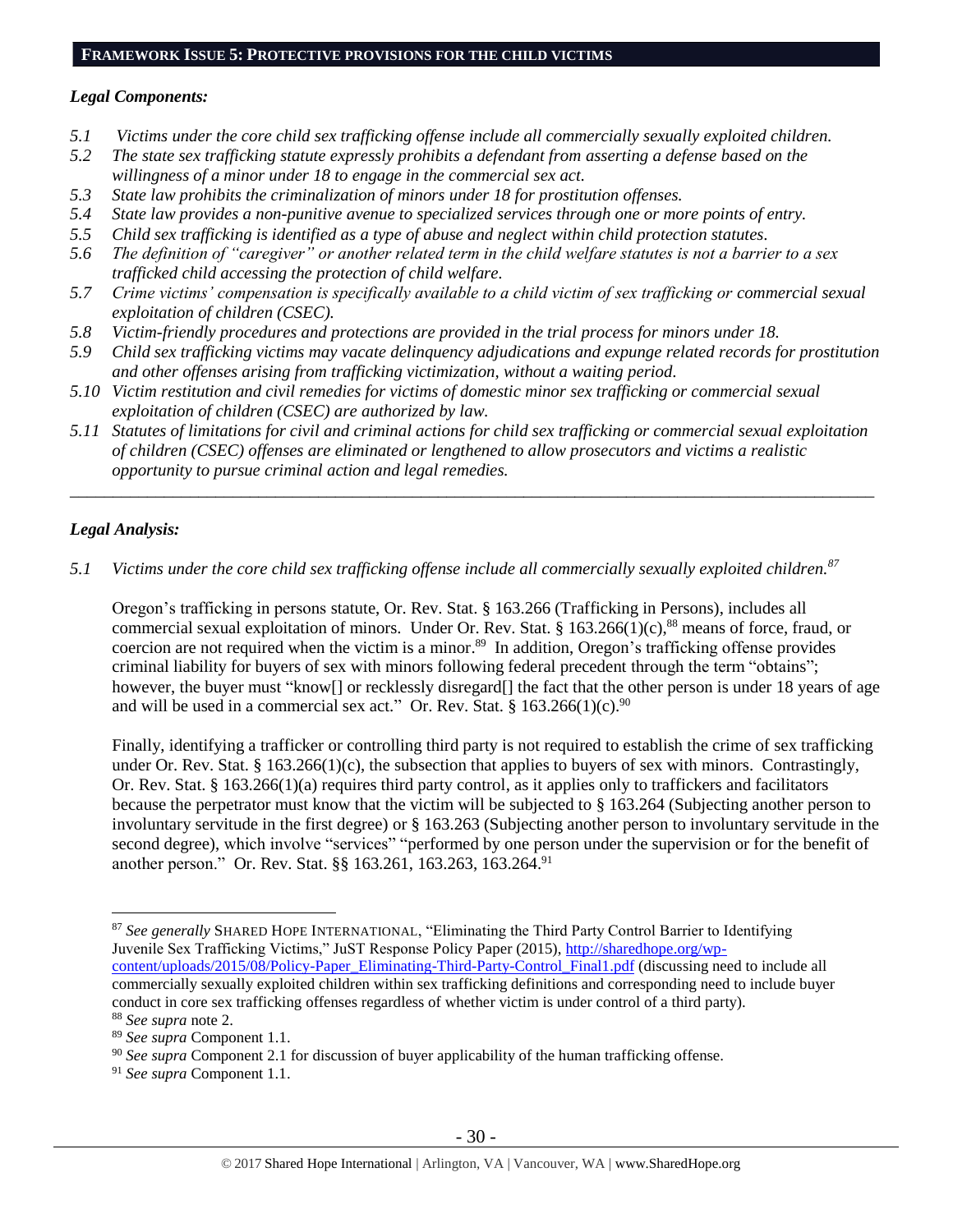Consequently, Oregon's trafficking offense includes any child who is bought for sex, regardless of whether force, fraud, or coercion is used, regardless of whether a buyer exploited the youth without a trafficker's involvement, and regardless of whether the victim identifies a trafficker. Or. Rev. Stat. § 163.266(1)(c).

*5.2 The state sex trafficking statute expressly prohibits a defendant from asserting a defense based upon the willingness of a minor under 18 to engage in the commercial sex act.*

Or. Rev. Stat. § 163.266 (Trafficking in persons) and Oregon's CSEC laws are silent with regard to the availability of a defense based on the minor's willingness to engage in the commercial sex act.

5.2.1 Recommendation: Amend Or. Rev. Stat. § 163.266 (Trafficking in persons) and Oregon's CSEC laws to expressly prohibit a defense based on the minor's willingness to engage in the commercial sex act.

# *5.3 State law prohibits the criminalization of minors under 18 for prostitution offenses.<sup>92</sup>*

Or. Rev. Stat. § 167.007 (Prostitution) applies to adults as well as minors, leaving minors subject to prosecution for commercial sex acts committed pursuant to their victimization. However, Or. Rev. Stat. § 167.007(3)<sup>93</sup> provides trafficking victims with an affirmative defense to prostitution charges, stating,

It is an affirmative defense to prosecution under this section that the defendant, at the time of the alleged offense, was a victim of the crime of trafficking in persons as de-scribed in ORS 163.266 (1)(b) or (c) [Trafficking in persons].

Further, the trafficking chapter provides victims with an affirmative defense to prostitution charges if force or threat of force was used to cause the prostitution.<sup>94</sup> Pursuant to Or. Rev. Stat. § 163.269 (Victim assertion of defense of duress),

A person who is the victim of a crime described in ORS 163.263 [Subjecting another person to involuntary servitude in the second degree], 163.264 [Subjecting another person to involuntary servitude in the first degree], or 163.266 [Trafficking in persons] may assert the defense of duress, as

 $92$  For more information regarding recent federal legislation impacting this component see:

http://go.sharedhope.org/stateimpactmemo.

<sup>93</sup> *See supra* note [9.](#page-5-0)

<sup>&</sup>lt;sup>94</sup> To the extent that an affirmative defense is unsuccessful, Or. Rev. Stat. § 137.090(2)(b) (Considerations in determining aggravation or mitigation) states that a sentence may be mitigated if "the defendant committed the crime while under duress, compulsion, direction or pressure from another person who has: . . . Used force, intimidation, fraud or coercion to cause the defendant to engage, or at- tempt to engage, in a commercial sex act." The text Or. Rev. Stat. § 137.090 cited here and elsewhere in this report includes amendments made by the enactment of House Bill 3176 during the 2017 Regular Session of the 79th Oregon Legislative Assembly (effective January 1, 2018).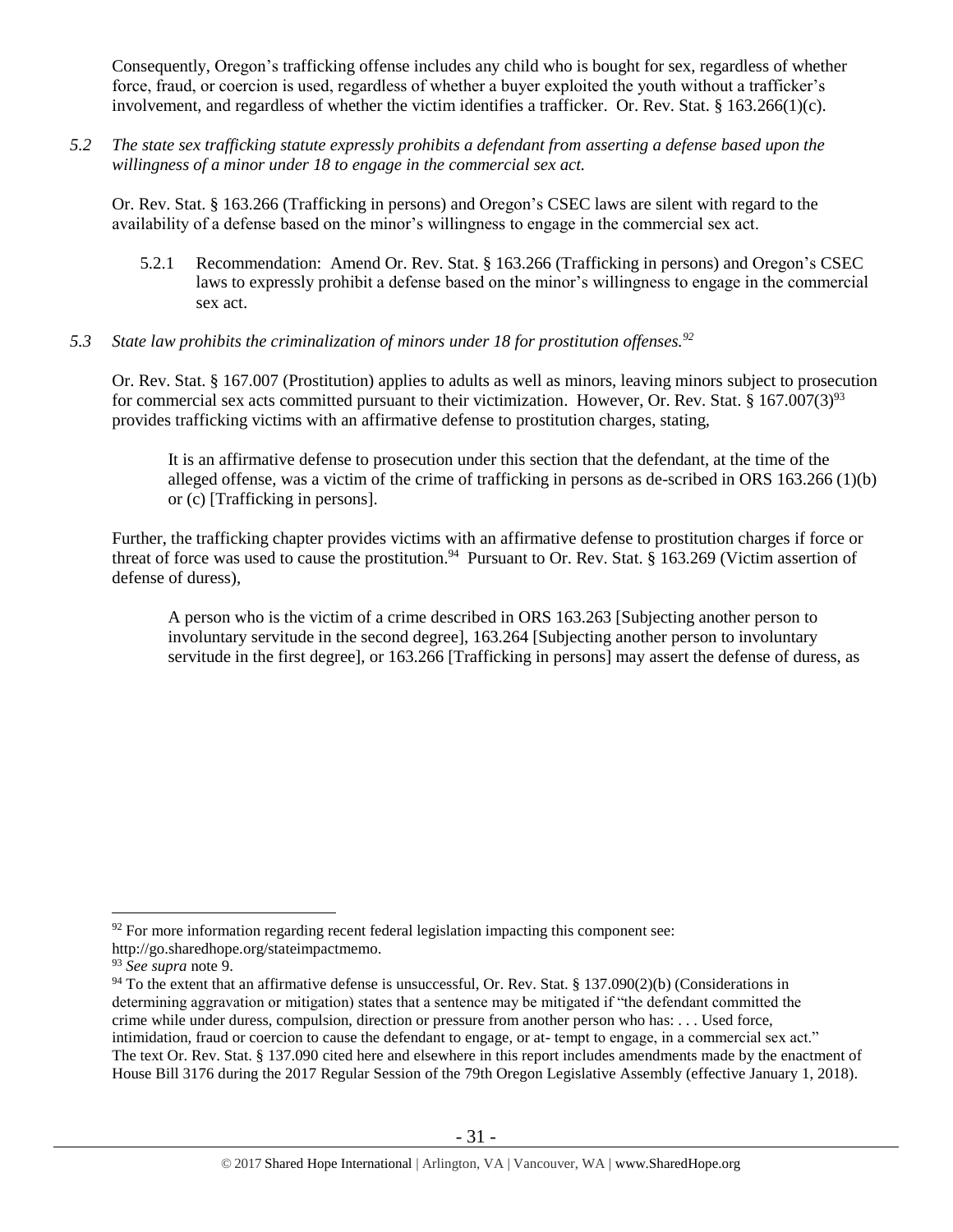described in ORS 161.270 [Duress],<sup>95</sup> if the person is prosecuted for conduct that constitutes services under ORS 163.261 [Definitions for ORS 163.23 and 163.264],<sup>96</sup> that the person was caused to provide.

- 5.3.1 Recommendation: Amend Or. Rev. Stat. § 167.007 (Prostitution) to ensure that all minors are protected from criminalization for prostitution offenses.
- *5.4 State law provides a non-punitive avenue to specialized services through one or more points of entry.*

Oregon law does not provide a juvenile sex trafficking victim with a statutory avenue to specialized services or mandate immunity for offenses committed as a result of the trafficking victimization.

- 5.4.1 Recommendation: Enact a protective response for juvenile sex trafficking victims that provides an avenue to specialized services and a mandatory mechanism to prevent delinquency adjudications.
- *5.5 Child sex trafficking is identified as a type of abuse and neglect within child protection statutes.<sup>97</sup>*

Oregon's child protection statutes include child sex trafficking and commercial sexual exploitation as types of abuse. Or. Admin. R. 413-015-0115(3) (Definitions) defines "child abuse or neglect" to mean "any form of child abuse, including abuse through neglect and abuse or neglect by a third party . . . ." Or. Rev. Stat. § 419B.005 (Definitions) is one of several statutes listed as statutory authority for Or. Admin. R. 413-015-0115. Or. Rev. Stat. §  $419B.005(1)(a)^{98}$  defines "abuse" as follows:

## "Abuse" means:

(A) Any assault, as defined in ORS chapter 163, of a child and any physical injury to a child which has been caused by other than accidental means, including any injury which appears to be at variance with the explanation given of the injury.

(B) Any mental injury to a child, which shall include only observable and substantial impairment of the child's mental or psychological ability to function caused by cruelty to the child, with due regard to the culture of the child.

(C) Rape of a child, which includes but is not limited to rape, sodomy, unlawful sexual penetration and incest, as those acts are described in ORS chapter 163.

- (D) Sexual abuse, as described in ORS chapter 163.
- (E) Sexual exploitation, including but not limited to:

(i) Contributing to the sexual delinquency of a minor, as defined in ORS chapter 163, and any other conduct which allows, employs, authorizes, permits, induces or encourages a child to engage in the performing for people to observe or the photographing, filming, tape recording or

. . . .

- $\frac{1}{97}$  For more information regarding recent federal legislation impacting this component see:
- http://go.sharedhope.org/stateimpactmemo.

<sup>95</sup> Pursuant to Or. Rev. Stat. § 161.270 (Duress),

<sup>(1)</sup> The commission of acts which would otherwise constitute an offense, other than murder, is not criminal if the actor engaged in the proscribed conduct because the actor was coerced to do so by the use or threatened use of unlawful physical force upon the actor or a third person, which force or threatened force was of such nature or degree to overcome earnest resistance.

<sup>(2)</sup> Duress is not a defense for one who intentionally or recklessly places oneself in a situation in which it is probable that one will be subjected to duress.

<sup>&</sup>lt;sup>96</sup> Pursuant to Or. Rev. Stat. § 163.261 (Definitions for ORS 163.263 and 163.264), "'services' means activities performed by one person under the supervision or for the benefit of another person."

<sup>98</sup> The text Or. Rev. Stat. § 419B.005 cited here and elsewhere in this report includes amendments made by the enactment of Senate Bill 302 during the 2017 Regular Session of the 79th Oregon Legislative Assembly (effective April 21, 2017).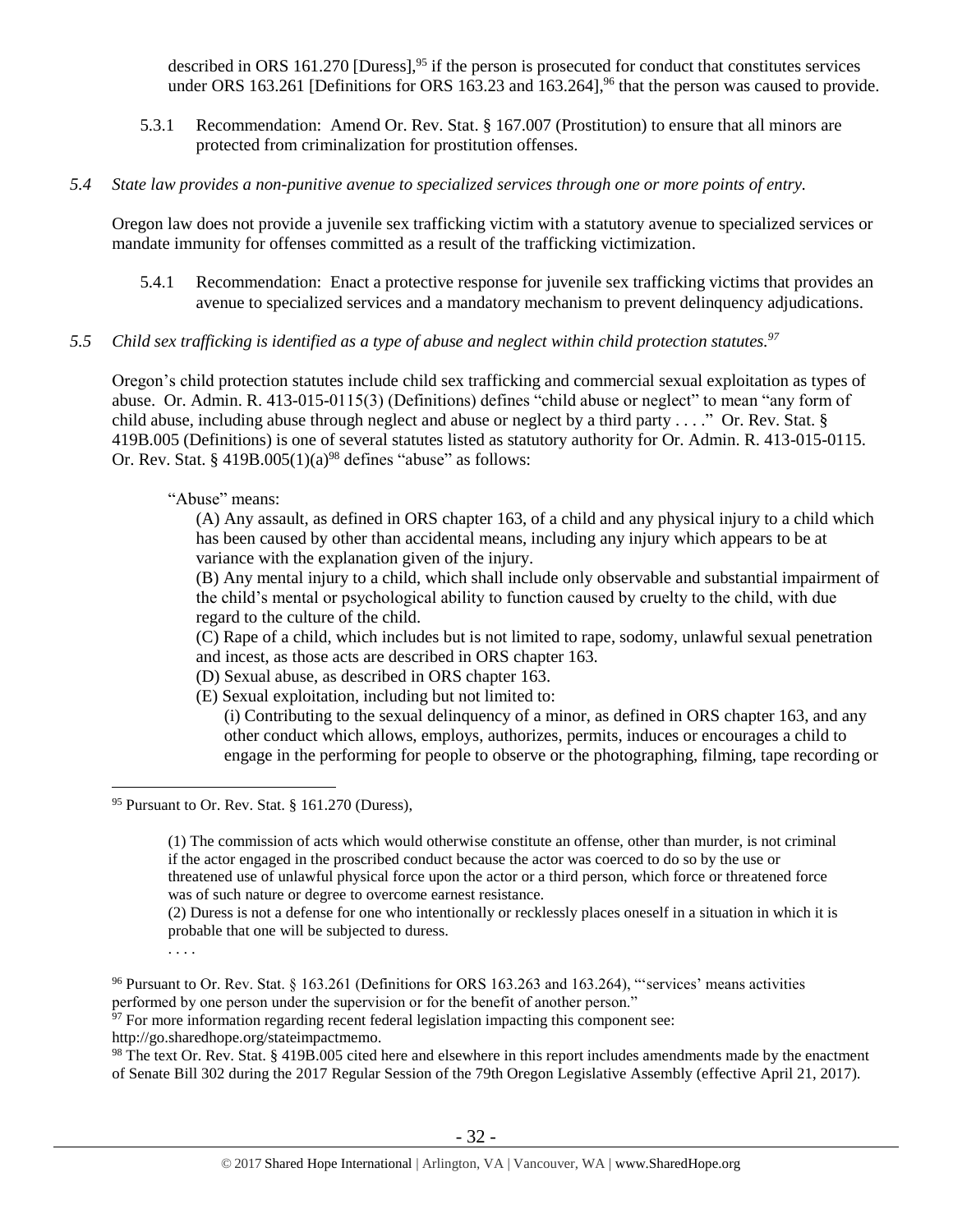other exhibition which, in whole or in part, depicts sexual conduct or contact, as defined in ORS 167.002 or described in ORS 163.665 and 163.670, sexual abuse involving a child or rape of a child, but not including any conduct which is part of any investigation conducted pursuant to ORS 419B.020 or which is designed to serve educational or other legitimate purposes; and (ii) Allowing, permitting, encouraging or hiring a child to engage in prostitution, as defined in ORS 167.007 or a commercial sex act as defined in ORS 163.266 [Trafficking in persons], to purchase sex with a minor as described in Section 4 of this 2013 Act [Or. Rev. Stat. § 163.413] or to engage in commercial sexual solicitation as described in ORS 167.008 . . . .

*5.6 The definition of "caregiver" or another related term in the child welfare statutes is not a barrier to a sex trafficked child accessing the protection of child welfare.*

. . . .

 $\overline{a}$ 

Or. Admin. R. 413-015-0115(3) (Definitions) defines "child abuse or neglect" to mean "any form of child abuse, including abuse through neglect and abuse or neglect by a third party . . . ," and pursuant to Or. Admin. R. 413-015-0115(56), the rules define "third-party abuse" as "abuse by a person who is not the child's parent, not the child's caregiver or other member of the child's household, and not a person responsible for the child's care, custody, and control." The rules state that "[e]xamples of persons who could be considered as a thirdparty under this definition include school personnel, day-care providers, coaches, and church personnel."

Therefore, "third party abuse" under Or. Admin. R. 413-015-0115(56) is likely broad enough to encompass all non-familial offenders, allowing child victims of sex trafficking and exploitation to receive child welfare protection and services.

*5.7 Crime victims' compensation is specifically available to a child victim of sex trafficking or commercial sexual exploitation of children (CSEC).*

Victims of sexual exploitation may qualify for crime victims' compensation under Oregon's "Compensation of Crime Victims" statutes, codified at Or. Rev. Stat. § 147.005 et. seq., and are statutorily exempt from some, but not all, ineligibility criteria. Or. Rev. Stat. § 147.015<sup>99</sup> (Eligibility for compensation; generally) states,

(1) A person is eligible for an award of compensation under ORS 147.005 to 147.367 if:

(a) The person is a victim, or is a survivor or dependent of a deceased victim, of a compensable crime that has resulted in or may result in a compensable loss;

(b) The appropriate law enforcement officials were notified of the perpetration of the crime allegedly causing the death or injury to the victim, unless the Department of Justice finds good cause exists for the failure of notification;

(c) The notification described in paragraph (b) of this subsection occurred within 72 hours after the perpetration of the crime, unless the Department of Justice finds good cause exists for the failure of notification within 72 hours;

(d) The applicant cooperated with law enforcement officials in the apprehension and prosecution of the assailant or the department has found that the applicant's failure to cooper- ate was for good cause;

(e) The application for compensation is not the result of collusion between the applicant and the assailant of the victim;

(f) The death or injury to the victim was not substantially attributable to the wrongful act of the victim; and

(g) The application for an award of compensation under ORS 147.005 to 147.367 is filed with the department:

 $99$  The text Or. Rev. Stat.  $\frac{8147.015}{ }$  cited here and elsewhere in this report includes amendments made by the enactment of House Bill 2621 during the 2017 Regular Session of the 79th Oregon Legislative Assembly (effective January 1, 2018).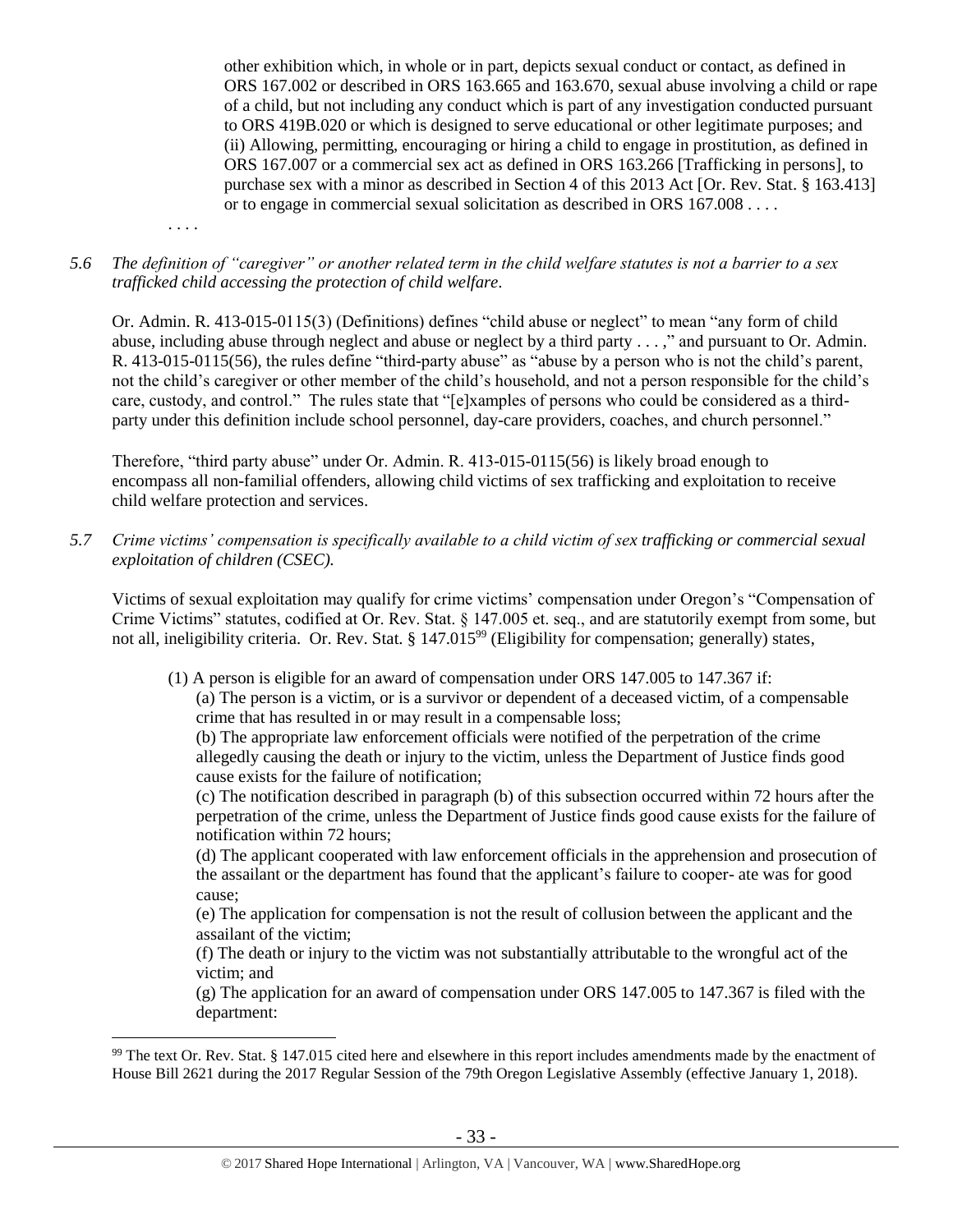- (A) Within one year of the date of the injury to the victim; or
- (B) Within such further extension of time as the department for good cause shown, allows. (2) (a) The fact that a victim was subjected to sexual exploitation as defined in ORS 419B.005 . . . [or] sexual abuse as defined in ORS 163.760 . . . is prima facie evidence of good cause for the victim's failure to notify law enforcement in a timely manner under subsection (1)(c) of this section, or for failure to cooperate with law enforcement under subsection (1)(d) of this section. (b) The requirement under subsection  $(1)(b)$  of this section to notify the appropriate law enforcement officials of the perpetration of the crime is satisfied if, as a result of the compensable crime for which the victim or applicant is applying for compensation, the victim or applicant obtained:

(B) A sexual abuse restraining order under ORS 163.760 to 163.777;

(C) An abuse prevent order under ORS 107.700 to 107.735 or 124.005 to 124.040; or

(D) A medical assessment, as defined in ORS 147.395, for sexual assault.

. . . .

If a claim is accepted, then, under the rules set out in Or. Rev. Stat. § 147.035(1)–(4)<sup>100</sup> (Compensable losses; rules), compensable losses include the following:

(1) (a) Except as otherwise provided in ORS 147.025 and 147.390, compensation may be awarded under ORS 147.005 to 147.367 only for losses described in this section.

(b) The maximum amount of compensation that may be awarded, in aggregate, to the victim and the survivors and dependents of a deceased victim is \$47,000.

- (c) When a compensable crime results in:
	- (A) Injury to a victim, the losses described in subsections (2), (4), (7) and (8) of this section are compensable.
	- . . . .

. . . .

(2) When a claim for compensation is filed in a case of injury, compensation may be awarded for:

(a) The victim's reasonable medical and hospital expenses, including counseling expenses, up to a maximum amount of \$ 20,000;

(b) Loss of the victim's earnings, at a maximum rate of \$ 600 per week, up to a maximum amount of \$ 20,000;

(c) The victim's rehabilitation expenses, up to a maximum amount of \$ 4,000; and

(d) Expenses related to transportation for the victim's medical care or counseling, at a rate determined by the Department of Justice, up to a maximum amount of \$ 3,000, when:

(A) The medical care or counseling is compensable under this section;

(B) The medical care or counseling is provided more than 30 miles away from the victim's residence; and

(C) Adequate medical care or counseling is not available in closer proximity to the victim's residence.

. . . .

(4) When a claim for compensation is filed in a case of:

(a) Rape of a child, child sexual abuse or sexual exploitation, as those terms are described in ORS 419B.005 (1)(a)(C), (D) and (E), counseling expenses of the victim's family are compensable up to a maximum amount of \$ 20,000, less any amounts awarded for the victim's medical or hospital expenses under subsection (2)(a) of this section.

. . . .

 $100$  The text Or. Rev. Stat. § 147.035 cited here and elsewhere in this report includes amendments made by the enactment of House Bill 2621 during the 2017 Regular Session of the 79th Oregon Legislative Assembly (effective January 1, 2018).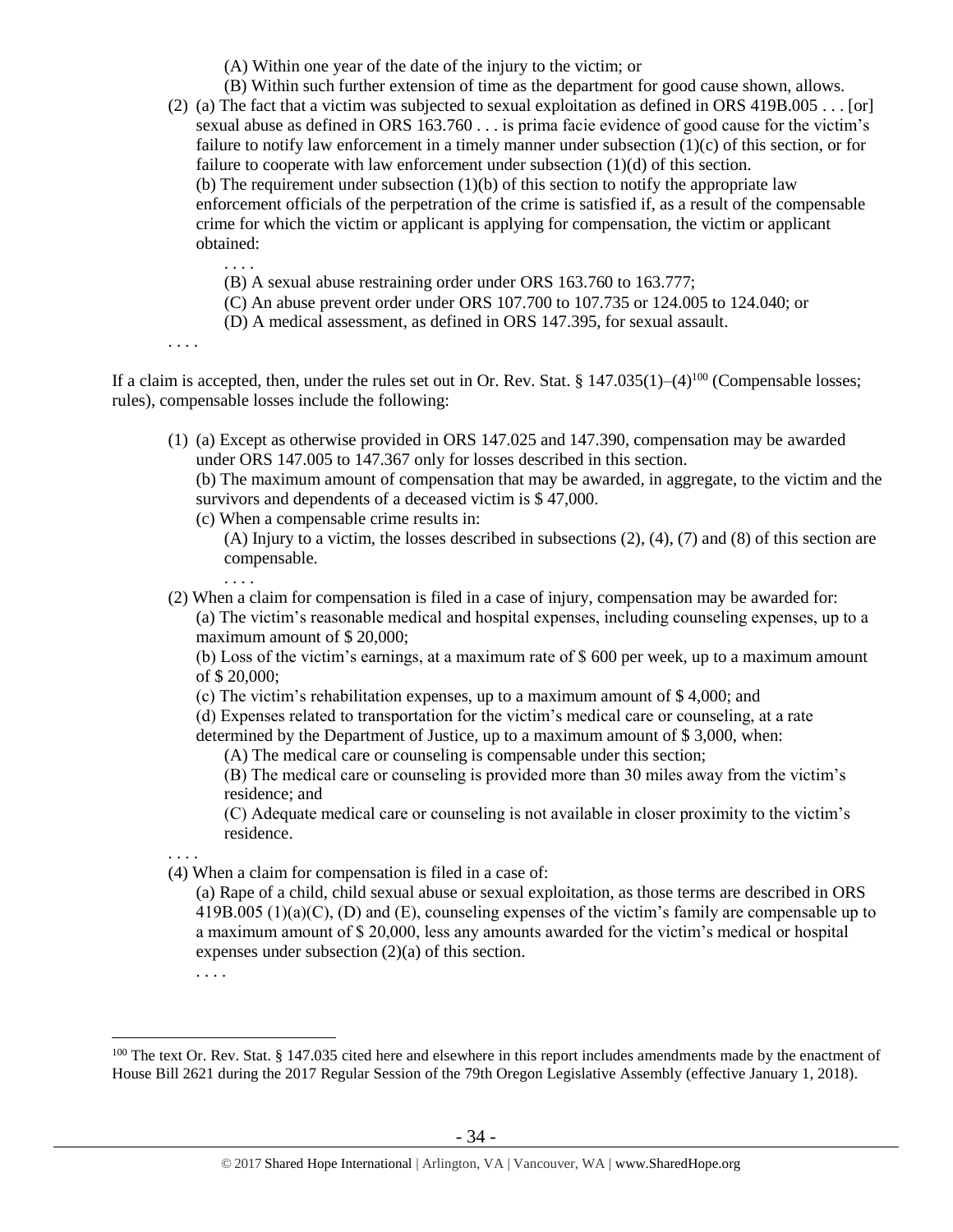5.7.1 Recommendation: Amend Or. Rev. Stat. § 147.015(2) (Eligibility for compensation; generally) to provide an exception to all ineligibility criteria when the applicant is a victim of child sex trafficking.

## *5.8 Victim-friendly procedures and protections are provided in the trial process for minors under 18.*

Several victim-friendly criminal justice procedures and protections are statutorily provided for minor victimwitnesses, although none specifically apply in cases of trafficking or compelled prostitution of a minor. Pursuant to Or. Rev. Stat. § 419B.112(1) (Court appointed special advocate), "[i]n every case under ORS chapter 419B [Juvenile Code: Dependency], the court shall appoint a court appointed special advocate  $\dots$ ."<sup>101</sup>

Or. Rev. Stat. § 45.400(1)<sup>102</sup> permits remote location testimony, "[a] party to any civil proceeding or any proceeding under ORS chapter 419B [Juvenile Code: Dependency] may move that the party or any witness for the moving party may give remote location testimony."

Or. Rev. Stat. § 44.547 supplies additional protections for child witnesses under 12 years of age, or developmentally disabled persons of any age. These protections may include the following: "[b]reak periods" during the trial proceedings; providing a "waiting area appropriate to the special needs of the witness"; "[r]elaxing the formalities of the proceedings"; "[c]onducting proceedings in clothing other than judicial robes"; "[a]djusting the layout of the courtroom for the comfort of the witness"; and "[c]onducting proceedings outside of the normal courtroom." Or. Rev. Stat. § 44.547.

Or. Rev. Stat. § 40.460(18a), (24), Rule 803, which sets out exceptions to Oregon's hearsay rule, codified at Or. Rev. Stat. § 40.455 Rule 802, permits closed circuit television testimony in certain criminal or juvenile proceedings involving a child witness under 12 years old as follows:

. . . .  $(18a) \ldots$ .

> (a) A complaint of sexual misconduct, complaint of abuse as defined in ORS 107.705 or 419B.005, complaint of abuse of an elderly person, as those terms are defined in ORS 124.050,<sup>103</sup> or a complaint relating to a violation of ORS 163.205 or 164.015 in which a person 65 years of age or older is the victim, made by the witness after the commission of the alleged misconduct or abuse at issue. Except as provided in paragraph (b) of this subsection, such evidence must be confined to the fact that the complaint was made.

. . . .

 $\overline{a}$ 

(24) Notwithstanding the limits contained in subsection  $(18a)^{104}$  of this section, in any proceeding in which a child under 12 years of age at the time of trial, or a person with a developmental disability as described in subsection (18a)(d) of this section, may be called as a witness to testify concerning an act of abuse, as defined in ORS 419B.005, or sexual conduct performed with or on the child or person with a developmental disability by another, the testimony of the child or person with a developmental disability taken by contemporaneous examination and cross-examination in another place under the

<sup>&</sup>lt;sup>101</sup> Pursuant to Or. Rev. Stat. § 419A.004(9), a "'[c]ourt appointed special advocate' means a person in a CASA Volunteer Program who is appointed by the court to act as a court appointed special advocate pursuant to ORS 419B.112."

 $102$  The text Or. Rev. Stat. § 45.400 cited here and elsewhere in this report includes amendments made by the enactment of Senate Bill 131 during the 2017 Regular Session of the 79th Oregon Legislative Assembly (effective June 6, 2017). <sup>103</sup> Pursuant to Or. Rev. Stat. § 124.050(2), "Elderly person" is defined as "any person 65 years of age or older who is not subject to the provisions of ORS 441.640 to 441.665."

 $104$  Or. Rev. Stat. § 40.460 [Rule 803. Hearsay exceptions; availability of declarant immaterial] states in part, "The following are not excluded by ORS 40.455, even though the declarant is available as a witness: . . .  $(18a)(a)$  A complaint of sexual misconduct, complaint of abuse as defined in ORS 107.705 or 419B.005 . . . made by the witness after the commission of the alleged misconduct or abuse at issue. Except as provided in paragraph (b) of this subsection, such evidence must be confined to the fact that the complaint was made."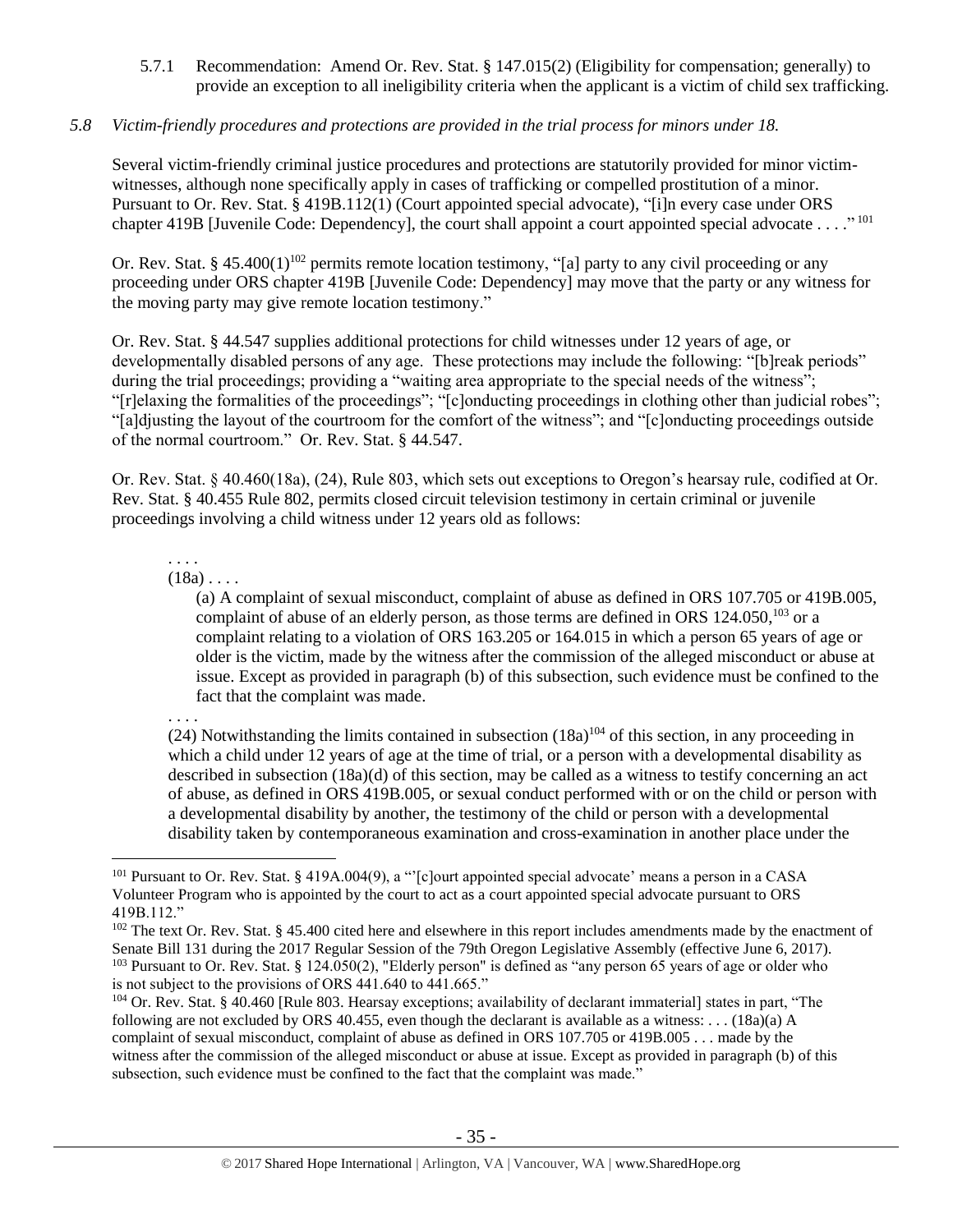supervision of the trial judge and communicated to the courtroom by closed-circuit television or other audiovisual means. Testimony will be allowed as provided in this subsection only if the court finds that there is a substantial likelihood, established by expert testimony, that the child or person with a developmental disability will suffer severe emotional or psychological harm if required to testify in open court. If the court makes such a finding, the court, on motion of a party, the child, the person with a developmental disability or the court in a civil proceeding, or on motion of the district attorney, the child or the person with a developmental disability in a criminal or juvenile proceeding, may order that the testimony of the child or the person with a developmental disability be taken as described in this subsection. Only the judge, the attorneys for the parties, the parties, individuals necessary to operate the equipment and any individual the court finds would contribute to the welfare and well-being of the child or person with a developmental disability may be present during the testimony of the child or person with a developmental disability.

Or. Rev. Stat. § 40.210 Rule 412 (Sex offense cases; relevance of victim's past behavior or manner of dress), protects testifying victims of certain crimes "(1) . . . in a prosecution for a crime described in ORS 163.266 (1)(b) or (c) [Trafficking in persons], 163.355 to 163.427 [Sex offense chapter], 163.670 [Using child in display of sexually explicit conduct] or 167.017 [Compelling prostitution], or in a prosecution for an attempt to commit one of [these] those crimes" from the admission of "[r]eputation or opinion evidence of the past sexual behavior<sup>105</sup> of an alleged victim of the crime or a corroborating witness" or "[r]eputation or opinion evidence presented for the purpose of showing that the manner of dress of an alleged victim of the crime incited the crime or indicated consent to the sexual acts alleged in the charge." The statute provides in part,

#### . . . .

 $\overline{a}$ 

(2) Notwithstanding any other provision of law, in a prosecution for a crime or an attempt to commit a crime in subsection (1) of this section, evidence of a victim's past sexual behavior other than reputation or opinion evidence is also not admissible, unless the evidence other than reputation or opinion evidence:

- (a) Is admitted in accordance with subsection (4) of this section; and
- (b) Is evidence that:
	- (A) Relates to the motive or bias of the alleged victim;
	- (B) Is necessary to rebut or explain scientific or medical evidence offered by the state; or
	- (C) Is otherwise constitutionally required to be admitted.

(3) Notwithstanding any other provision of law, in a prosecution for a crime or an attempt to commit a crime listed in subsection (1) of this section [ORS 163.266 (1)(b) or (c) [Trafficking in persons], 163.355 to 163.427 [Sex offense chapter], 163.670 [Using child in display of sexually explicit conduct] or 167.017 [Compelling prostitution]], evidence, other than reputation or opinion evidence, of the manner of dress of the alleged victim or a corroborating witness, presented by a person accused of committing the crime, is also not admissible, unless the evidence is:

- (a) Admitted in accordance with subsection (4) of this section; and
- (b) Is evidence that:

(A) Relates to the motive or bias of the alleged victim;

(B) Is necessary to rebut or explain scientific, medical or testimonial evidence offered by the state;

- (C) Is necessary to establish the identity of the victim; or
- (D) Is otherwise constitutionally required to be admitted.

<sup>&</sup>lt;sup>105</sup> Or. Rev. Stat. § 40.210(5)(c) Rule 412 defines "past sexual behavior" as "sexual behavior other than:

<sup>(</sup>A) The sexual behavior with respect to which the crime or attempt to commit the crime listed in subsection (1) of this section is alleged; or

<sup>(</sup>B) In a proceeding conducted under ORS 163.760 [Definitions for ORS 163.760 to 163.777] to 163.777 [Fees or undertaking may not be required], the alleged sexual abuse."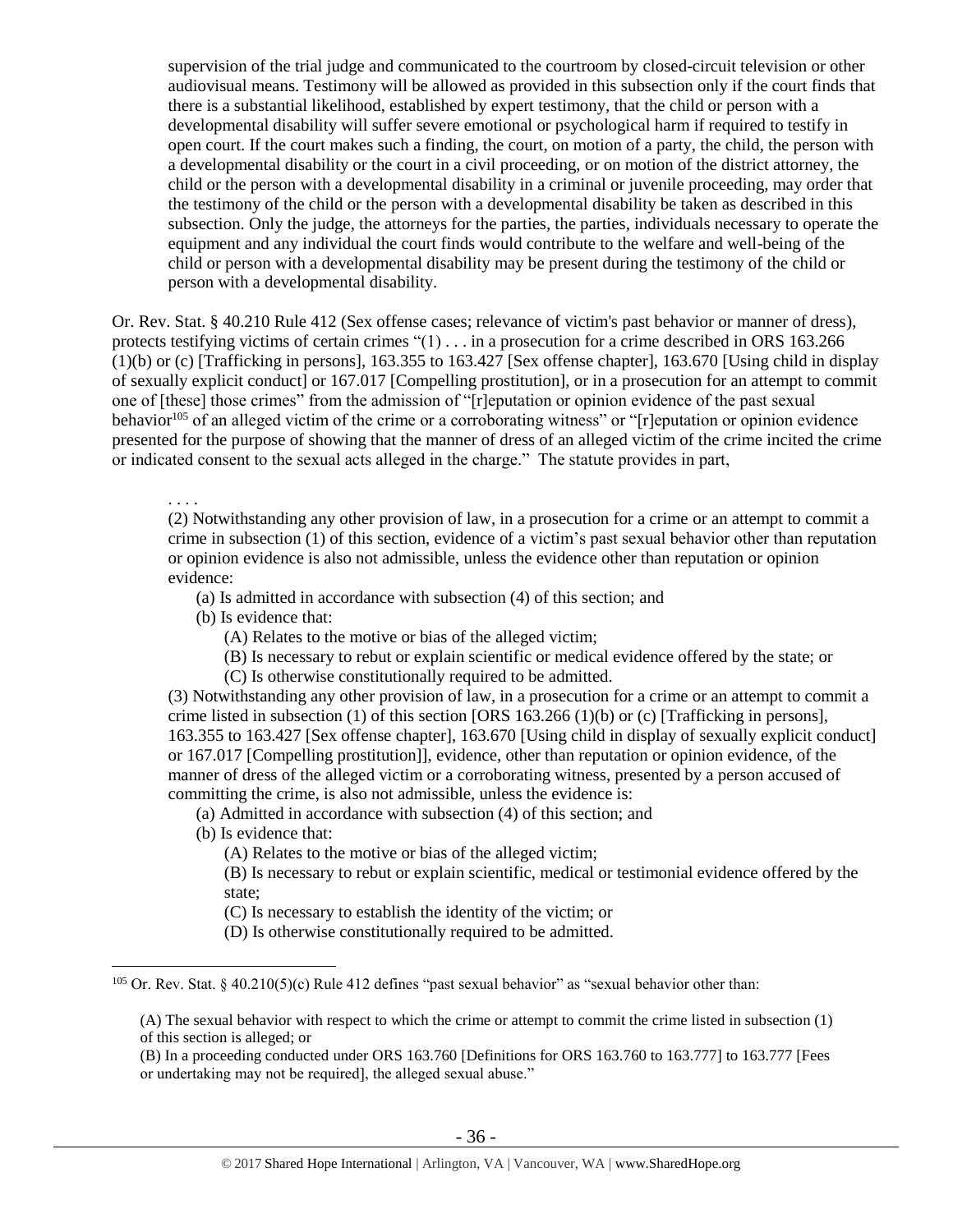. . . .

 $\overline{a}$ 

Under Or. Rev. Stat. § 192.822,<sup>106</sup> Oregon has also established the "Address Confidentiality Program," in order to:

(a) protect the confidentiality of the actual address<sup>107</sup> of a victim of domestic violence,<sup>108</sup> a sexual offense,<sup>109</sup> stalking or human trafficking;<sup>110</sup> and

(b) prevent assailants or potential assailants of the victim from finding the victim through public records.

As enumerated within Or. Rev. Stat. § 192.822, under the "Address Confidentiality Program,"<sup>111</sup>

(2) The Attorney General shall designate a substitute address for a program participant and act as the agent of the program participant for purposed of all legal process this state and receiving and forwarding first-class, certified or registered mail.

(3) The Attorney General is not required to forward any packages or mail other than first-class, certified or registered mail to the program participant.

(4) The Attorney General is not required to track or otherwise maintain records of any mail received on behalf of a program participant unless the mail is certified or registered.

Furthermore, Or. Rev. Stat. § 192.854(1) states that "[t]he Attorney General may designate employees of or volunteers serving public or private entities that provide counseling and shelter services to victims of domestic violence, a sexual offense, stalking or human trafficking as application assistants to assist individuals applying to participate in the Address Confidentiality Program."<sup>112</sup>

*5.9 Child sex trafficking victims may vacate delinquency adjudications and expunge related records for prostitution and other offenses arising from trafficking victimization, without a waiting period.*

Oregon law does not provide a mechanism for minors to vacate delinquency adjudications related to trafficking victimization, and only juvenile records for prostitution offenses may be expunged without a waiting period.

<sup>106</sup> Lexis notes the following: "Or. Rev. Stat. §§ 192.820—192.868 were enacted into law by the Legislative Assembly but were not added to or made a part of ORS chapter 192 or any series therein by legislative action. See Preface to Oregon Revised Statutes for further explanation."

<sup>107</sup> Or. Rev. Stat. § 192.820(1) defines "actual address" as: (a) A residential, work or school street address of an individual specified on the application of the individual to be a program participant; or (b) The name of the county in which the program participant is registered to vote."

<sup>108</sup> Or. Rev. Stat. § 192.820(9) defines a "victim of domestic violence" as "(a) An individual against whom domestic violence has been committed, as define in ORS 135.230, 181.610 or 411.117; (b) An individual who has been a victim of abuse, as defined in ORS 107.705; or (c) Any other individual designated a victim of domestic violence by the Attorney General by rule."

<sup>109</sup> Or. Rev. Stat. § 192.820(8) defines a "victim of a sexual offense as "(a) An individual against whom a sexual offense has been committed, as described in ORS 163.305 to 163.467, 163.427, 163.466 or 163.525; or (b) Any other individual designated by the Attorney General by rule."

<sup>&</sup>lt;sup>110</sup> Or. Rev. Stat. § 192.820 defines a "victim of human trafficking" as "(a) an individual against whom as offense described in ORS 163.263, 163.264 or 163.266 has been committed; or (b) Any other individual designated by the Attorney General by rule. In adopting rules under this subsection, the Attorney General shall consider individuals against whom an act recognized as a severe form of trafficking in persons under 22 U.S.C. 7102 has been committed."

<sup>111</sup> Or. Rev. Stat. § 192.822.

<sup>&</sup>lt;sup>112</sup> "Any assistance rendered to applicants for participation in the Address Confidentiality Program by the Attorney General or an application assistant is not considered legal advice." Or. Rev. Stat. § 192.854.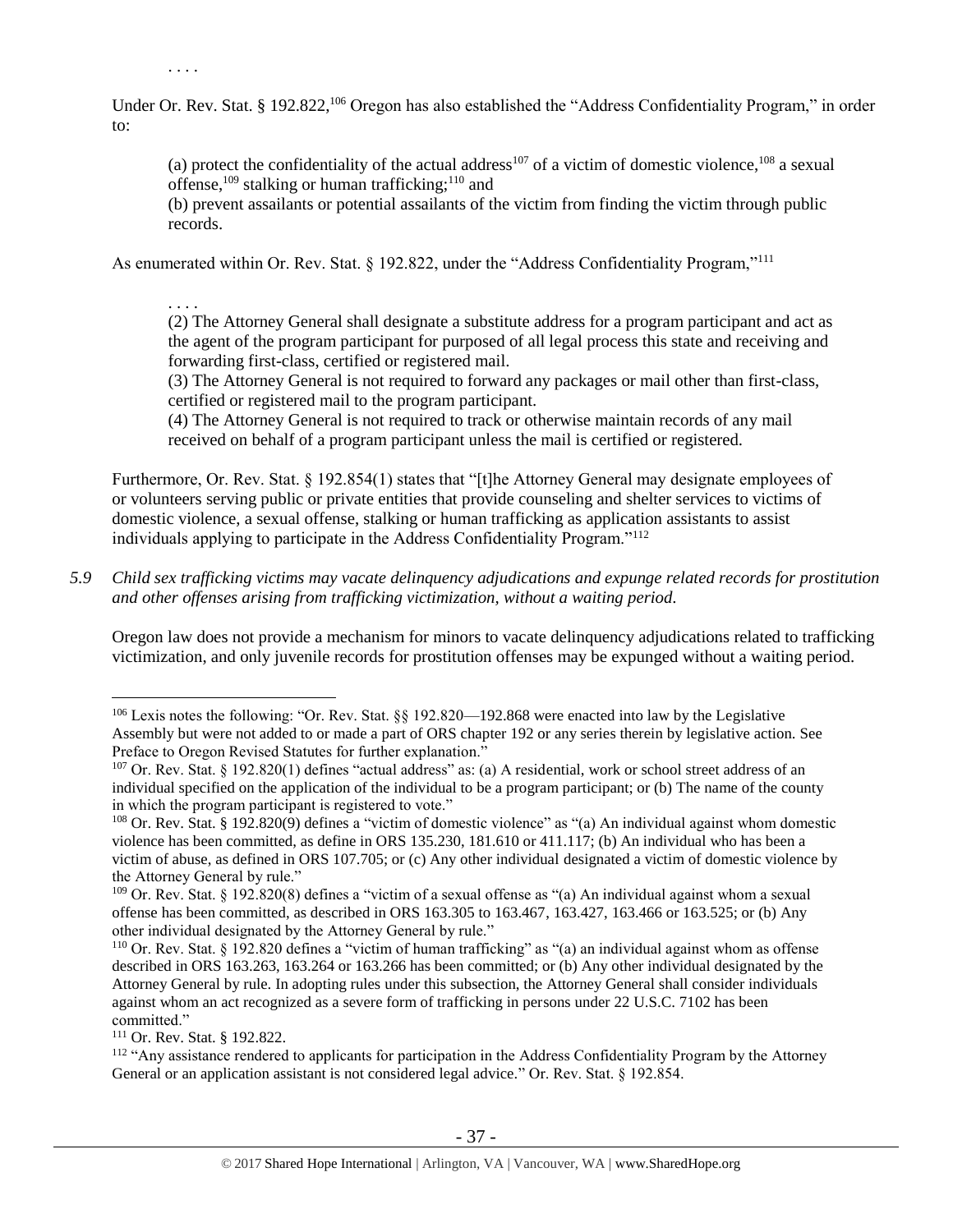Regarding expungement of juvenile records related to prostitution, Or. Rev. Stat, § 419A.262(3) (Expunction proceedings; notice to victim; effect of expunction; confidentiality; penalties) provides,

(a) Notwithstanding subsection (2) of this section, upon application of a person who is the subject of a record kept by a juvenile court or juvenile department, upon application of the juvenile department, or upon its own motion, the juvenile court, after hearing when the matter is contested under subsection (13) of this section, shall order expunction if it finds that:

(A) The application requests expunction of only that part of a person's record that involves a charge, allegation or adjudication based on conduct that if done by an adult would constitute the crime of prostitution under ORS 167.007; and

(B) The person was under 18 years of age at the time of the conduct.

(b) Except provided in subsections (13) and (14) of this section, there is no waiting period required before the juvenile court orders expunction under this subsection.

Regarding expungement of juvenile records related to other offense, Or. Rev. Stat. § 419A.262(2), (5) provides,

(2) Upon application of either a person who is the subject of a record or a juvenile department, or upon its own motion, the juvenile court shall order expunction if, after a hearing when the matter is contested, it finds that:

(a) At least five years have elapsed since the date of the person's most recent termination;

(b) Since the date of the most recent termination, the person has not been convicted of a felony or a Class A misdemeanor;

(c) No proceedings seeking a criminal conviction or an adjudication in a juvenile court are pending against the person;

(d) The person is not within the jurisdiction of any juvenile court on the basis of a petition alleging an act or behavior as defined in ORS 419B.100 (1)(a) to (c) and (f) or 419C.005; and

(e) The juvenile department is not aware of any pending investigation of the conduct of the person by any law enforcement agency.

. . . .

(5) When a person who is the subject of a record kept by a juvenile court or juvenile department reaches 18 years of age, the juvenile court, after a hearing when the matter is contested, shall order expunction if:

(a) The person never has been found to be within the jurisdiction of the court; or

(b) The conditions of subsection (2) or (3) of this section have been met.

Regarding vacatur, Enacted Senate Bill 249,  $\S$  1<sup>113</sup> allows a victim of sex trafficking to vacate a conviction for prostitution, stating,

(1) A court may vacate a judgment of conviction for the crime of prostitution under ORS 167.007 as described in this section.

- (2) (a) A person may request vacation of a judgment of conviction for prostitution by filing a motion in the county of conviction. The motion may be filed at least 21 days after the judgment of conviction is entered.
	- . . . .

. . . .

 $\overline{a}$ 

(c) The motion must contain an explanation of facts supporting a claim that the person was the victim of sex trafficking at or around the time of the conduct giving rise to the prostitution conviction . . . .

<sup>113</sup> Senate Bill 249, § 1 cited here and elsewhere in this report was enacted during the 2017 Regular Session of the 79th Oregon Legislative Assembly (effective January 1, 2018).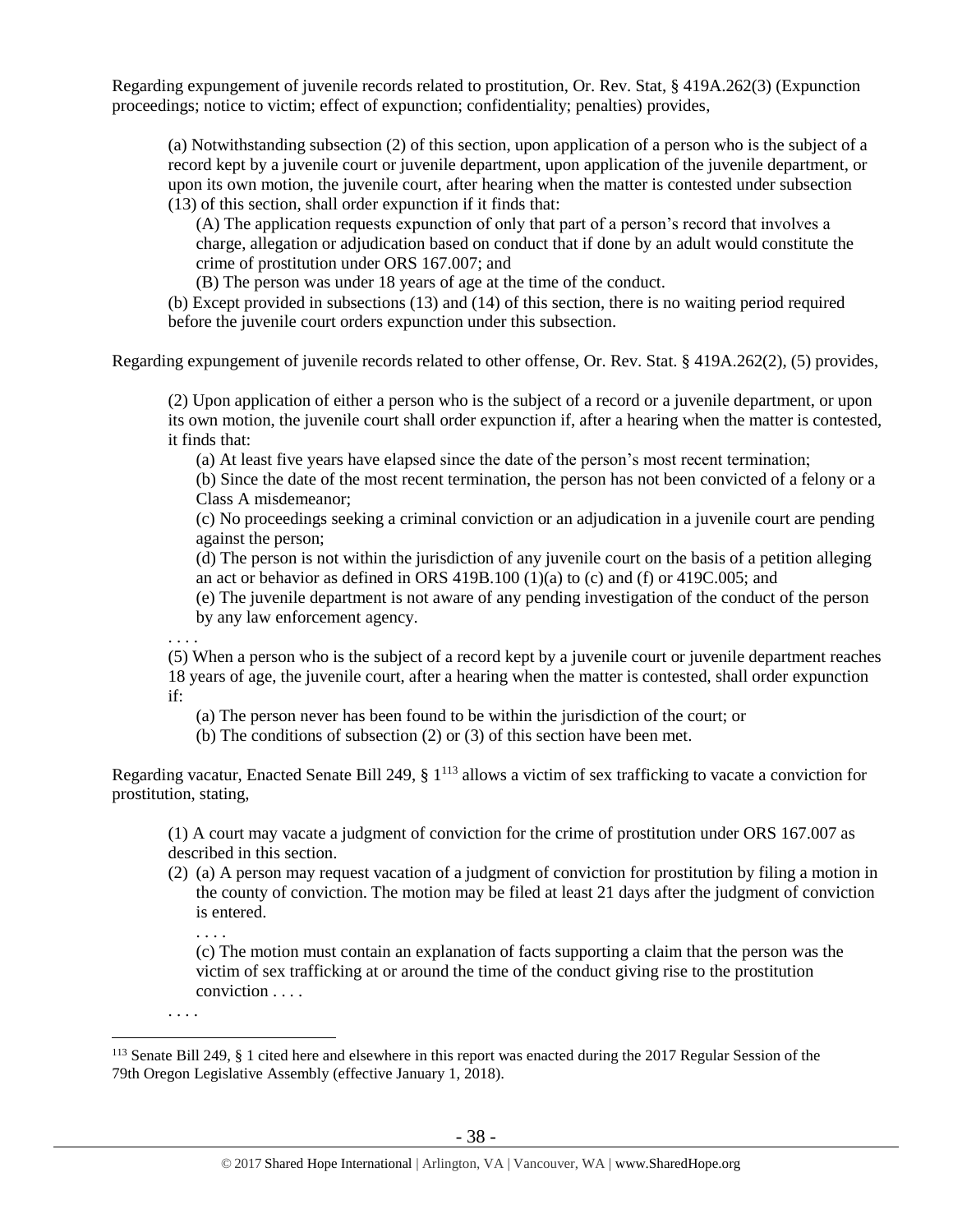(5) If the court grants a motion under this section, the court shall vacate the judgment of conviction for prostitution and may make other orders as the court considers appropriate.

(7) As used in this section, "sex trafficking" means the use of force, intimidation, fraud or coercion to cause a person to engage, or attempt to engage, in a commercial sex act.

Because Enacted Senate Bill 249, § 1 applies specifically to "convictions," however, this protection does not clearly extend to delinquency adjudications.

Further, Enacted Senate Bill 249, § 1(1) limits applicability to prostitution offenses, foreclosing the law's applicability to other offense related to trafficking victimization. Finally, record expungement is not automatic upon granting vacatur, making separate proceedings necessary to obtain both forms of relief.

- 5.9.1 Recommendation: Amend Enacted Senate Bill 249, § 1 to allow child sex trafficking victims to vacate delinquency adjudications and expunge related records for prostitution and other offenses arising from trafficking victimization, without a waiting period.
- *5.10 Victim restitution and civil remedies for victims of domestic minor sex trafficking or commercial sexual exploitation of children (CSEC) are authorized by law.*

Or. Rev. Stat. § 137.106 (Restitution to victims) requires the district attorney to investigate and present to the court evidence of economic damages suffered as a result of the crime. The court is authorized to order restitution as part of a criminal case when the crime "has resulted in economic damages."<sup>114</sup> Or. Rev. Stat. § 137.106(1). Restitution is defined in Or. Rev. Stat. § 137.103(3) (Definitions for ORS 137.101 to 137.109) as "full, partial or nominal payment of economic damages to a victim. Restitution is independent of and may be awarded in addition to a compensatory fine awarded under ORS § 137.101."

Or. Rev. Stat. § 30.867 (Action for violation of criminal laws relating to involuntary servitude or trafficking in persons) specifically provides the right to bring a civil action for damages suffered by a victim of human trafficking and involuntary servitude irrespective of the initiation or outcome of any criminal action. Victims of these crimes who prevail may recover "(a) Both special and general damages, including damages for emotional distress; and (b) Punitive damages," as well as reasonable attorney fees. Or. Rev. Stat. § 30.867(2), (3). The statute gives victims six years from the date of the conduct to file a civil claim for damages. Or. Rev. Stat.  $§$  30.867(4).

*5.11 Statutes of limitations for civil and criminal actions for child sex trafficking or commercial sexual exploitation of children (CSEC) offenses are eliminated or lengthened to allow prosecutors and victims a realistic opportunity to pursue criminal action and legal remedies.*

Or. Rev. Stat. § 131.125 (Time limitations) outlines the statute of limitations on bringing criminal actions for felonies. Or. Rev. Stat. § 131.125(2) provides a longer statute of limitations for certain sex crimes; it states,

A prosecution for any of the following felonies may be commenced within 12 years after the commission of the crime or, if the victim at the time of the crime was under 18 years of age, anytime before the victim attains 30 years of age:

(a)Rape in the first degree under ORS 163.375.

(c)Unlawful sexual penetration in the first degree under ORS 163.411. (d)Sexual abuse in the first degree under ORS 163.427.

 $\overline{a}$ 

. . . .

. . . .

<sup>114</sup> *See supra* not[e 35.](#page-14-1)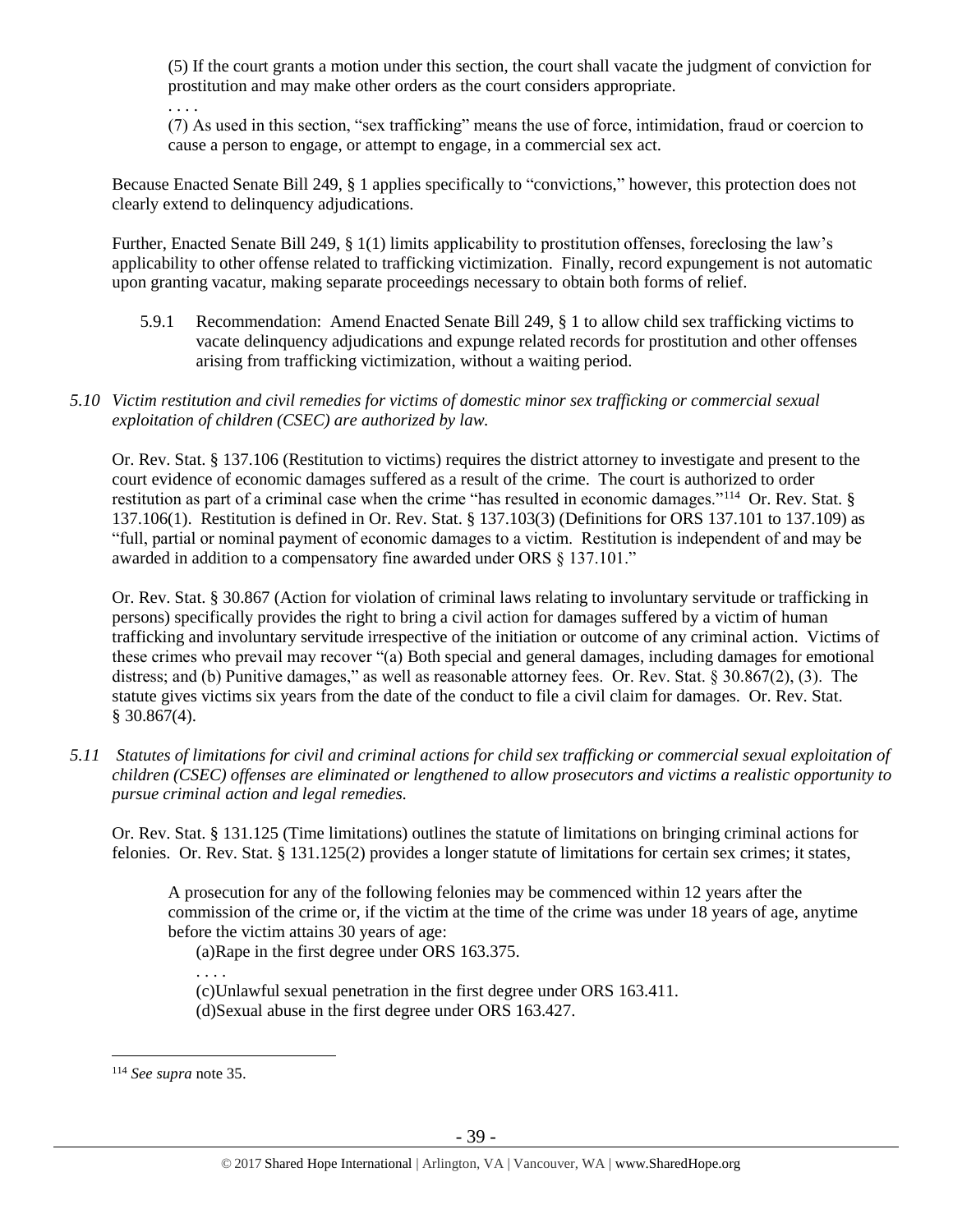However, an action can be commenced at any time if the "prosecuting attorney obtains corroborating evidence of the crimes of rape in the first degree . . . unlawful sexual penetration in the first degree or sexual abuse in the first degree . . . ." Or. Rev. Stat. § 131.125(12). The corroborating evidence in Or. Rev. Stat. § 131.125(12)(b) is listed as follows:

(A) Physical evidence other than a DNA sample, including but not limited to audio, video, or other electronic recordings, text messages, guest book logs, telephone recordings and photographs (B) A confession, made by the defendant, to the crime the victim reported

(C) An oral statement, made by the victim to another person in temporal proximity to the commission of the crime, corroborating the victim's report of the crime to a law enforcement agency

(D) A written statement, created by the victim in temporal proximity to the commission of the crime and subsequently delivered to another person or to a law enforcement agency, corroborating the victim's report of the crime to a law enforcement agency.

(E) A report made by a different victim to a law enforcement agency, made either before or after the victim's report, alleging that the defendant committed another crime of the same or similar character such that the two crimes could be charged in the same charging instrument under ORS 132.560 [Joinder of counts and charges; consolidation of charging instruments.]

Regarding other felonies, Or. Rev. Stat. § 131.125(3) states,

A prosecution for any of the following felonies may be commenced within six years after the commission of the crime or, if the victim<sup>115</sup> at the time of the crime was under 18 years of age, any time before the victim attains 30 years of age or within 12 years after the offense is reported to a law enforcement agency or the Department of Human Services, whichever occurs first:

. . . .

. . . .

(i) Using a child in a display of sexual conduct under ORS 163.670.

(j) Encouraging child sexual abuse in the second degree under ORS 163.684.

(l) Promoting prostitution under ORS 167.012.

(m) Compelling prostitution under ORS 167.017.

(n) Luring a minor under ORS 167.057.

Or. Rev. Stat. § 131.125(4) states,

. . . .

A prosecution for any of the following misdemeanors may be commenced within four years after the commission of the crime or, if the victim at the time of the crime was under 18 years of age, any time before the victim attains 22 years of age or within four years after the offense is reported to a law enforcement agency or the Department of Human services, whichever occurs first:

(b) Sexual abuse in the third degree under ORS 163.415.

(c) Exhibiting an obscene performance to a minor under ORS 167.075.

(d) Displaying obscene materials to minors under ORS 167.080.

 $\overline{a}$ 

In the case of crimes described in subsection 3(i) of this section [Using a child in a display of sexual conduct under ORS 163.670], the victim is the child engaged in sexual conduct . . . . In the case of crimes described in subsection 3(L) [Promoting prostitution under ORS 167.012]and (m) [Compelling prostitution under ORS 167.017] of this section, the victim is the child whose acts of prostitution are promoted or compelled.

<sup>115</sup> Or. Rev. Stat. § 131.125 (5) states,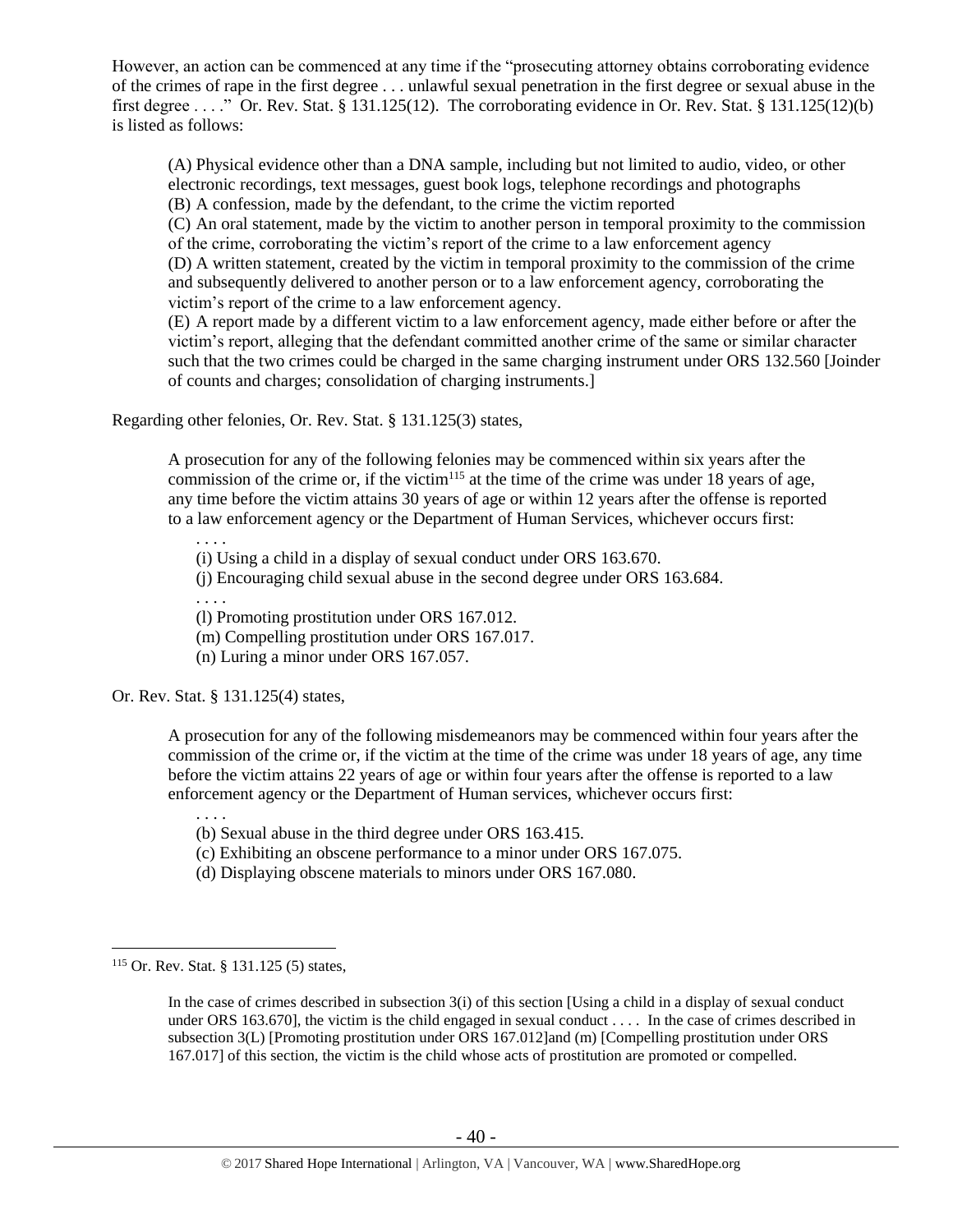By comparison, pursuant to Or. Rev. Stat. § 131.125(8), prosecutions for felonies must generally be commenced within 3 years and 2 years for misdemeanors.

Regarding civil claims, Or. Rev. Stat. § 30.867 (Action for violation of criminal laws relating to involuntary servitude or trafficking in persons) specifically provides the right to bring a civil action for damages suffered by a victim of human trafficking and involuntary servitude irrespective of the initiation or outcome of any criminal action. Victims of these crimes who prevail may recover "(a) Both special and general damages, including damages for emotional distress; and (b) Punitive damages," as well as reasonable attorney fees. Or. Rev. Stat. § 30.867(2), (3). The statute gives victims six years from the date of the conduct to file a civil claim for damages. Or. Rev. Stat. § 30.867(4).

Or. Rev. Stat. § 12.117(1) (Actions based on child abuse) covers civil proceedings and provides a lengthened statute of limitations. Or. Rev. Stat. § 12.117(1) states,

(1) Notwithstanding ORS 12.110 [Actions for certain injuries to person not arising on contract], 12.115 [Action for negligent injury to person or property] or 12.160 [Suspension for minors and persons who are have a disabling mental condition], an action based on conduct that constitutes child abuse<sup>116</sup> or conduct knowingly allowing, permitting or encouraging child abuse that occurs while the person is under 18 years of age must be commenced before the person attains 40 years of age, or if the person has not discovered the causal connection between the injury and the child abuse, nor in the exercise of reasonable care should have discovered the causal connection between the injury and the child abuse, not more than five years from the date the person discovers or in the exercise of reasonable care should have discovered the causal connection between the child abuse and the injury, whichever period is longer.

By comparison, under Or. Rev. Stat § 12.110, "an action for assault, battery, false imprisonment, or for any injury to the person or rights of another, not arising on contract, and not especially enumerated in this chapter, shall be commenced within two years . . . ."

5.11.1 Recommendation: Amend Or. Rev. Stat. § 131.125(2), (12) to include sex trafficking and CSEC offenses including Or. Rev. Stat. § 163.266 (Trafficking in persons), § 163.263 (Subjecting another person to involuntary servitude in the second degree), § 163.264 (Subjecting another person to involuntary servitude in the first degree),  $\S 167.017(1)$  (Compelling prostitution),  $\S 163.670(1)$ (Using child in display of sexually explicit conduct), and § 163.413 (Purchasing sex with a minor).

 $\overline{a}$ 

. . . .

<sup>116</sup> Or. Rev. Stat. § 12.117(2) (Actions based on child abuse) defines "child abuse" to include the following:

<sup>(</sup>c) Sexual abuse, as defined in ORS Chapter 163, when the victim is a child; or

<sup>(</sup>d) Sexual exploitation of a child, including but not limited to:

<sup>(</sup>A) Conduct constituting a violation of ORS 163.435 and any other conduct which allows, employs, authorizes, permits, induces or encourages a child to engage in the performing for people to observe or the photographing, filming, tape recording or other exhibition which, in whole or in part, depicts sexual conduct or contact; and

<sup>(</sup>B) Allowing, permitting, encouraging or hiring a child to engage in prostitution or to engage in commercial sexual solicitation, as defined in ORS chapter 167.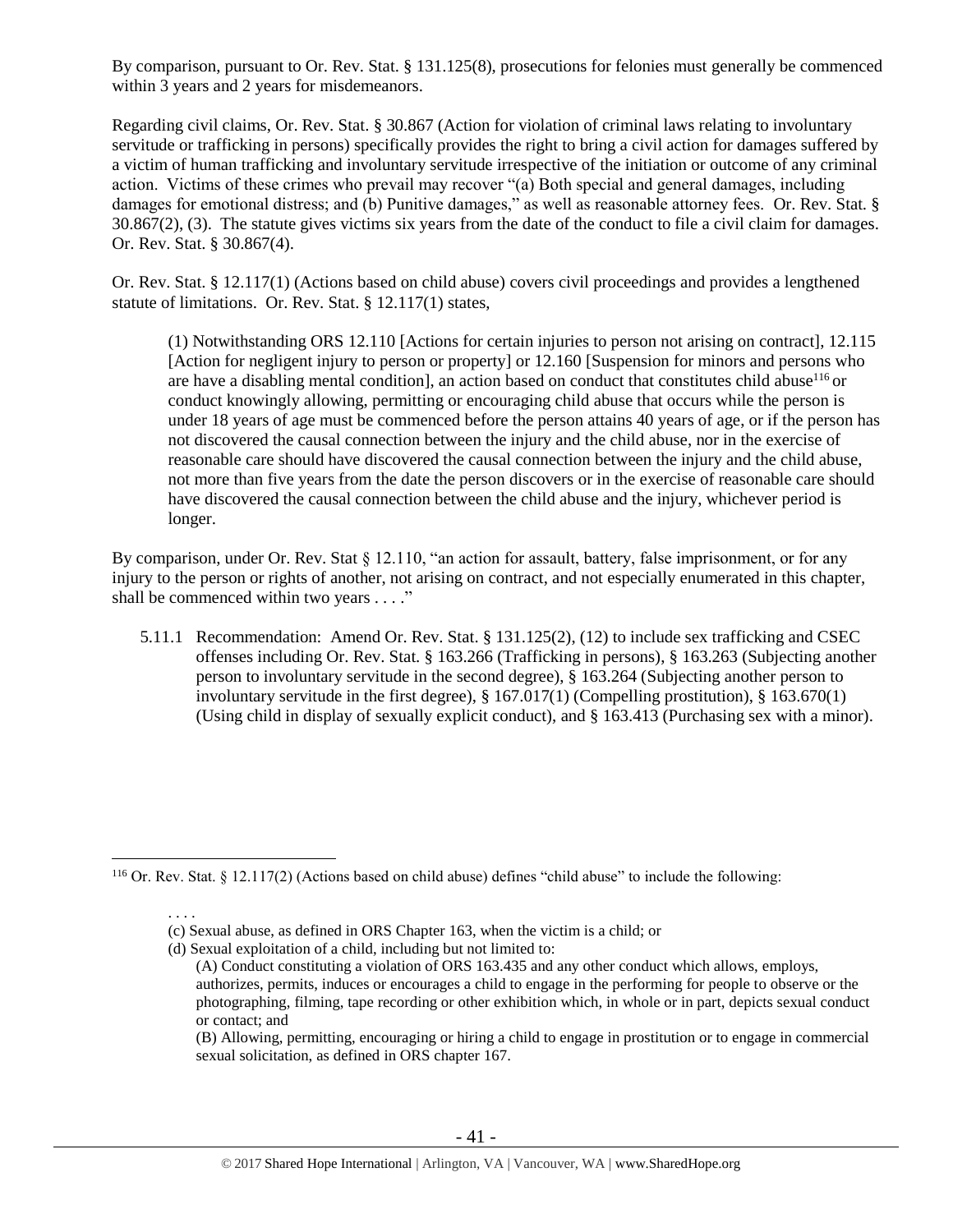#### **FRAMEWORK ISSUE 6: CRIMINAL JUSTICE TOOLS FOR INVESTIGATION AND PROSECUTIONS**

## *Legal Components:*

- *6.1 Training on human trafficking and domestic minor sex trafficking for law enforcement is statutorily mandated or authorized.*
- *6.2 Single party consent to audiotaping is permitted in law enforcement investigations.*
- *6.3 Wiretapping is an available tool to investigate domestic minor sex trafficking and commercial sexual exploitation of children (CSEC).*
- *6.4 Using a law enforcement decoy posing as a minor to investigate buying or selling of commercial sex acts is not a defense to soliciting, purchasing, or selling sex with a minor.*

*\_\_\_\_\_\_\_\_\_\_\_\_\_\_\_\_\_\_\_\_\_\_\_\_\_\_\_\_\_\_\_\_\_\_\_\_\_\_\_\_\_\_\_\_\_\_\_\_\_\_\_\_\_\_\_\_\_\_\_\_\_\_\_\_\_\_\_\_\_\_\_\_\_\_\_\_\_\_\_\_\_\_\_\_\_\_\_\_\_\_\_\_\_\_*

- *6.5 Using the Internet or electronic communications to investigate buyers and traffickers is a permissible investigative technique.*
- *6.6 State law requires reporting of missing children and recovered missing children.*

## *Legal Analysis:*

*6.1 Training on human trafficking and domestic minor sex trafficking for law enforcement is statutorily mandated or authorized.*

Pursuant to Or. Rev. Stat. § 181A.480 (Training in human trafficking), "[t]he Board on Public Safety Standards and Training may require that all police officers and certified reserve officers are trained to recognize, investigate and report cases involving labor trafficking and sex trafficking of children and adults at any advanced training program operated or authorized by the Department of Public Safety Standards and Training."

Additionally, Or. Rev. Stat. § 181A.460 (Training in missing persons cases) does state that "[s]ubject to the availability of funds, the Board on Public Safety Standards and Training shall ensure that all police officers and certified reserve officers are trained to investigate and report cases of missing children and adults . . . ."

Or. Rev. Stat. § 147.480 (Establishment of Fund to End Commercial Sexual Exploitation of Children; administration of fund) finances the "[t]raining of investigators, service providers and others regarding the identification and treatment of children who have experienced commercial sexual exploitation."

*6.2 Single party consent to audiotaping is permitted in law enforcement investigations.*

Or. Rev. Stat. § 165.543(1) (Interception of communications) states in part,

Except as provided in ORS 133.724 [Order for interception of communications; application; grounds for issuance; contents of order; progress reports] or as provided in ORS 165.540(2)(a), any person who willfully intercepts, attempts to intercept or procures any other person to intercept or attempt to intercept any wire or oral communication where such person is not a party to the communication and where none of the parties to the communication has given prior consent to the interception, is guilty of a Class A misdemeanor.

Or. Rev. Stat. § 133.726(1) (Interception of oral communication without order; order for interception of oral communication; application; grounds for issuance; contents of order; penalties) states, "[A] law enforcement officer<sup>117</sup> is authorized to intercept an oral communication to which the officer or person under direct

 $\overline{a}$ <sup>117</sup> Under Or. Rev. Stat. § 133.726(11), "law enforcement officer" is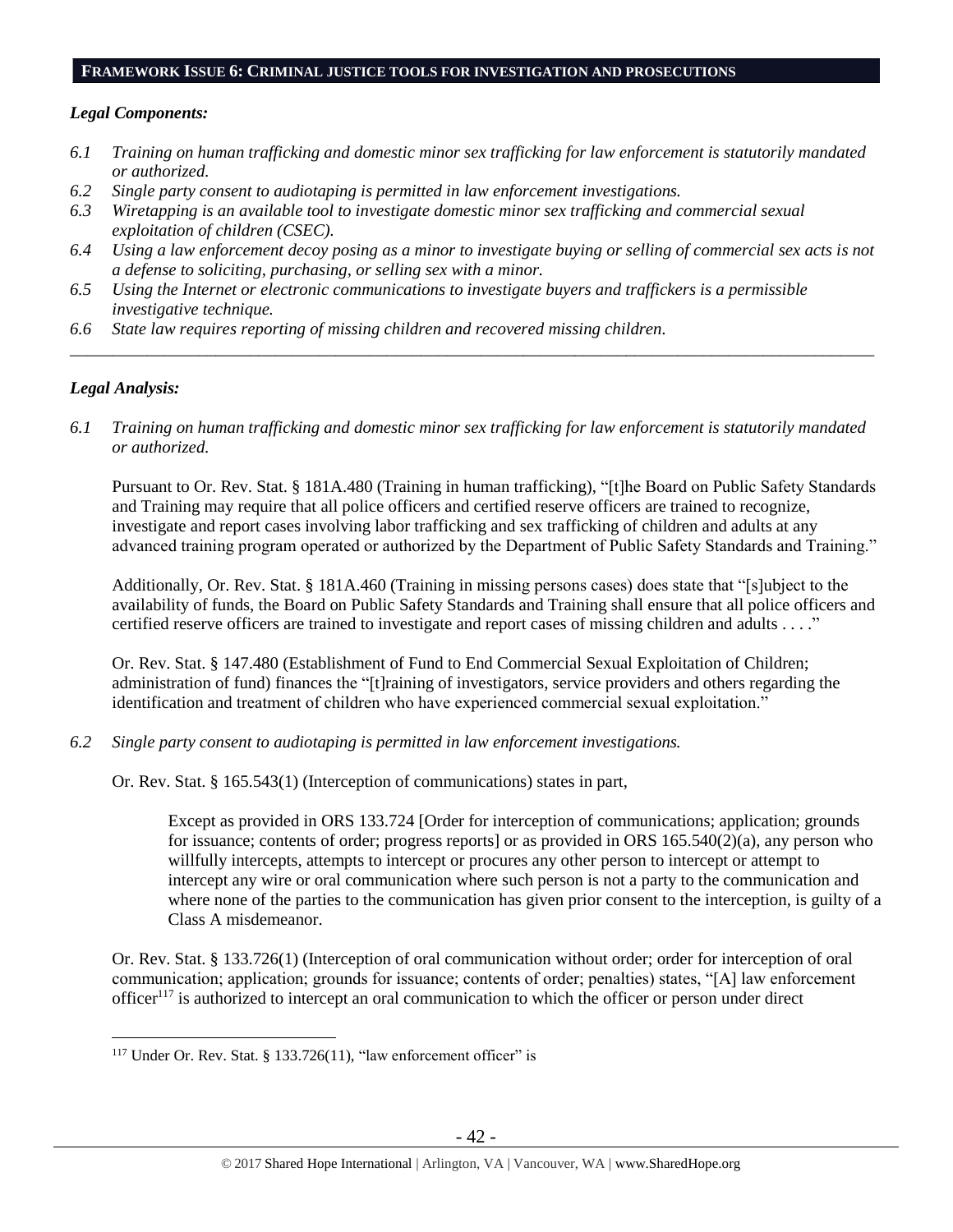supervision of the officer is a party, without obtaining an order for the interception of a wire, electronic or oral communication under ORS 133.724" in certain situations. "[A] person is a party to an oral communication if the oral communication is made in the person's immediate presence and is audible to the person regardless of whether the communication is specifically directed to the person." Or. Rev. Stat. § 133.726(2).

Or. Rev. Stat. § 133.726(7)–(10) (Interception of oral communication without order; order for interception of oral communication; application; grounds for issuance; contents of order; penalties) also states,

(7) An order under ORS 133.724 or this section is not required when a law enforcement officer intercepts an oral communication to which the officer or a person under the direct supervision of the officer is a party if the oral communication is made by a person whom the officer has probable cause to believe has committed, is engaged in committing or is about to commit:

(a) A crime punishable as a felony under ORS 475.752 (Prohibited acts generally), 475.806 (Unlawful manufacture of hydrocodone) to 475.894 (Unlawful possession of methamphetamine) or 475.906 (Penalties for unlawful delivery to minors) or as a misdemeanor under ORS 167.007 (Prostitution) or 167.008 (Patronizing a prostitute); or

(b) Any other crime punishable as a felony if the circumstances at the time the oral communication is intercepted are of such exigency that it would be unreasonable to obtain a court order under ORS 133.724 (Order for interception of communications) or this section.

(8) A law enforcement officer who intercepts an oral communication pursuant to this section may not intentionally fail to record and preserve the oral communication in its entirety. A law enforcement officer, or a person under the direct supervision of the officer, who is authorized under this section to intercept an oral communication is not required to exclude from the interception an oral communication made by a person for whom probable cause does not exist if the officer or the person under the officer's direct supervision is a party to the oral communication.

(9) A law enforcement officer may not divulge the contents of an oral communication intercepted under this section before a preliminary hearing or trial in which an oral communication is going to be introduced as evidence against a person except:

(a) To a superior officer or other official with whom the law enforcement officer is cooperating in the enforcement of the criminal laws of this state or the United States;

(b) To a magistrate;

 $\overline{a}$ 

- (c) In a presentation to a federal or state grand jury; or
- (d) In compliance with a court order.

(10) A law enforcement officer may intercept an oral communication under this section only when acting within the scope of the officer's employment and as a part of assigned duties.

# *6.3 Wiretapping is an available tool to investigate domestic minor sex trafficking and commercial sexual exploitation of children (CSEC).*

Or. Rev. Stat. § 133.724(c) (Order for interception of communications) outlines criteria for applying to intercept wire communications, stating that, among other things, the "application shall include ...

- (B) A political subdivision, agency, department or bureau of the governments described in subparagraph (A) of this paragraph;
- (C) A police department established by a university under ORS 352.383 [Public universities; establishment of police departments; police officers] or 353.125 [Creation of police department and commission of police officers; rules]; or

(b)An authorized tribal police officer as defined in section 1, chapter 644, Oregon Laws 2011; or

(c) A liquor enforcement inspector as defined in ORS 471.001 [Definitions for ORS chapters 471 and 473].

<sup>(</sup>a) [a]n officer employed to enforce criminal laws by:

<sup>(</sup>A) The United States, this state or a municipal government within this state;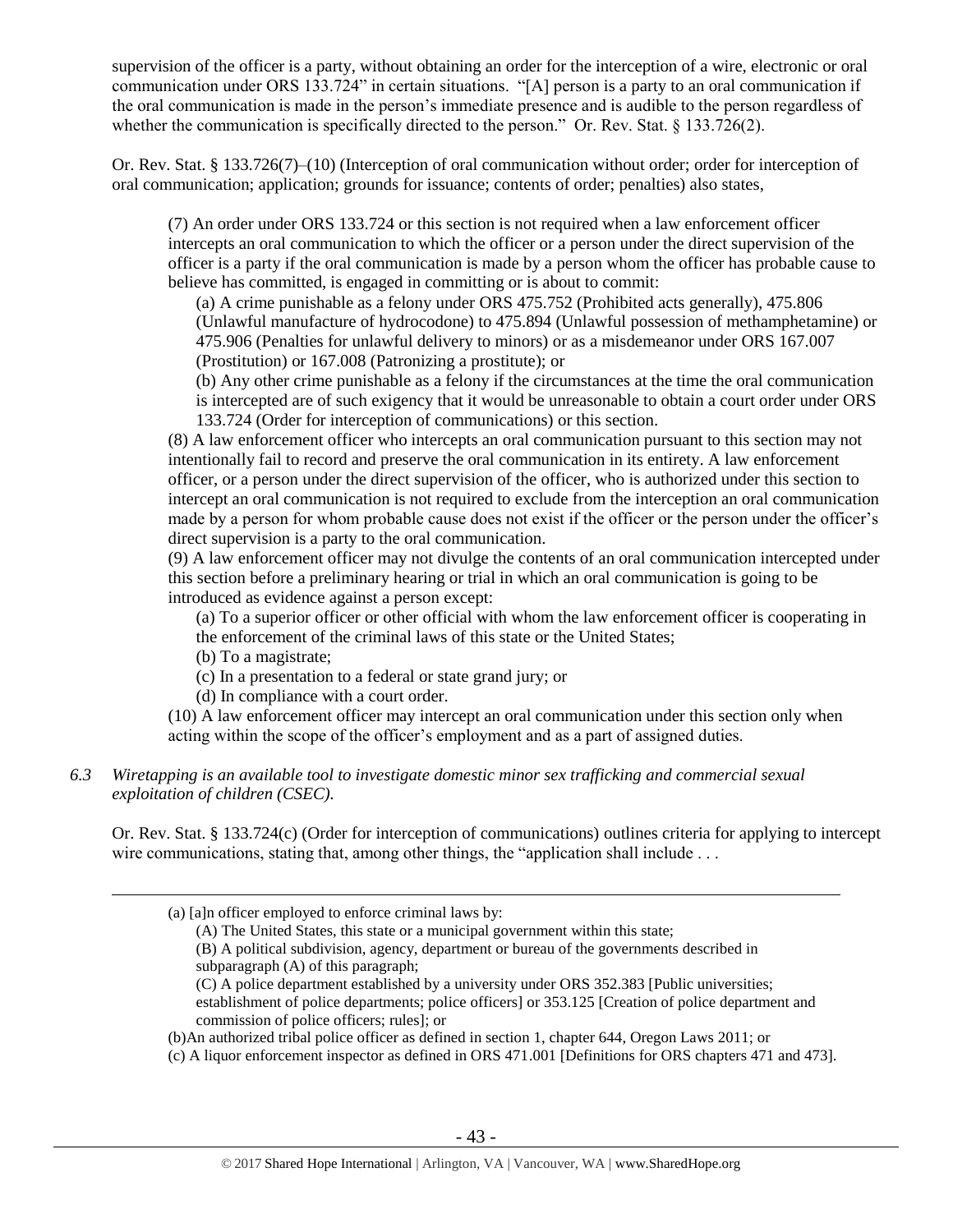A statement demonstrating that there is probable cause to believe that an individual is committing, has committed or is about to commit:

(A) A particular felony of murder, kidnapping, arson, robbery, bribery, extortion or other crime dangerous to life and punishable as a felony;

(B) A crime punishable as a felony under ORS 163.266 (1)(b) or (c) [Trafficking in persons], 166.720 [Racketeering activity], 167.012 [Promoting prostitution], 167.017 [Compelling prostitution], . . . or section 4 of this 2013 Act [Purchasing sex with a minor under Or. Rev. Stat. § 163.413] or as a misdemeanor under ORS 167.007 [Prostitution] or 167.008 [Commercial sexual solicitation]; or

(C) Any conspiracy to commit any of the foregoing crimes . . . .

Or. Rev. Stat. § 133.726(3)–(6) (Interception of oral communications without order) also outlines criteria for ex parte orders for intercepting oral communications, including situations where the application states, among other things, that "[t]here is probable cause to believe that a person whose oral communication is to be intercepted is engaged in committing, has committed or is about to commit a particular felony, or a misdemeanor under ORS 167.007 [Prostitution] or section 3 of this 2011 Act [patronizing prostitution], and that intercepting the oral communication will yield evidence thereof."

Or. Rev. Stat. § 133.733 does not permit "[t]he contents of any wire, electronic or oral communication intercepted under ORS 133.724, or evidence derived therefrom" from being "received in evidence or otherwise disclosed in any trial, hearing or other proceeding in any court of this state unless each party, not less than 10 days before the trial, hearing or proceeding, has been furnished with a copy of the court order, and accompanying application, under which the interception was authorized or approved." This period may be judicially waived.

*6.4 Using a law enforcement decoy posing as a minor to investigate buying or selling of commercial sex acts is not a defense to soliciting, purchasing, or selling sex with a minor.*

Under Or. Rev. Stat. § 163.413 (Purchasing sex with a minor), a buyer-applicable CSEC offense, a defense based on the fact that an undercover officer was involved instead of an actual minor is prohibited. A person violates Or. Rev. Stat. § 163.413, "if the person pays, or offers or agrees to pay, a fee to engage in sexual intercourse or sexual contact with . . . a police officer posing as a minor or an agent of a police officer posing as a minor."<sup>118</sup> Therefore, this defense would be unavailable for charges brought against buyers through reverse sting operations, which are the most likely situations in which a defendant would try to raise such a defense.

However, under Or. Rev. Stat. § 163.266(1)<sup>119</sup> (Trafficking in persons), decoy defenses are likely permissible because defendants must either know that the victim "will be subjected to involuntary servitude" or act knowingly or in reckless disregard of the fact that the victim "is under 18 years of age . . . ." Additionally, there is no express prohibition to the defense under Or. Rev. Stat. § 167.017 (Compelling prostitution) or § 167.007 (Prostitution).

*6.5 Using the Internet or electronic communications to investigate buyers and traffickers is a permissible investigative technique.*

 $\overline{a}$ 

Or. Rev. Stat. § 163.434(2) (Provisions applicable to online sexual corruption of a child) states that "[i]t is not a defense to a prosecution for online sexual corruption of a child in the first or second degree that the person was

<sup>&</sup>lt;sup>118</sup> Similarly, the non-commercial offense, Or. Rev. Stat. § 167.057<sup>118</sup> (Luring a minor), prohibits the defense, as the statute includes conduct with "a police officer posing as a minor or an agent of a police officer posing as a minor." <sup>119</sup> *See supra* not[e 2.](#page-0-0)